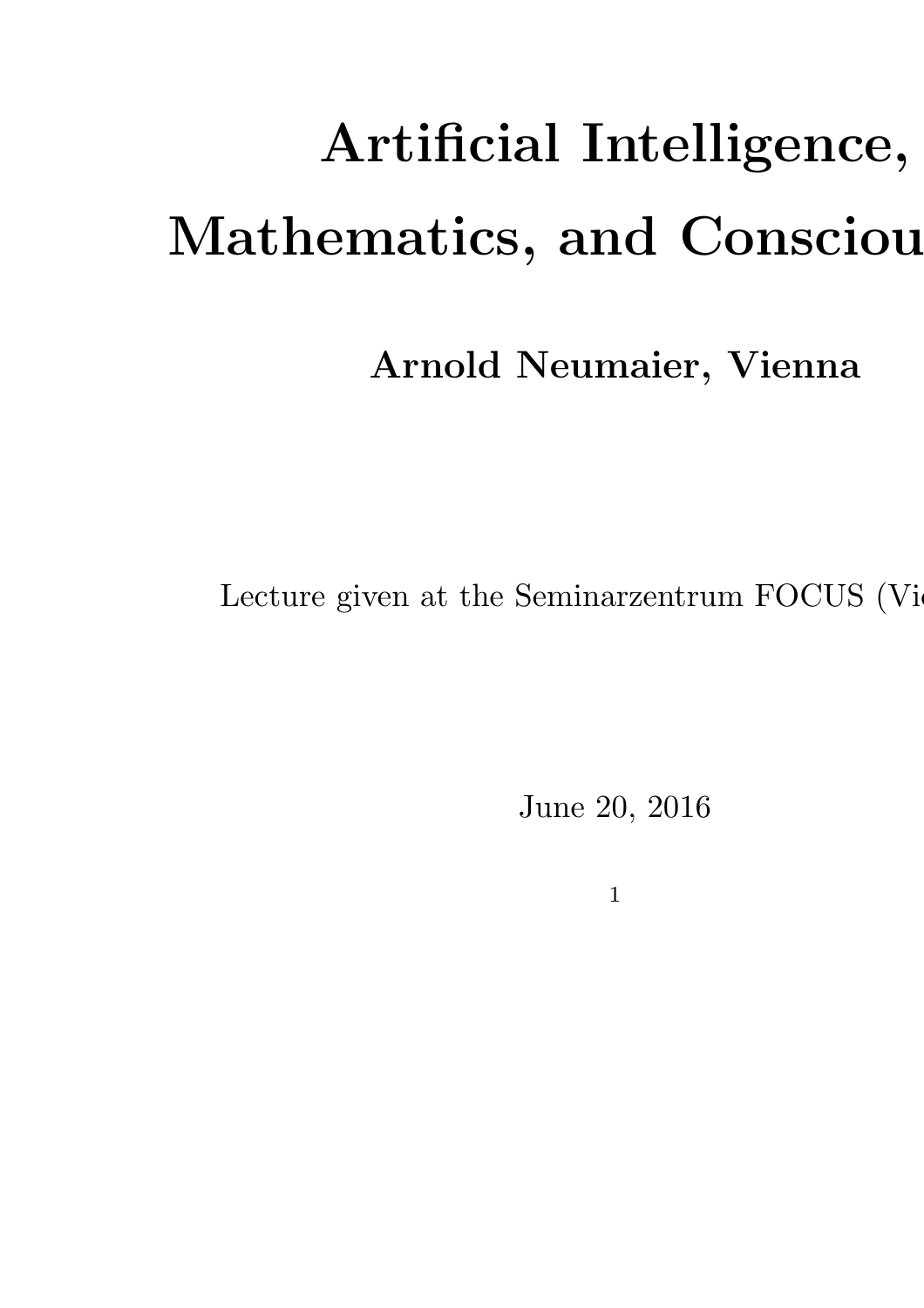Part I: Designing an intelligent robot

Part II: The personality of robots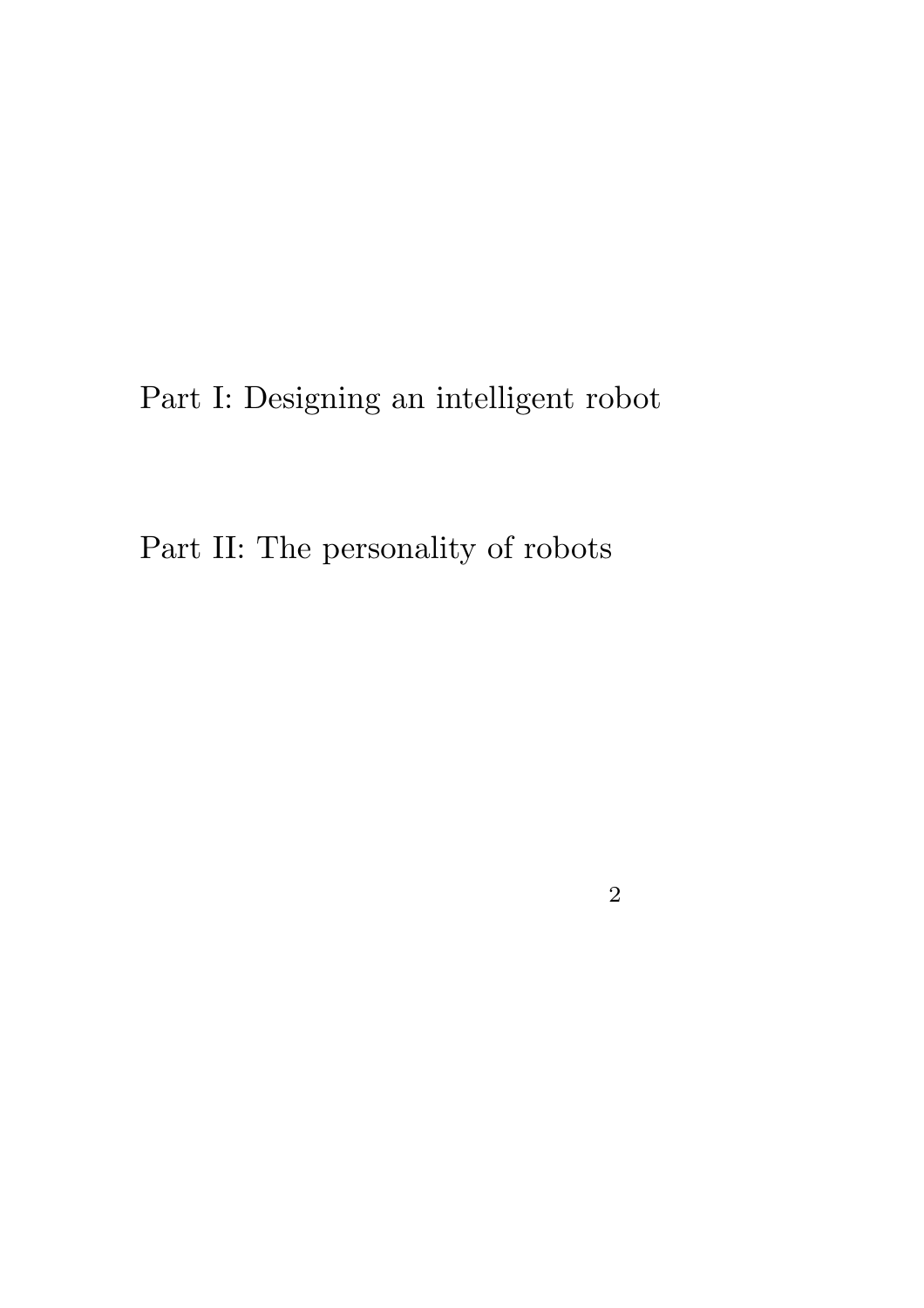### Part I: Designing an intelligent rol

- 1. Agents
- 2. Intelligence
- 3. Concept formation
- 4. Learning under uncertainty
- 5. The environment
- 6. Understanding
- 7. Memory and knowledge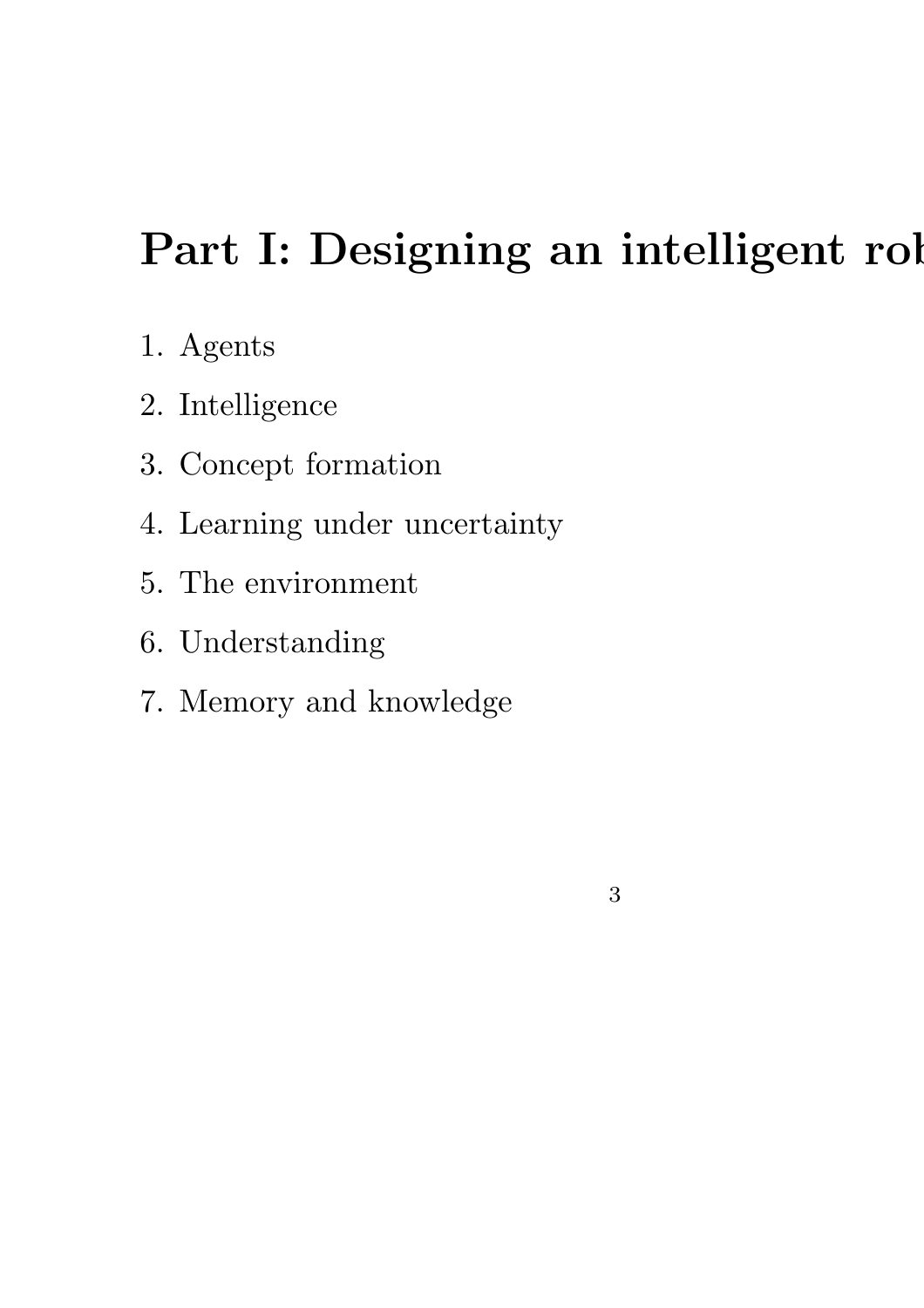# 1 Agents

An **agent** is a machine designed to perform work helpful who own it.

Artificial intelligence (short  $AI$ ) is concerned with complexity agents that can perform automatically (without human at least some tasks that require some intelligence if carr human.

An agent needs

- hardware in which it is embodied, and
- software to enable it to respond appropriately to the
- environment in which it lives.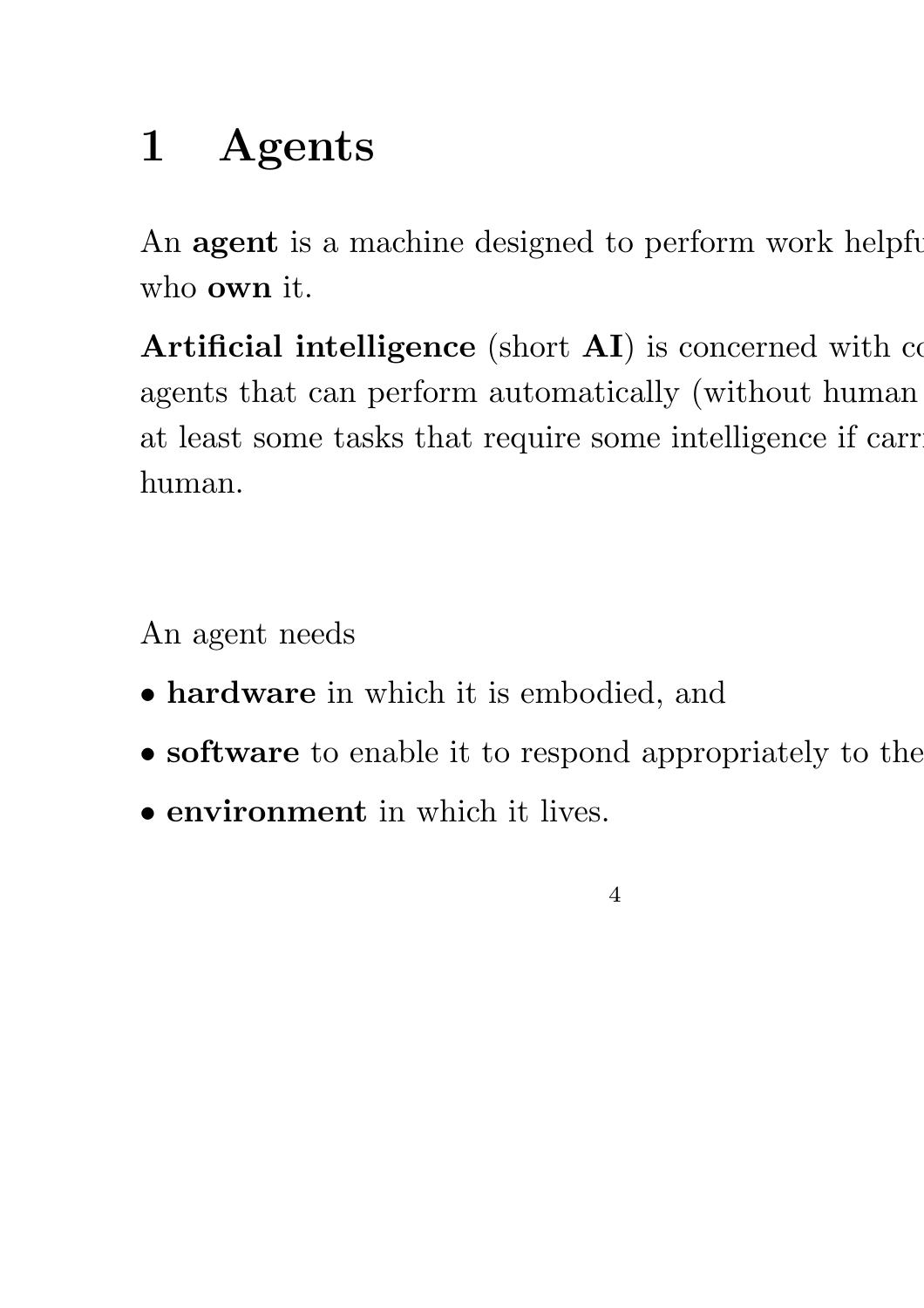The **hardware** determines the kind of activities that are one needs

- sensors to notice the environment,
- effectors to influence it,
- actuators to bring the effectors into a state in which useful, and a

5

• mind to decide which effector states are useful.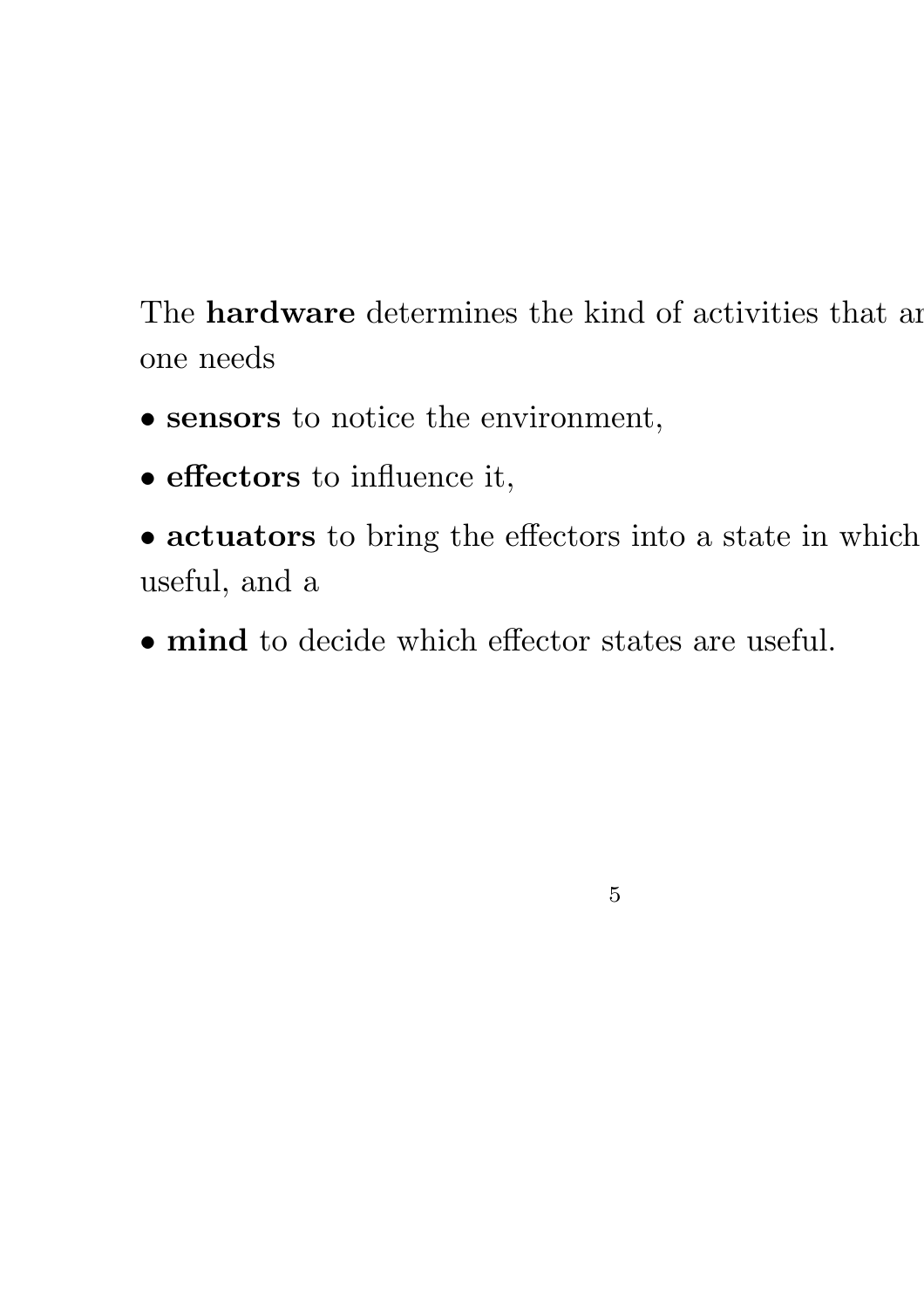A laptop considered as an agent:

- Its hardware is microelectronic in nature.
- The keyboard acts as sensor, sensing symbols keyed in user.
- The effector is the screen, which conveys visual inform the environment.
- $\bullet$  The actuator is the device that feeds the screen with  $\cdot$ electromagnetic information that results in the visible in screen.
- The environment is **virtual** in that everything the lap a simulation, manipulating bit patterns.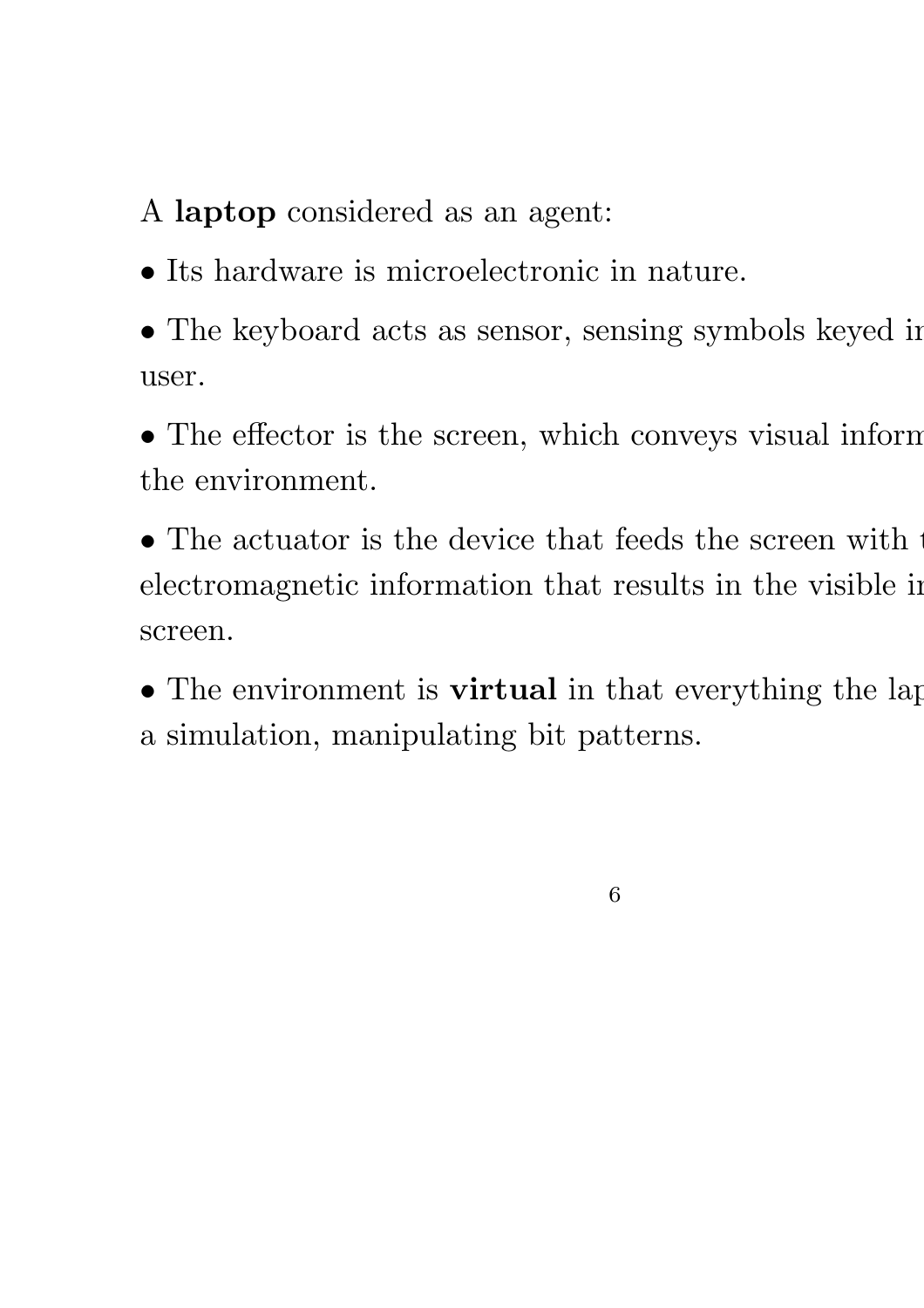A robot agent (here simply a robot) is an agent that its own actuators and is able to move in the physical, 3-dimensional world.

**Humans** (and to some extent animals), although not a created by us, resemble robot agents in all operational  $r$ Thus one can use them as often vivid illustrations of manner of robot agents.

Their hardware is the body, sensors are eyes, ears, etc., effectors are hands, feet, and the voice, actuators are muscles, and the mind corresponds to the network of nerves in the brain.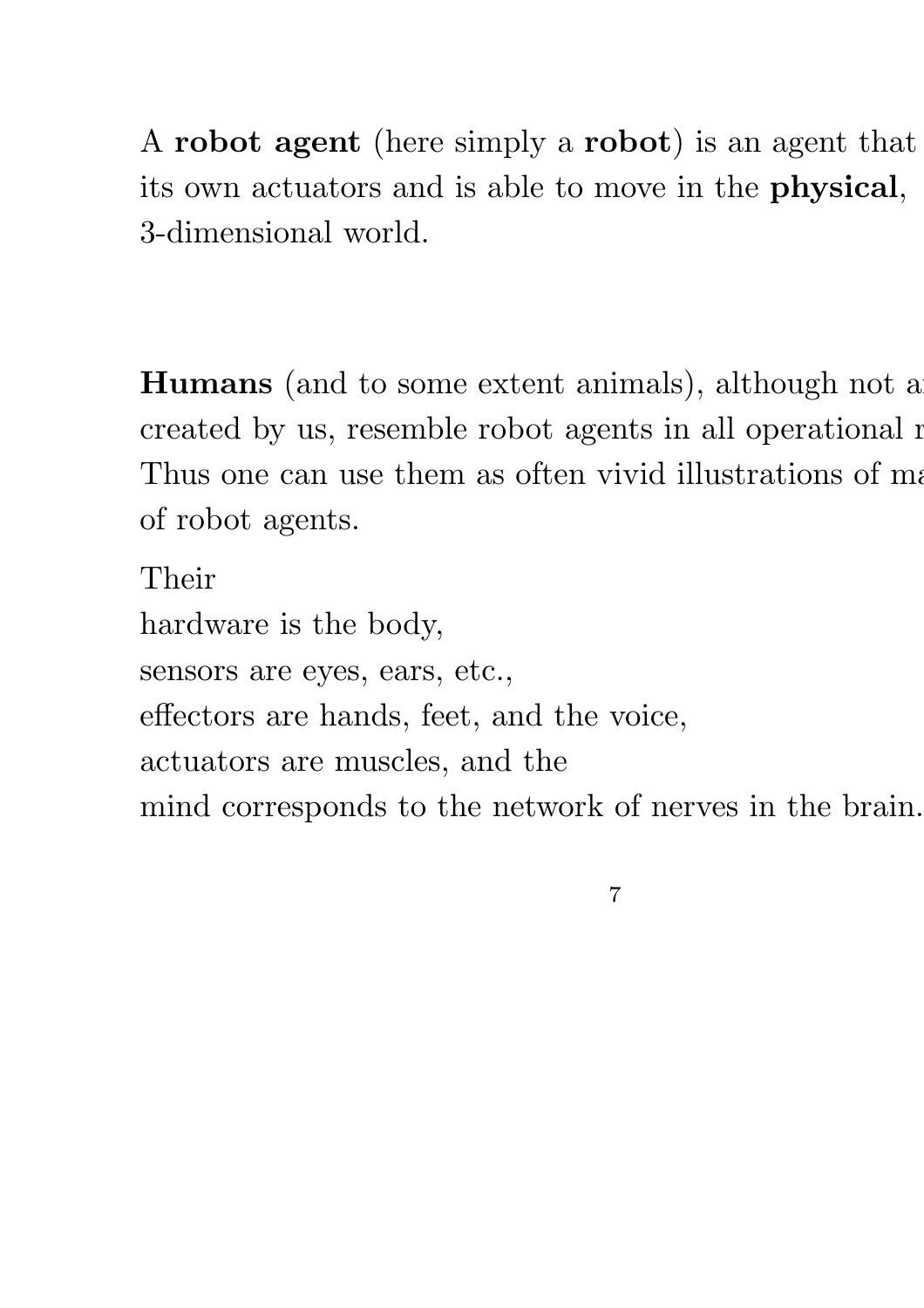The hardware of a robot:

- Sensors for: light, sound, force, temperature, chemical composition, radiation, symbols, ....
- Effectors: wheels, hands, feet, platforms, senders (of light) symbols)
- Actuators: motors, hydraulics, electromagnetic circuits,

Creating the hardware is a matter of **engineering**, suppose software where mathematics is employed for good ro

8

• stability, flexibility, speed, efficiency, safety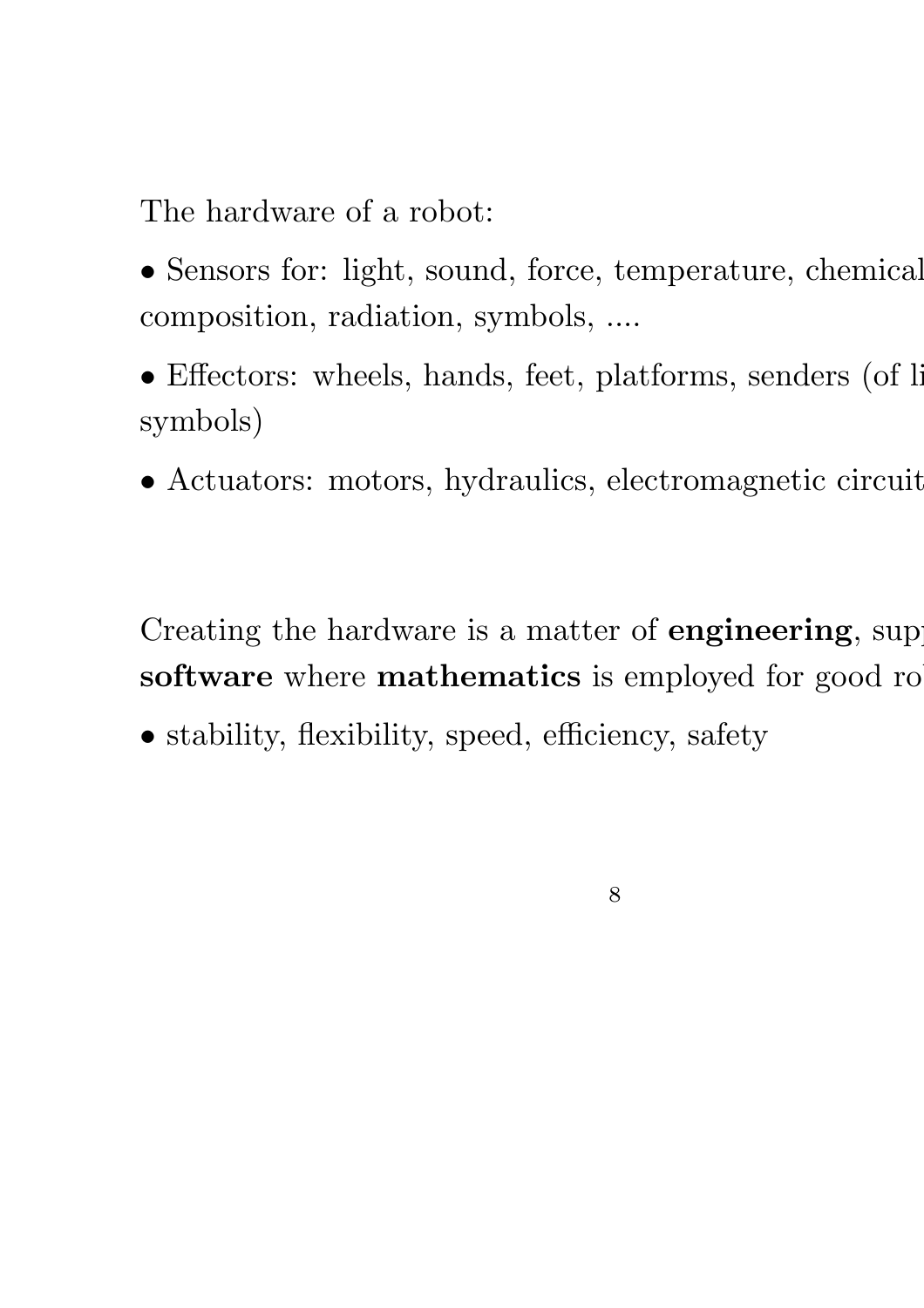# 2 Intelligence

The mind of a robot agent contains executable **softwar** sensor data, derive appropriate action patterns, and to actuators in corresponding amounts.

Appropriate **low-level software** ensures that the hard properly connected and utilized.

It corresponds to the most unconscious activities of the nervous system.

Appropriate high-level software is what makes a robot intelligent. There are two kinds of intelligence:

- borrowed intelligence
- intrinsic intelligence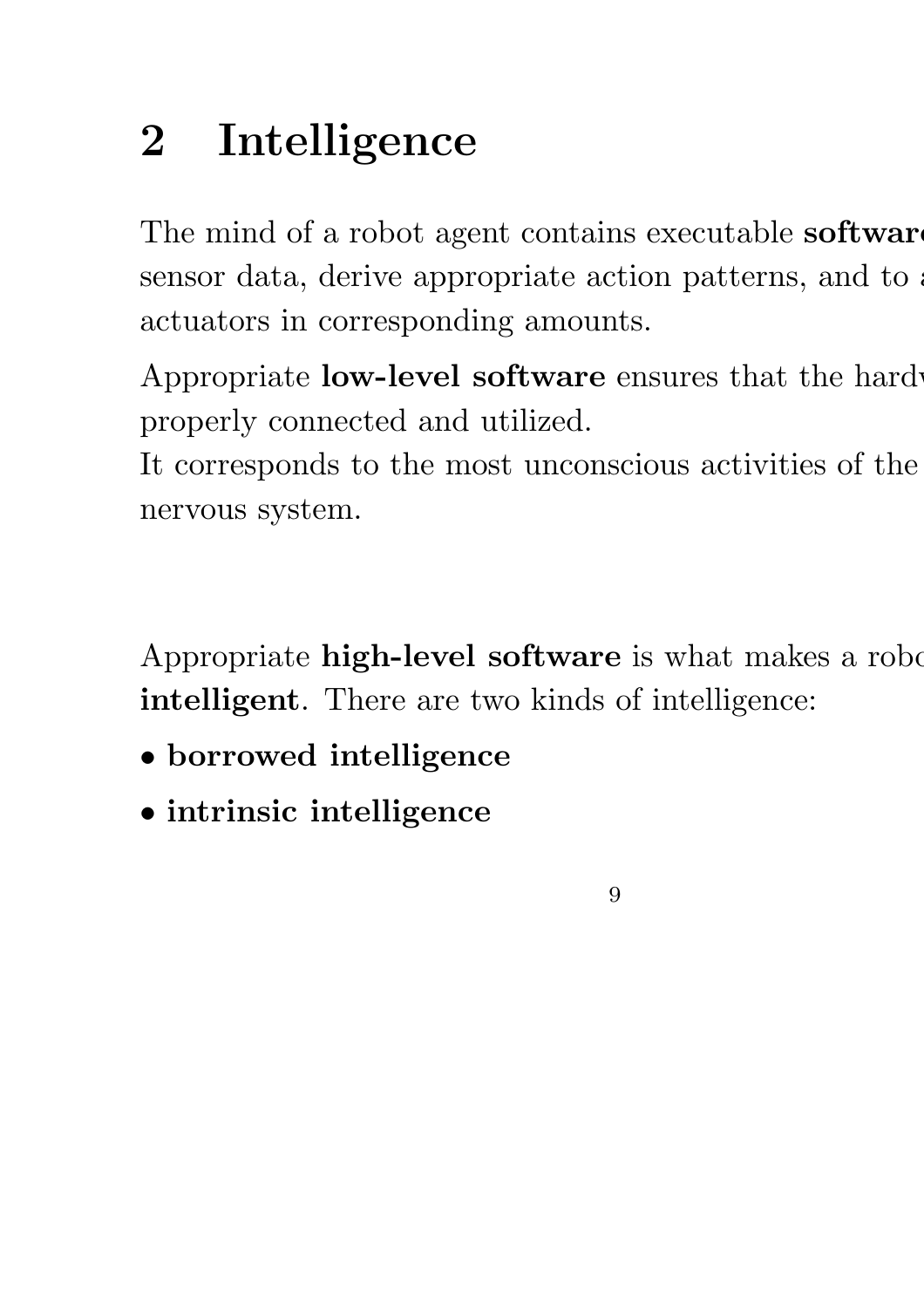Current agents usually have highly domain-specific softw Without the software telling them what things mean the utterly helpless.

Their intelligence is **borrowed** from the humans who w software.

Intrinsic intelligence is the ability of a robot to disco everything related to the conceptual level of the environ which it is supposed to act.

It is the intelligence necessary for a robot that is able to a completely unknown world, a valid view of the world. position, activities, and capabilities.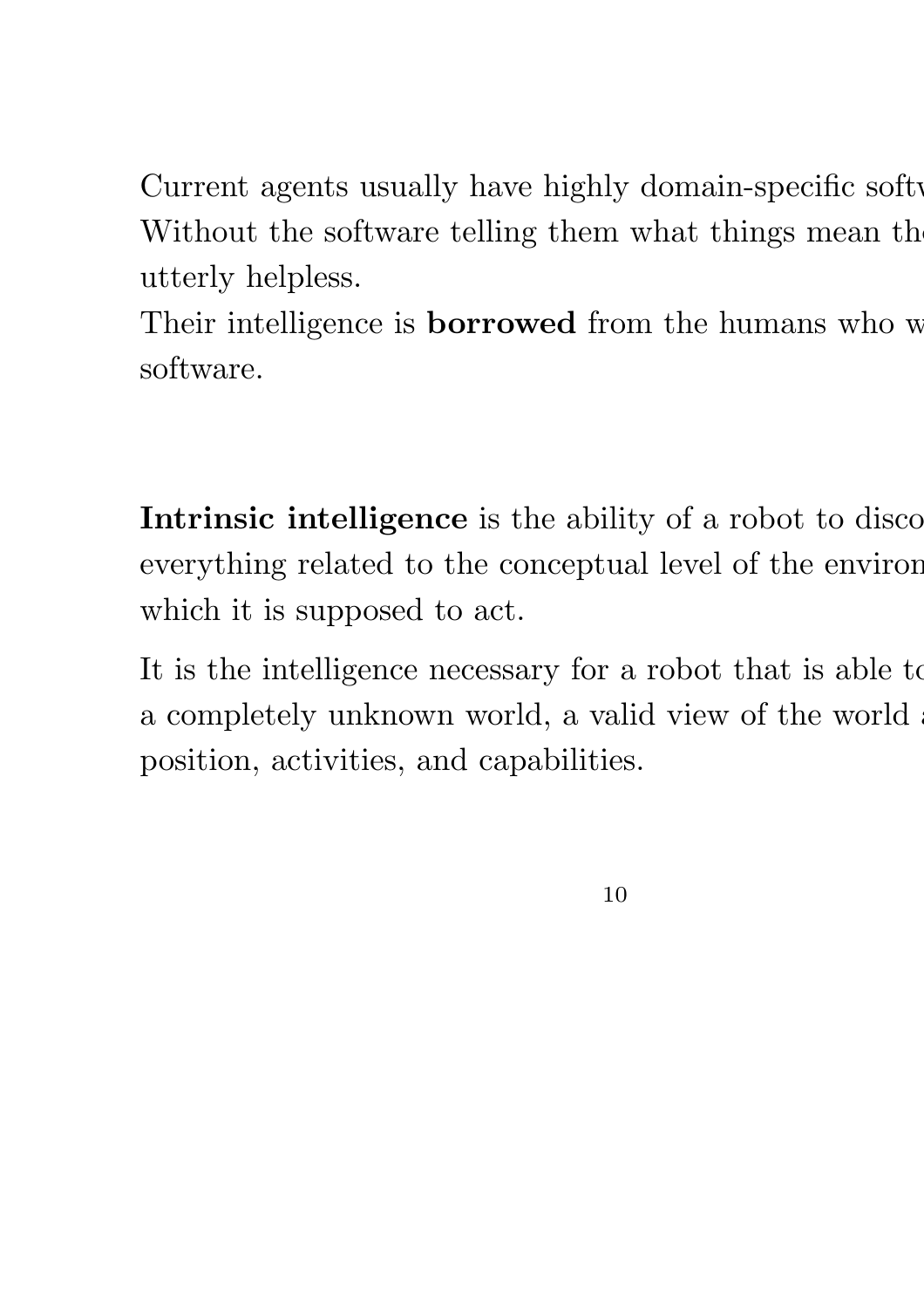Every baby is able to do this (though it takes years) ... ... But so far no robot!

The real world is often

- $\bullet$ uncertain
- ambiguous
- difficult to predict

What would a robot need to survive alone in the jungle there without ever having learnt anything about the jun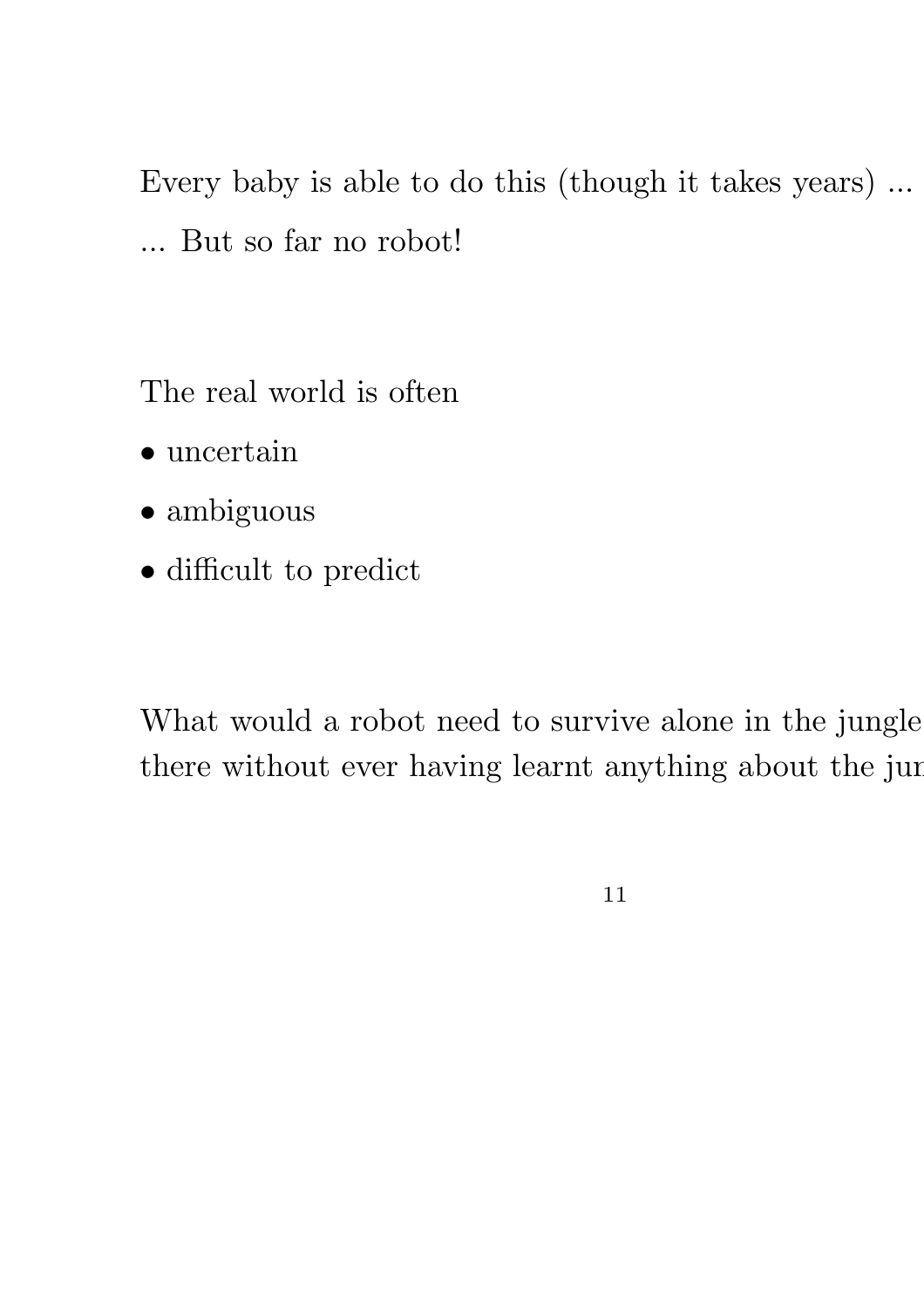What would a robot need to survive alone in the jungle Minimal requirements (far from sufficient) are:

- see, hear, act
- learn, understand, reason, predict
- remember, assess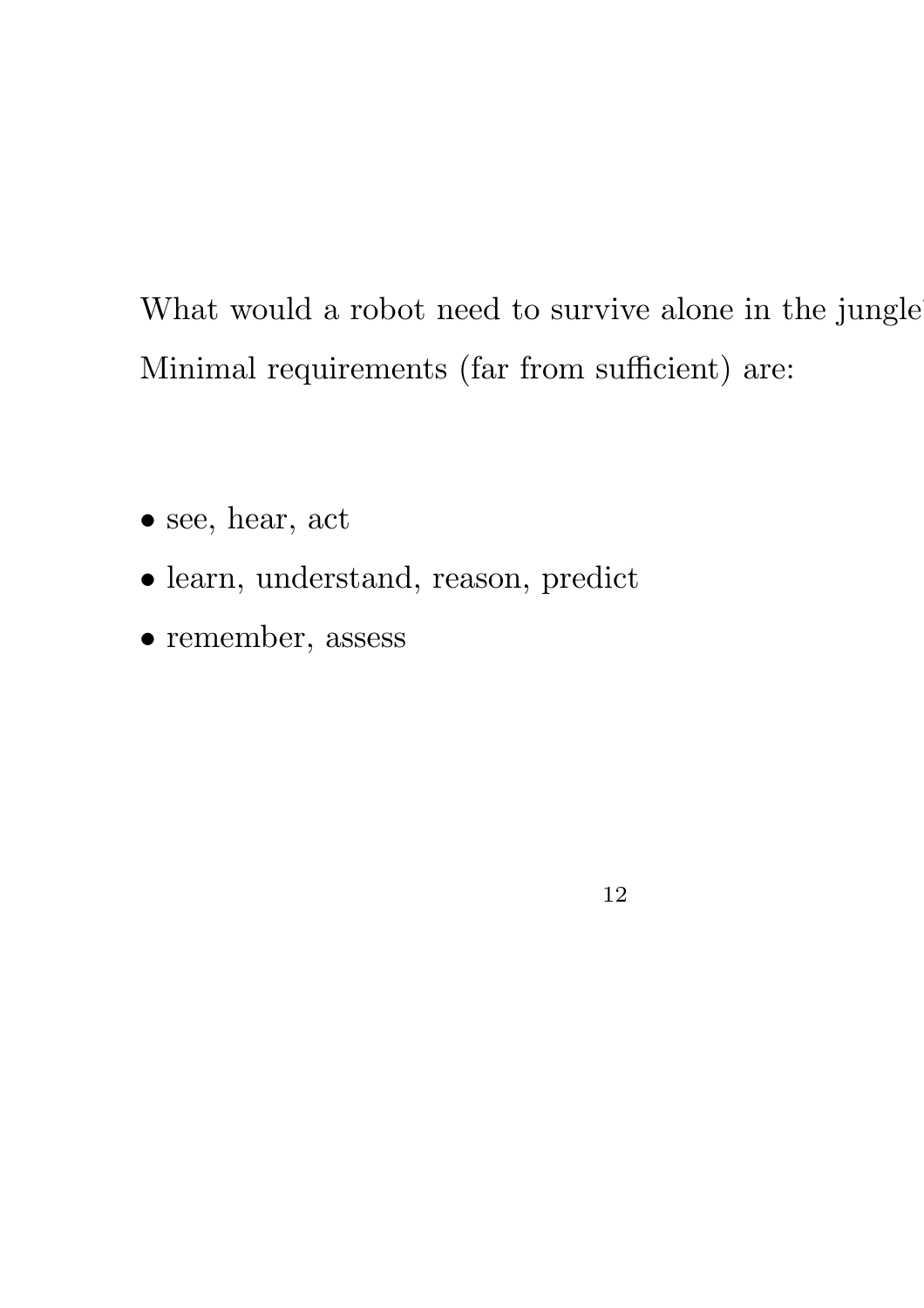• see, hear, act

⇒ engineering, image processing, signal processing

• learn, understand, reason, predict

 $\Rightarrow$  machine learning, fuzzy logic, automated reason

• remember, assess

⇒ memory, knowledge management, reasoning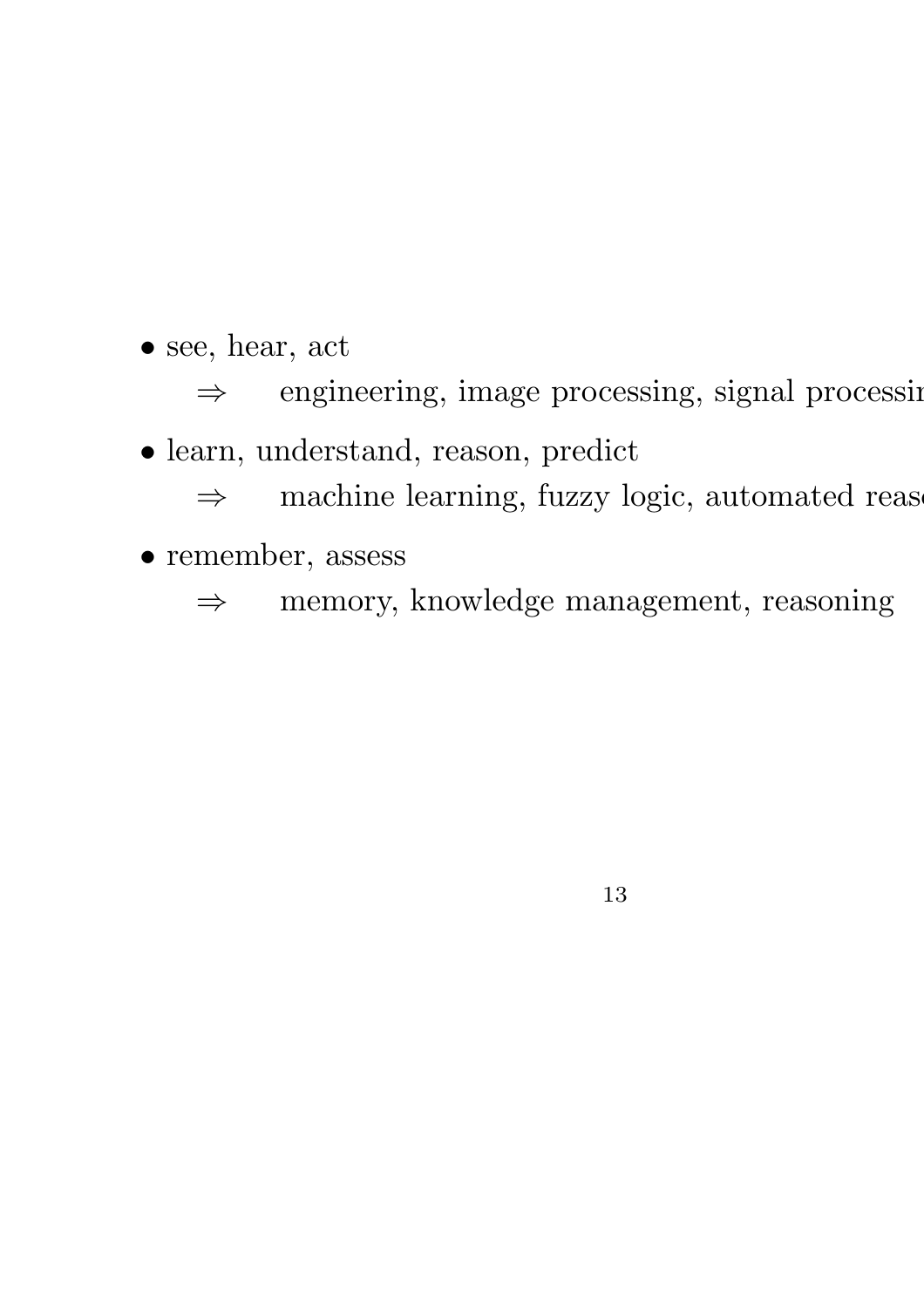# 3 Concept formation

Hearing shows in an elementary form what is involved from raw sensor dator to meaningful concepts.

Input for the ear is a high frequency time series, from w creates (essentially by Fourier transformation) a sequence frequency patterns.

These are processed by the brain to sequences of elemen called phonemes, which are further processed to word sentences, from which meaning can be extracted.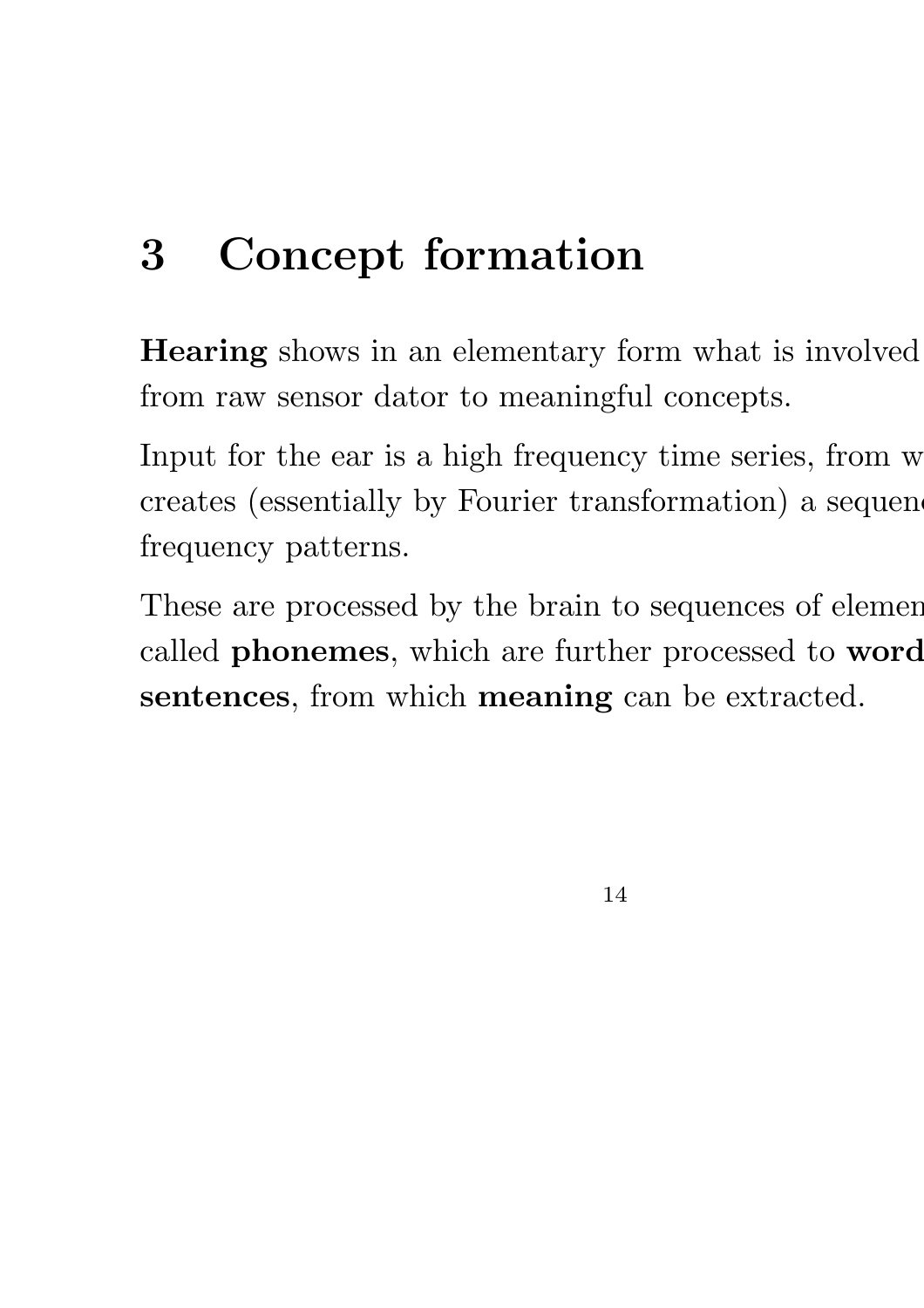#### Mathematically, this transformation process is a multiple classification problem, treated in computer science u heading of pattern recognition or machine learning

One needs a classifier that assigns to any data vector (in stage specifically each window of the time series) that m interpreted as a sound a discrete class label (phoneme) repeatable way catching the structure of the sound.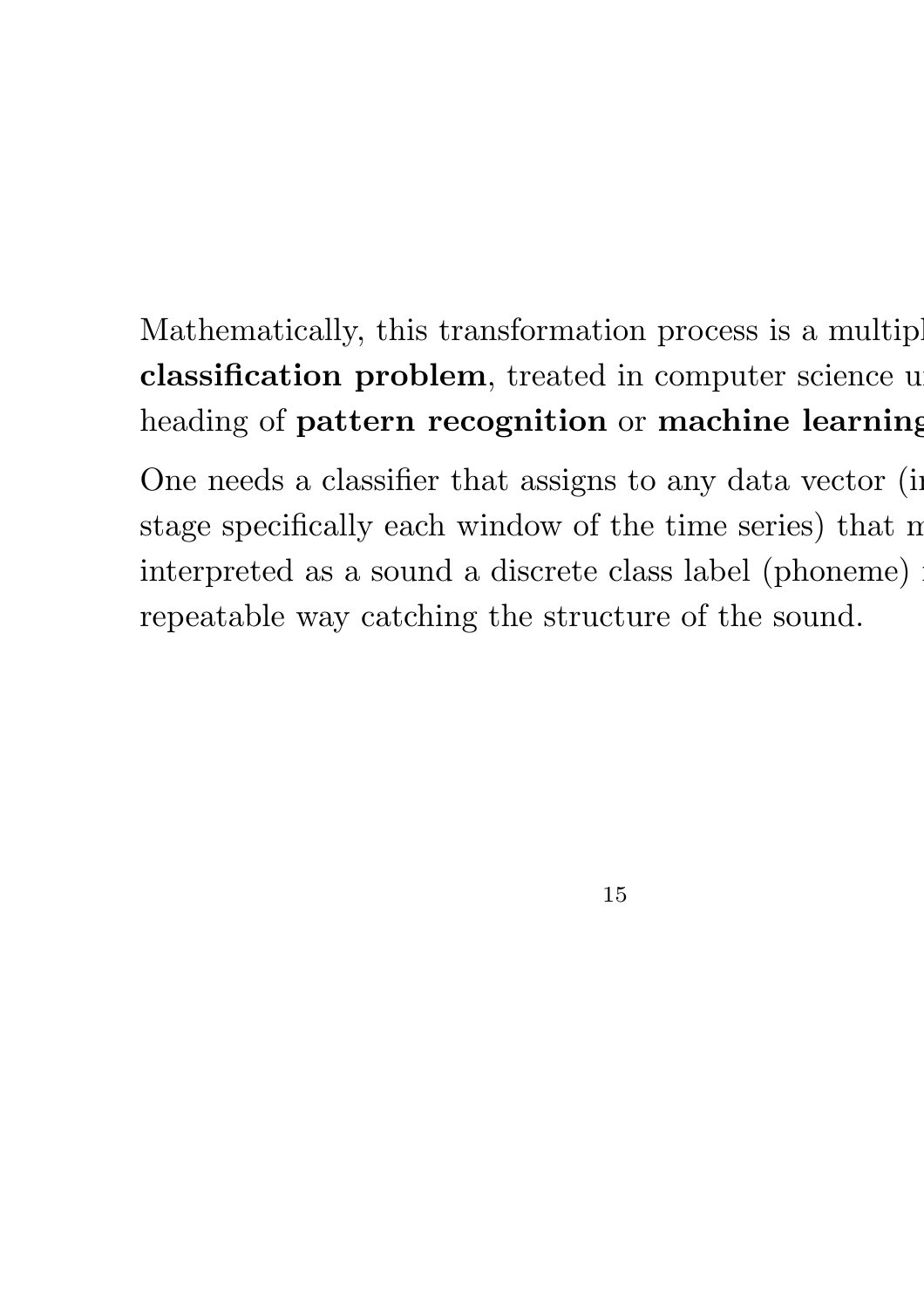We want to train the classifier to ensure that the intendent found.

This problem is ill-defined unless we have a clear definit is intended, which is impossible in practice except in terms simplicity.

In training, there is an offline component containing information (theoretical assumptions, beliefs, prejudice, experience).

This part is called **supervised classification**, and freq most time-consuming effort. Therefore done only once,

Then there is an **online component** that improves the update the model using new observed information.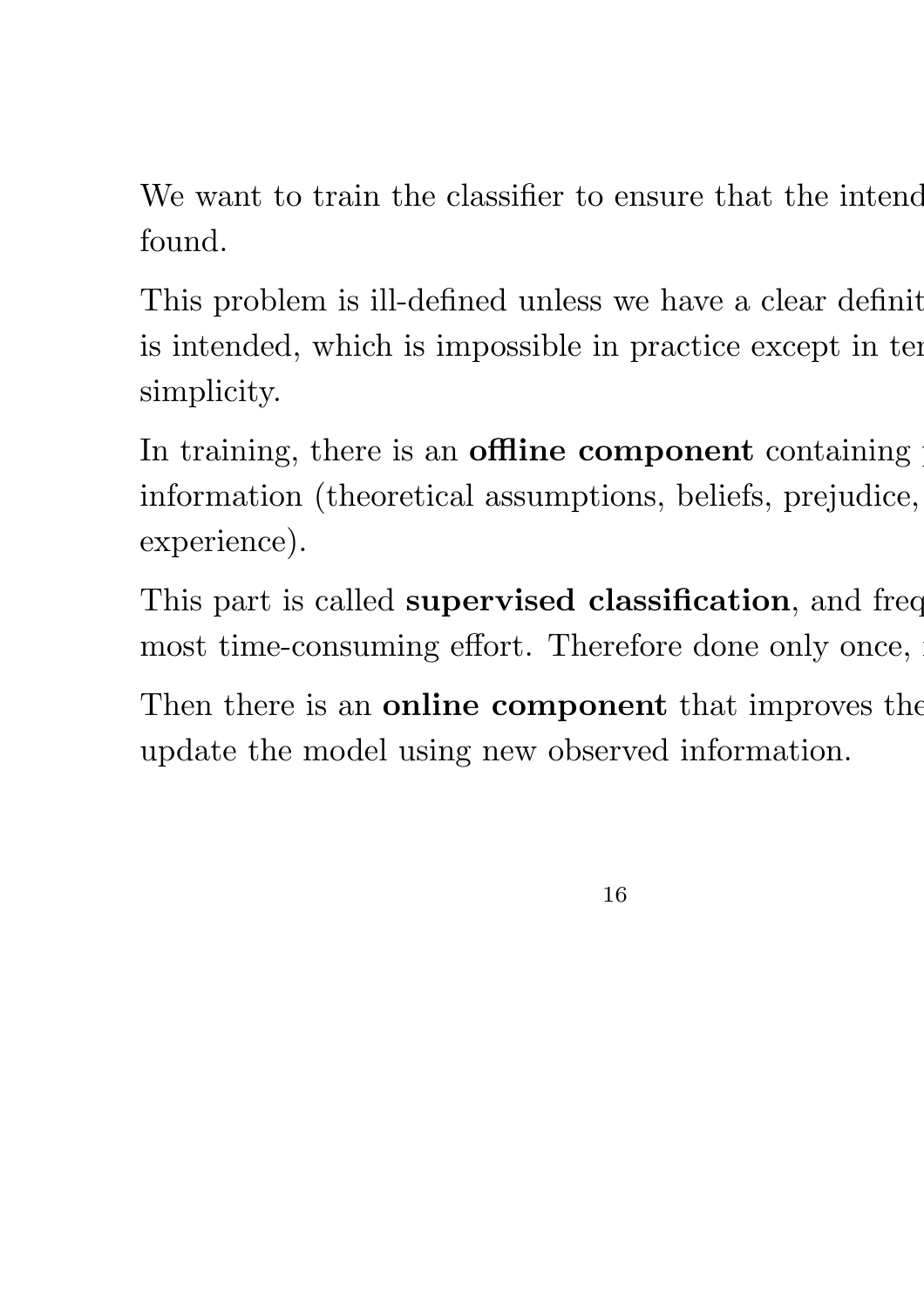The concepts found by pattern recognition must be related. other by semantically meaningful connections.

These are represented in a **semantic memory**. On the is usually represented as Semantic Web in the RDF [Re Description Framework] data model.

Each connection is given in RDF by a triple of concepts. A typical interpretation of a triple (A,B,C) could be "A C" and can be visualized as an arrow from A to B label

It is the **connectivity of the concepts**, not that of the in the brain, that creates (together with algorithms for these connections) the basis for intelligent reasoning.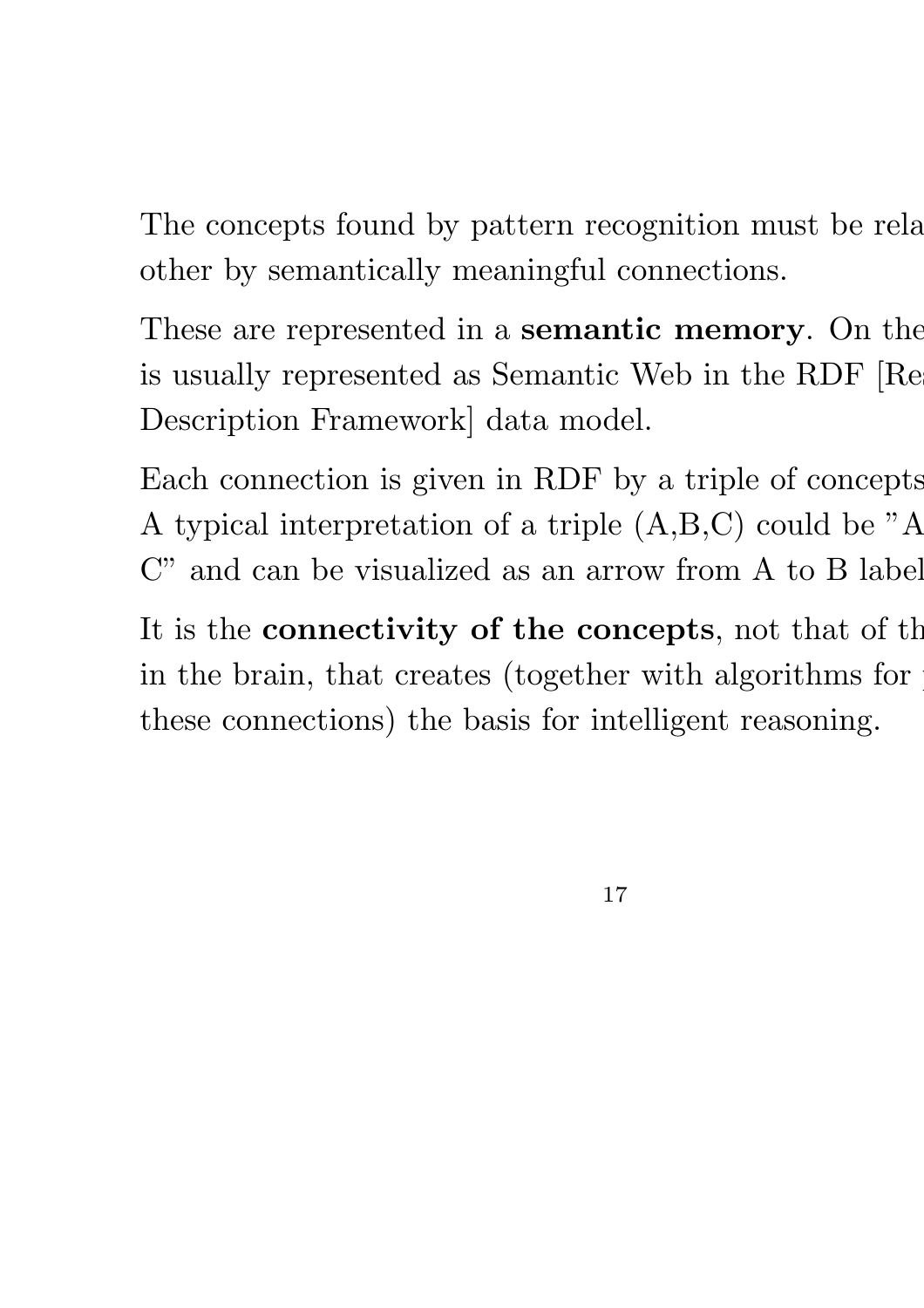# 4 Learning under uncertainty

Everything of interest is certain only in very controlled, situations. The onmipresence of **uncertainty** is a fact of

Knowledge is the ability to predict data.

(Even knowledge about the past means the ability to  $p$ contents of the authoritative documents or the answer of authority on a particular topic.)

Learning is knowledge acquisition, the activity of finding predictors.

Note that knowledge can still be

- true or false,
- accurate or inaccurate,
- complete or fragmentary.

Learning can therefore be poor or excellent.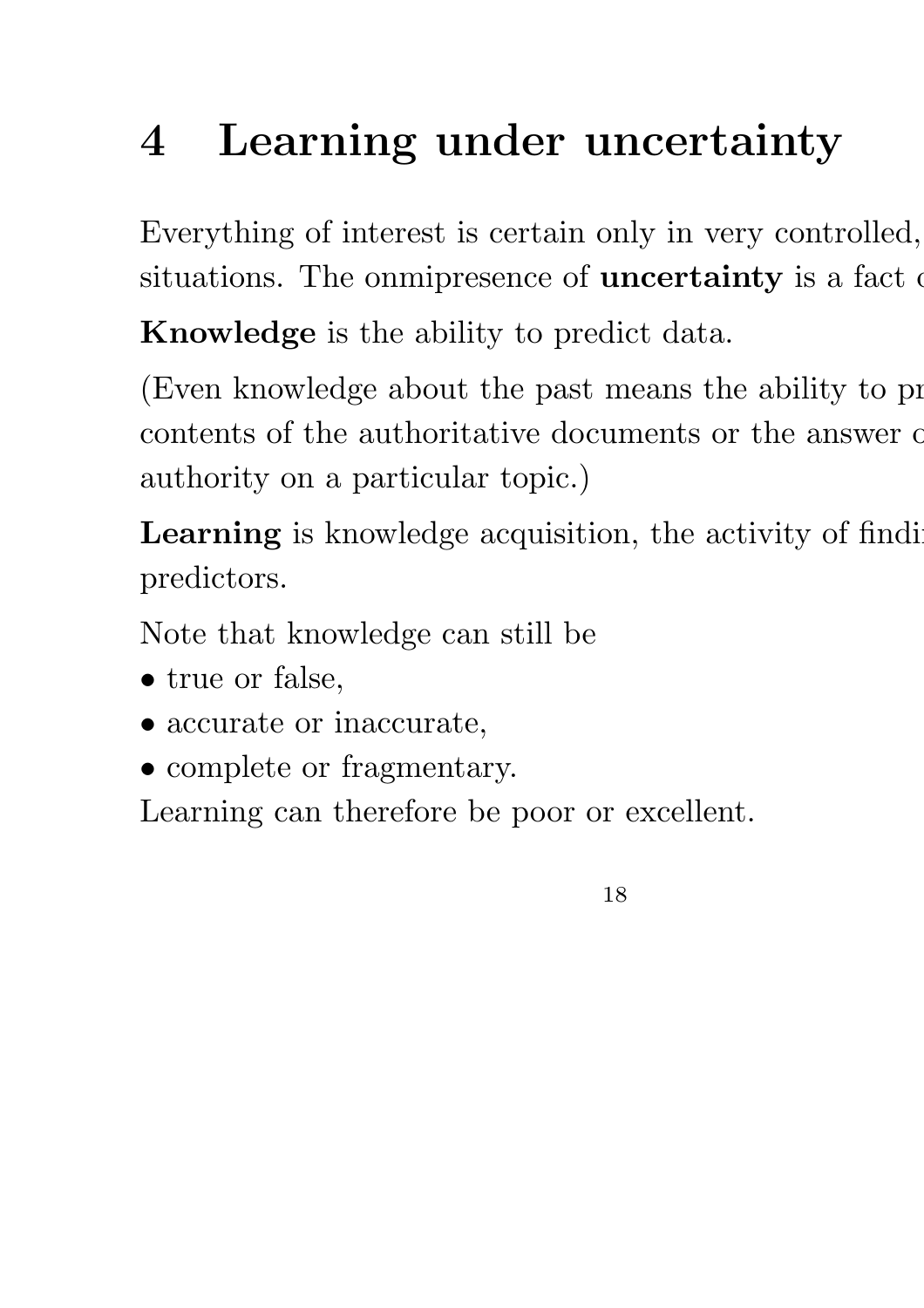Learning under uncertainty involves statistical data ana depend upon a stochastic model in which theoretical assumptions are made.

One uses **model estimation** to get the parameters of a matching the available data by using

- Least square (LLS)
- $\bullet$  maximum likelihood (ML)
- maximum aposteriori (MAP) based on a prior, that is summary of experience of the past.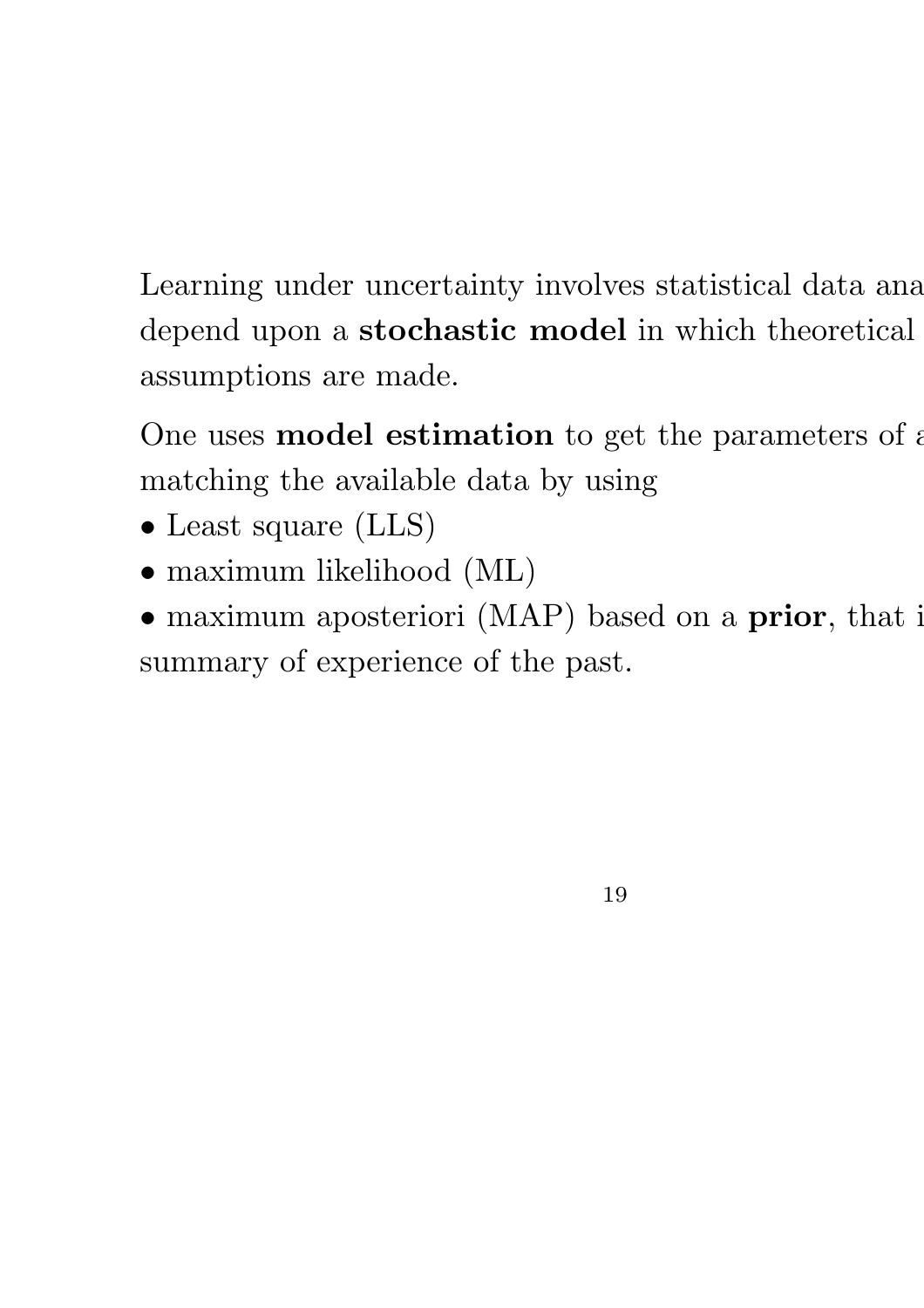Dreaming is the human activity where old data are required new, sometimes apparently strange ways, with the goal appropriate or better interpretations of previously incom understood matters.

The artificial analogue is time-consuming off-line retraining discover improved models of representation.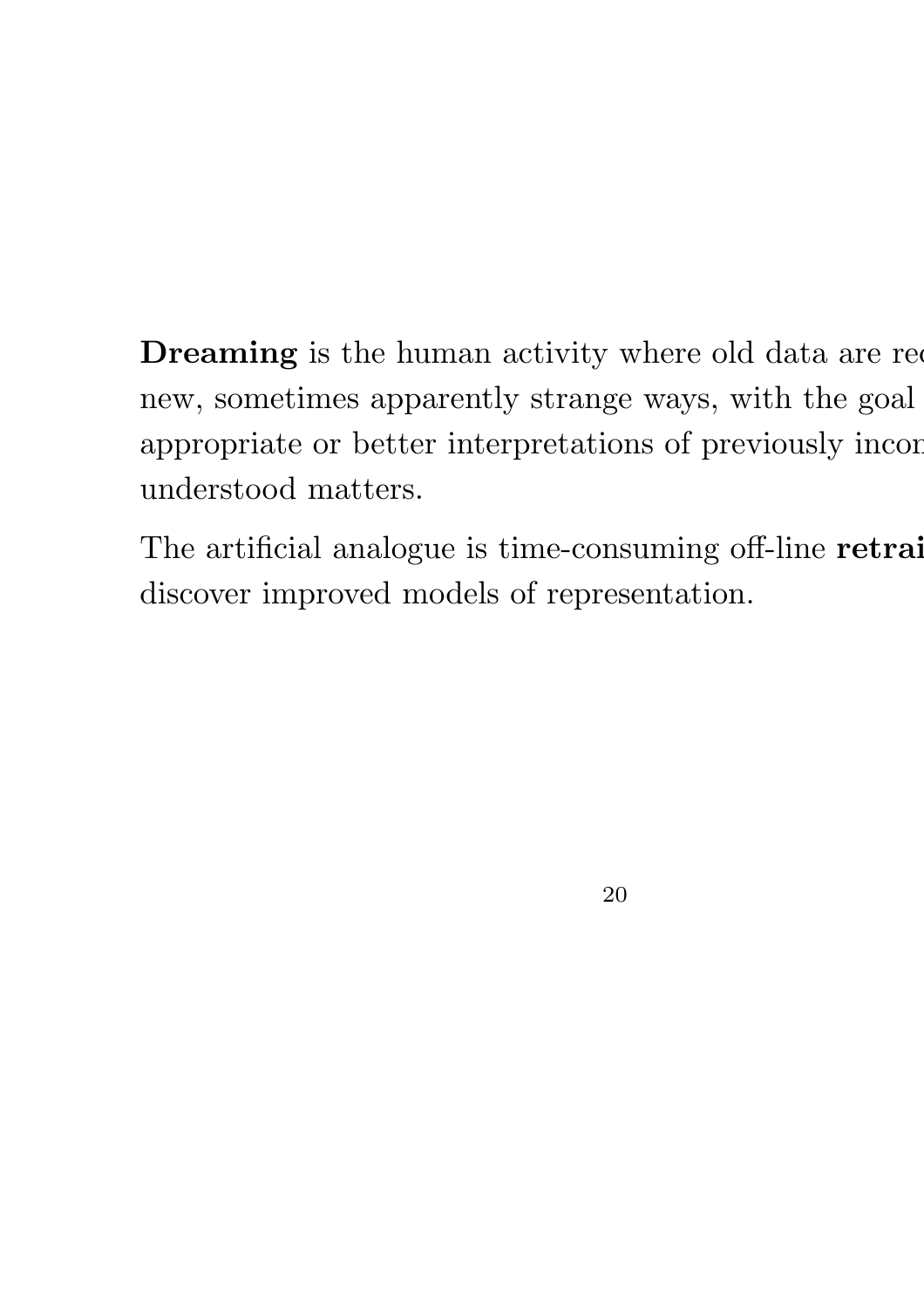Model estimation generalizes the classification problem problems of learning quantitiative structure.

MAP allows online improvements, that is, incremental  $l$ It is often possible to reconstruct missing information.

Robust estimation is the art of being able to tell that computed are anomalous and should be ignored (outliers).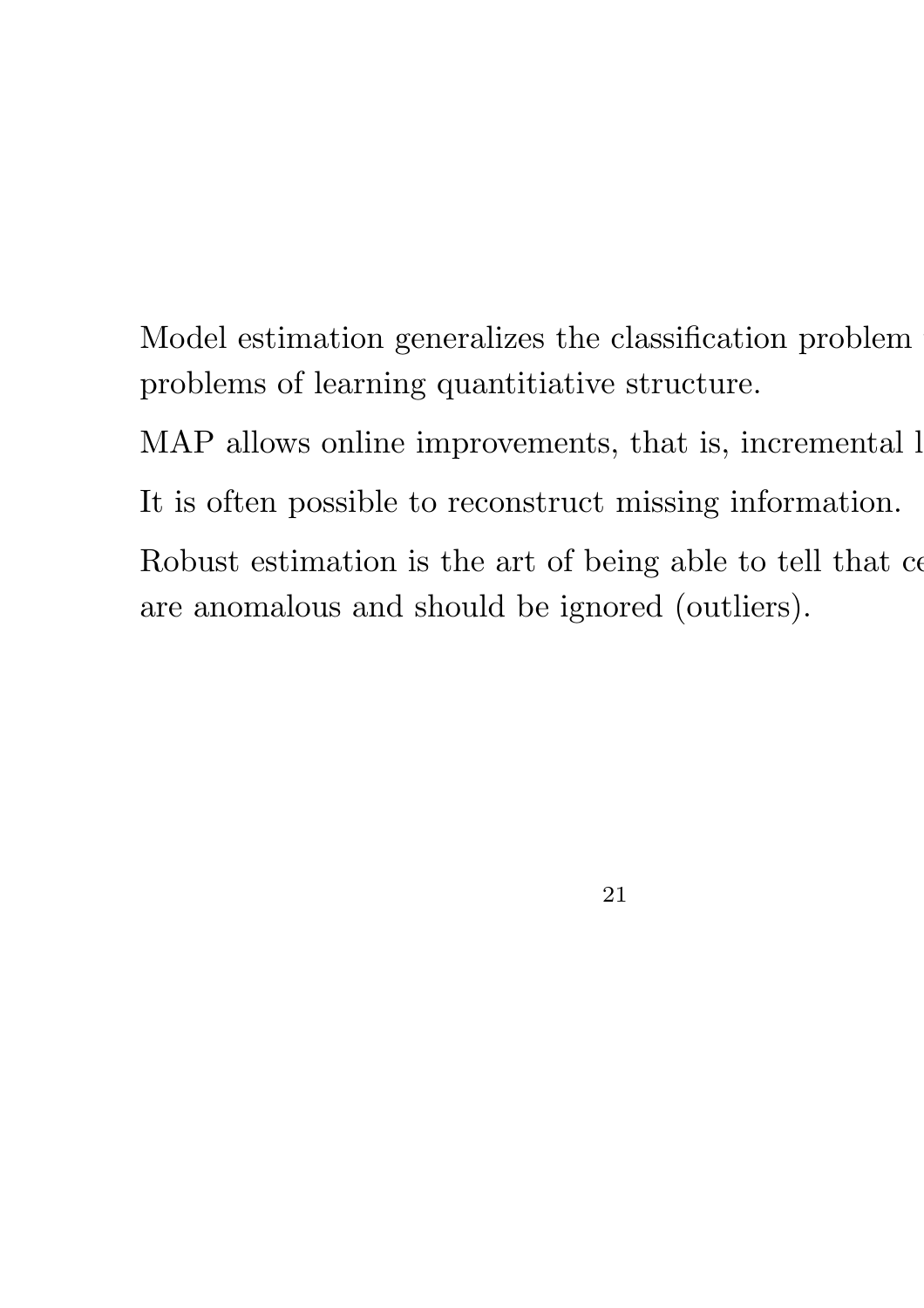### 5 The environment

We do everything in an environment  $-$  the world we  $c$ To do something, one needs to be familiar with that env It depends on the capabilities of an agent how its world

The world of a chess machine is only a chess board. That of a robot with cameras, microphones and touch s bigger – provided it can make sense of the sense data.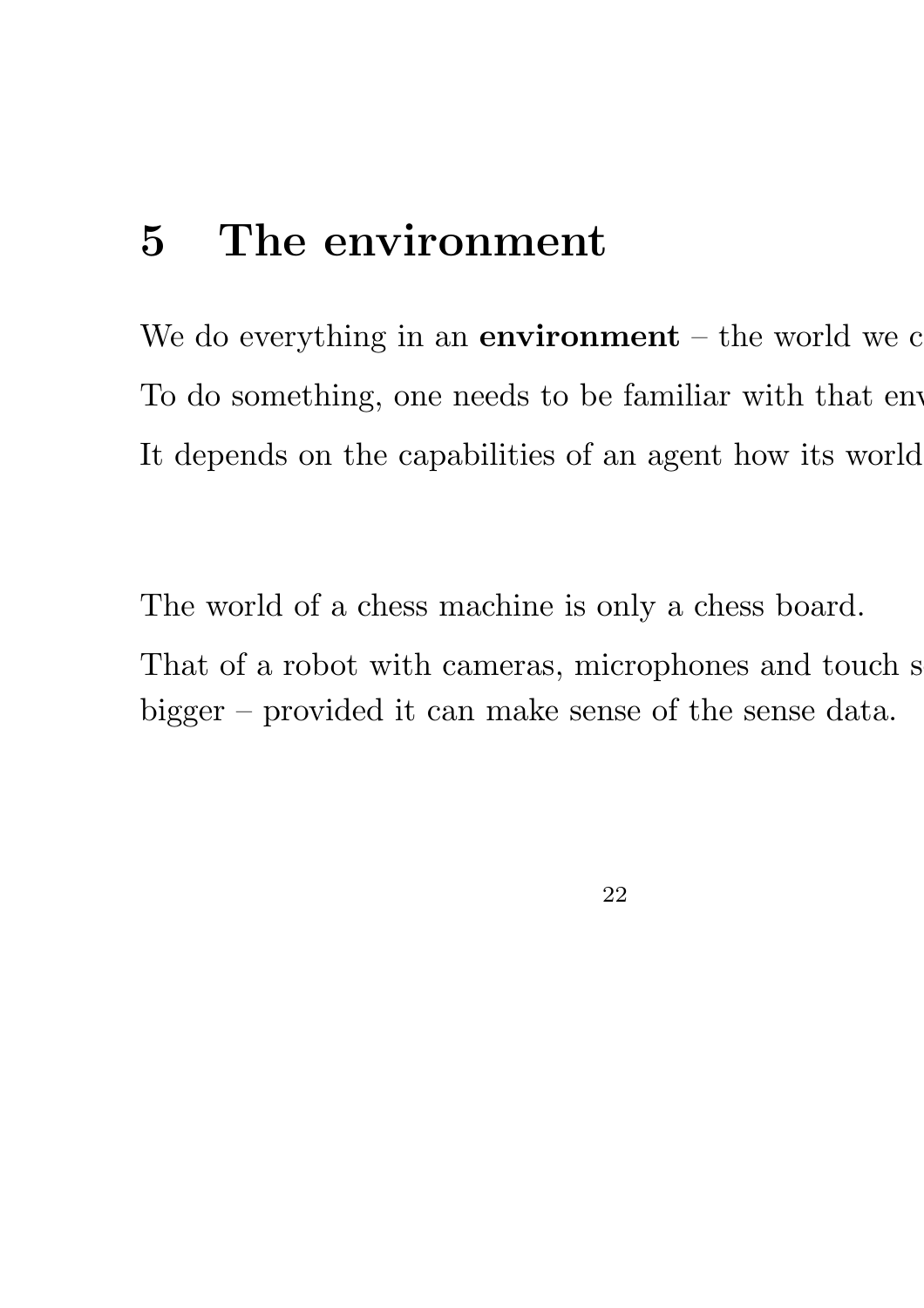The main features of *our* world are objects, motions, and between these.

They are organized in space and time.

In terms of physical interactions only, an **object** is a ph subsystem of the real world with reasonably well-defined boundaries, so that there is a meaningful separation of its (what characterizes the object at a given time) from the environment.

In case of objects whose state is modified by or modifies environment, the object is also characterized by its **inp** (environmental information that affects the state) and i (information about the state that affects the environment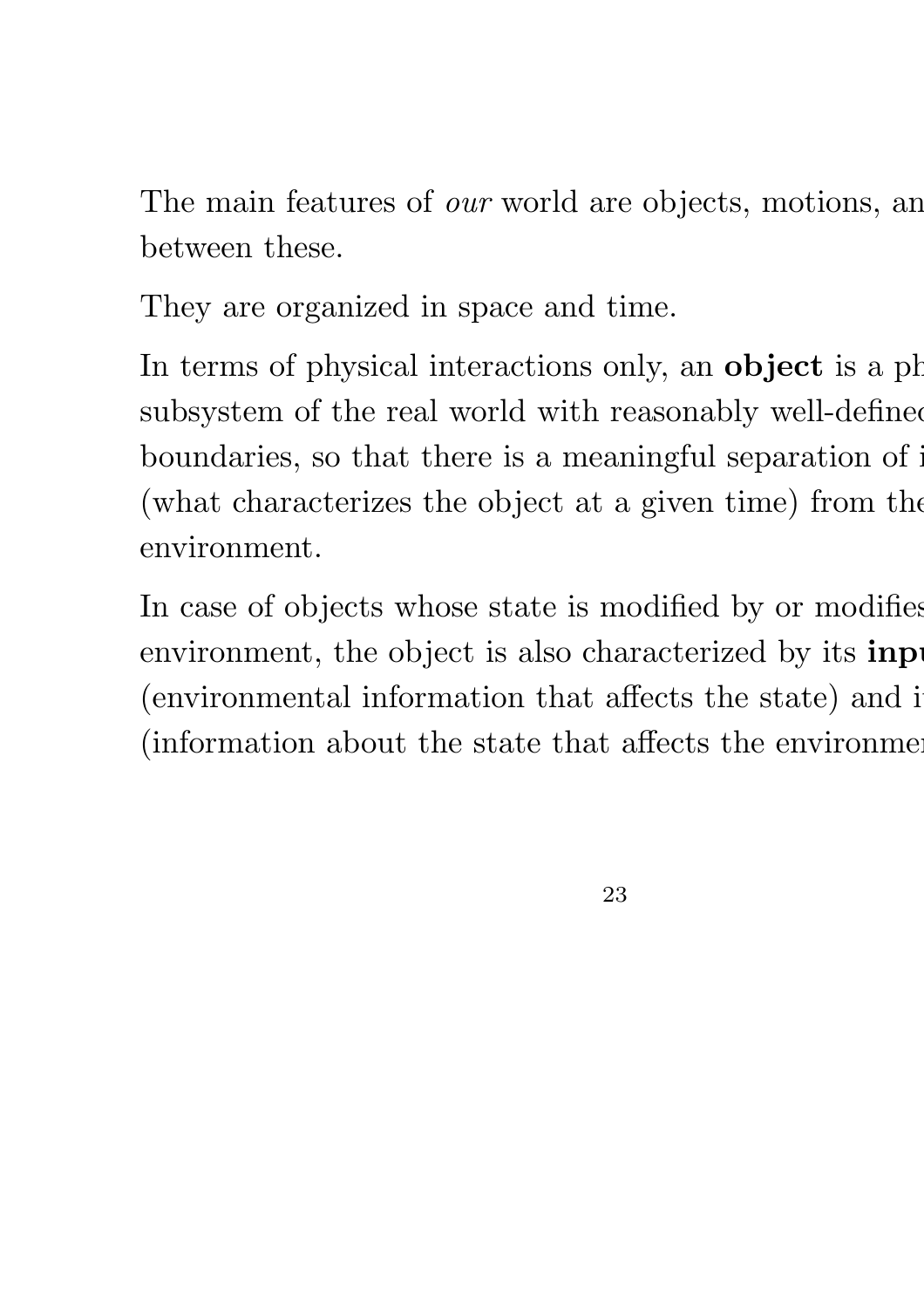An object is most typically a 2-dimensional surface in 3-dimensional space.

We almost never see the third dimension, with the exception transparent objects. Clouds are also exceptional in that have a well-defined surface.

Objects often have landmarks that identify special, we and typically time invariant points of the objects' surface.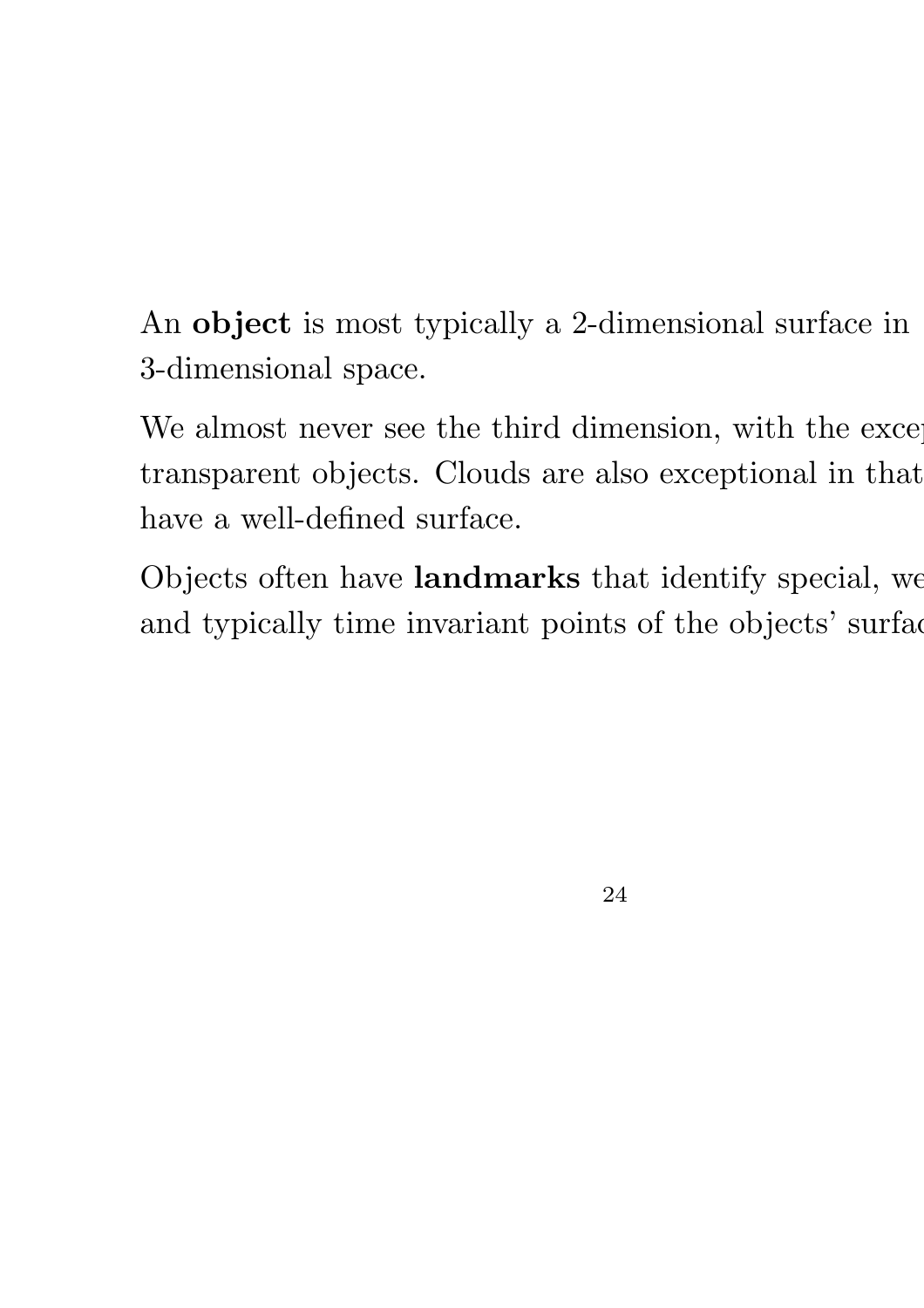The possible **motions** of an object determine the **shap** of the space it occupies) and how it changes with time.

For a rigid object, shapes are characterized by the pos consisting of three coordinates describing the position of of mass of the object and three angles (or equivalent descriptors) describing its orientation in space.

Motions of a rigid object are characterized by how the p with time. Thus rigid objects are generally easy to hand For nonrigid objects, the description is more complicate can be described by active shape models.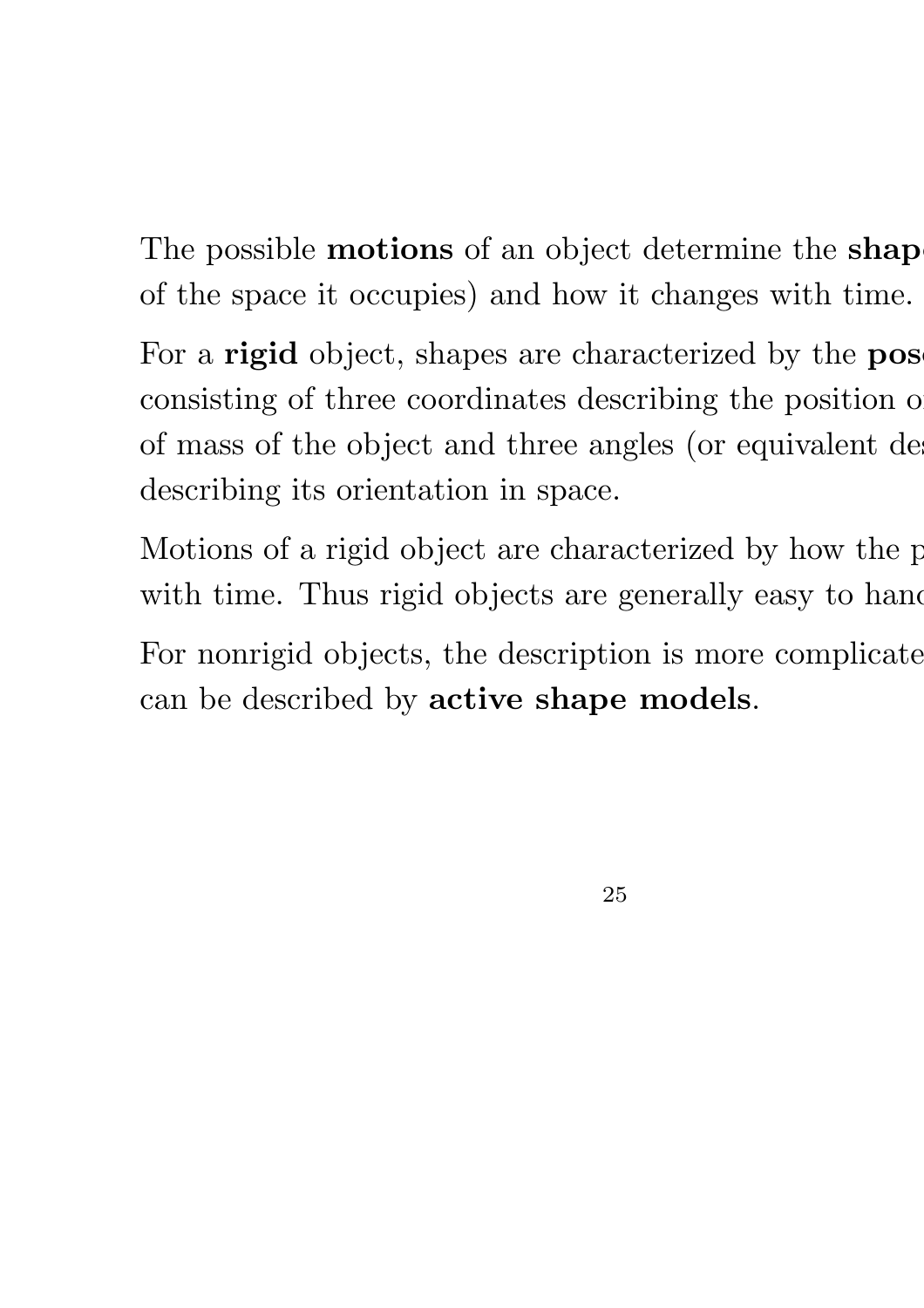An **image** is a projection of the surface to a 2-dimension sheet.

A large part of image analysis is the reconstruction of 3 from 2D images, through segmentation, classification, and views.

Much of our technology is based on objects constructed simple, which makes their identification simple.

Natural objects often lack this simplicity.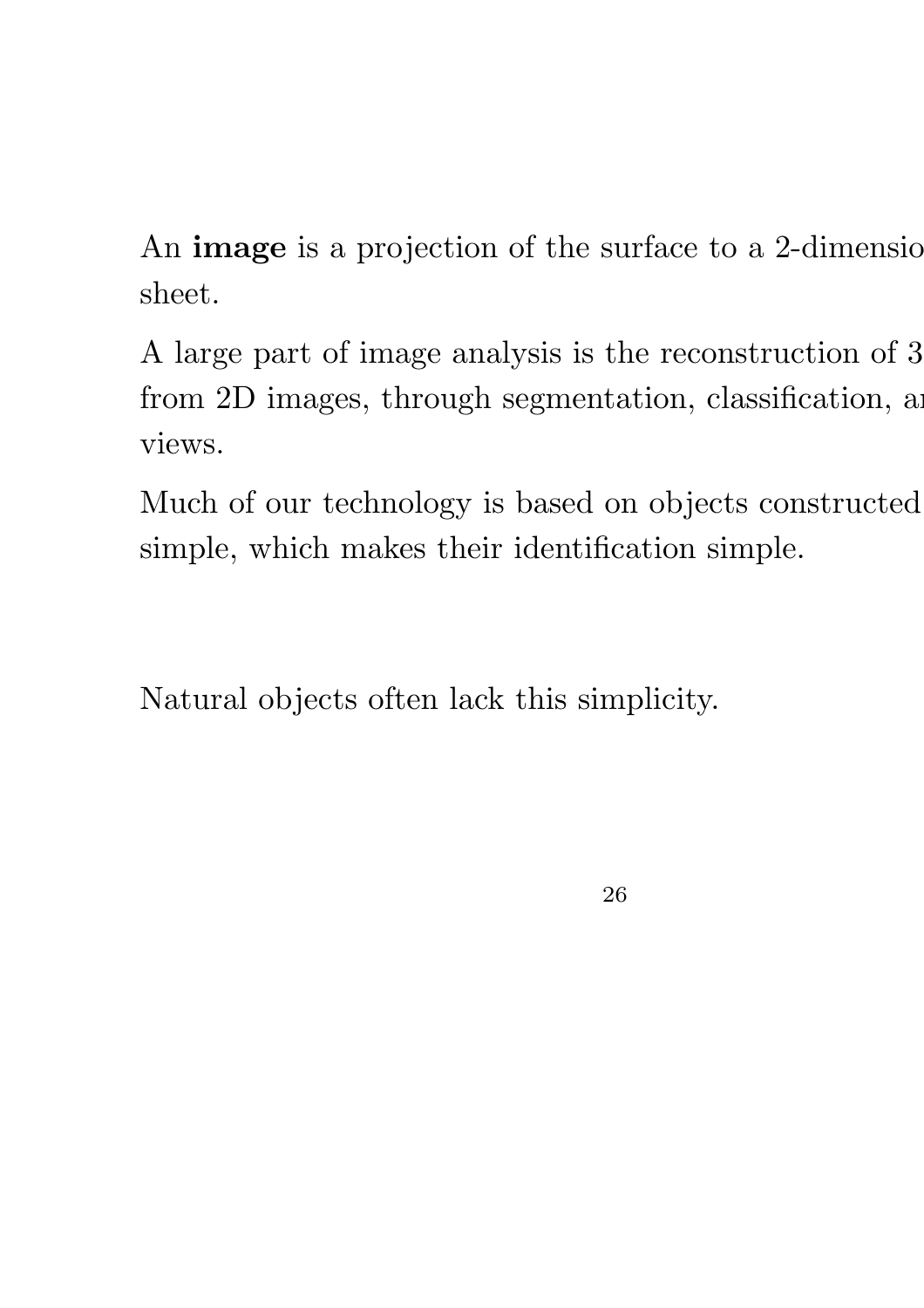### 6 Understanding

The intellect says: "By convention, there is color, sweetness, by convention bitterness, actually only at void."

The senses retort: "Poor intellect, do you hope to defeat the senses retort: "Poor intellect, do you hope to d from us you borrow your evidence? Your victory is (Democritus, ca. 400 BC)

What is reality? We cannot know.

All we know is sense information, more or less unconsciously transformed to a conceptual, intelligible representation may ponder when we think about such questions.

Atoms and the void are as much conceptual abstraction as are color, sweetness, and bitterness.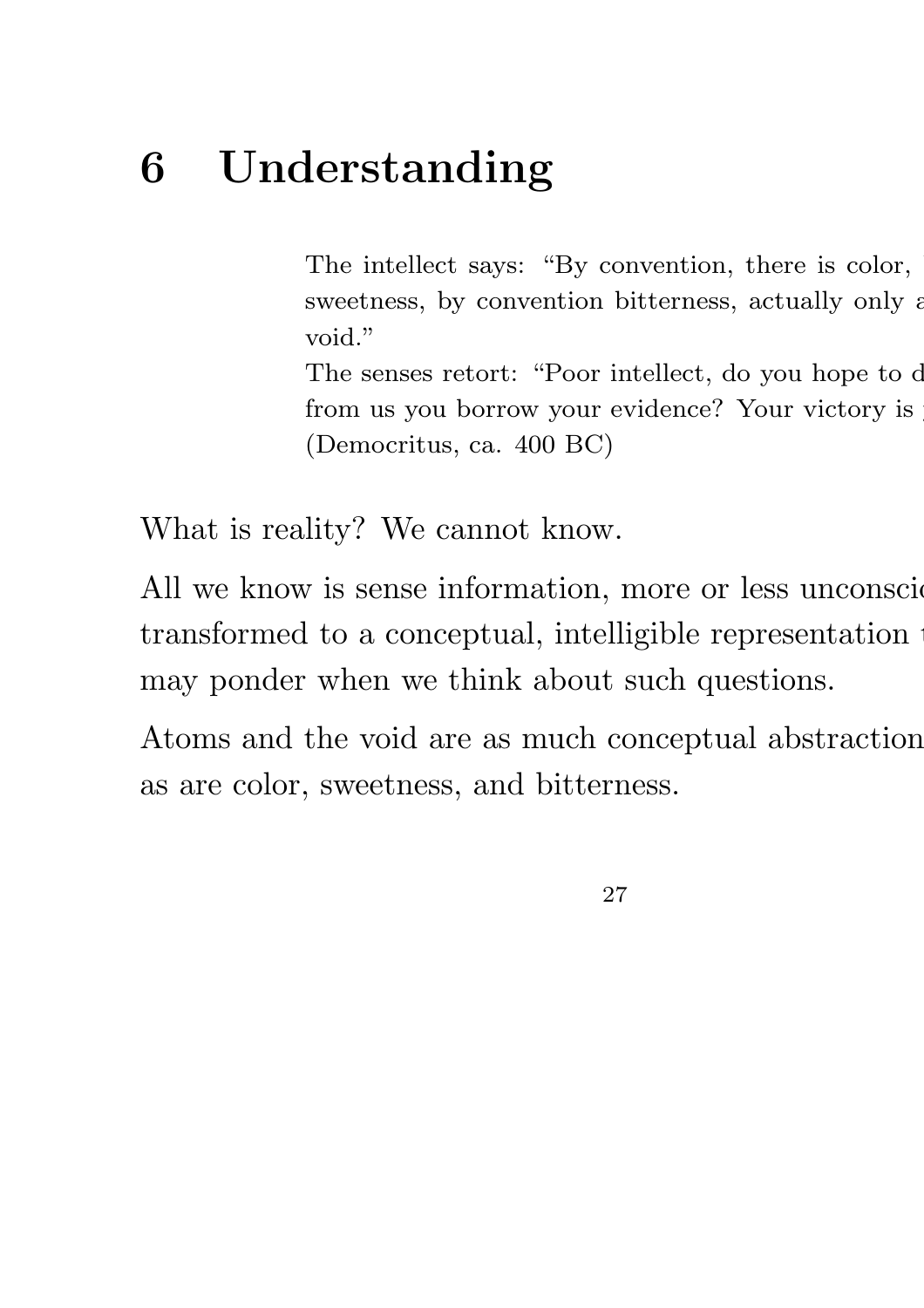Symbols are names for abstracted objects or relations. These are usually arrived at by classification.

A simple way of classification is the comparison with a

#### prototypes.

As with any classification procedure, these can be learn sufficient amounts of data are available.

Reality (i.e., the agent's world) is symbolically represent order to enable its understanding.

To **understand** the world means to have a symbolic represent of it that enables one to predict the main features of in far as they are predictable at all.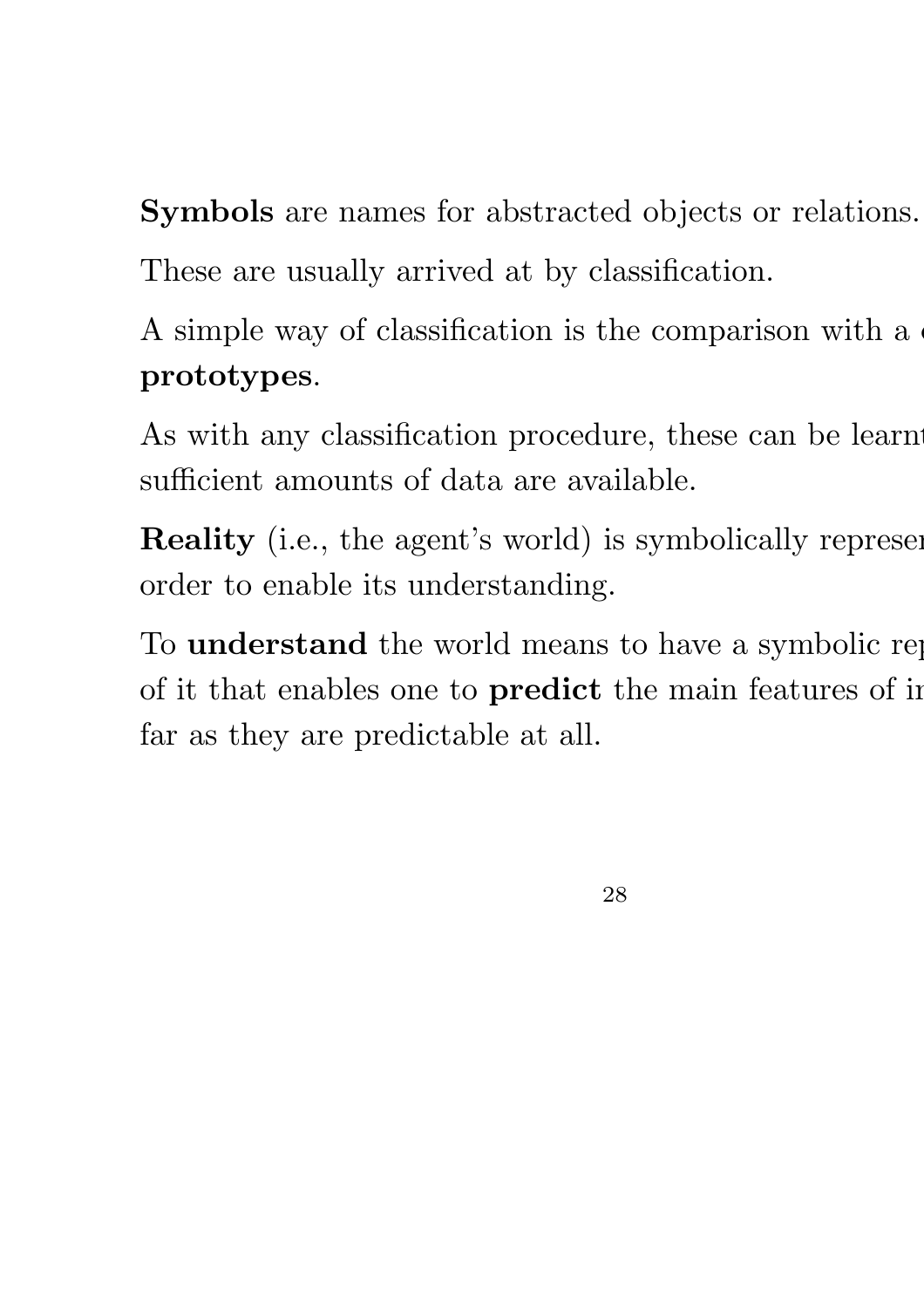To draw rational consequences from known or assumed one needs to be able to reason.

In practice, reasoning is done in three different modes:

- logical reasoning (classical logic)
- $\bullet$  reasoning under uncertainty (probabilistic logic, Bayes networks)
- reasoning under ambiguity (common sense, fuzzy logic

Note that lack of information may have two very different If we need reliable predictions, we must carefully different between uncertainty and ambiguity.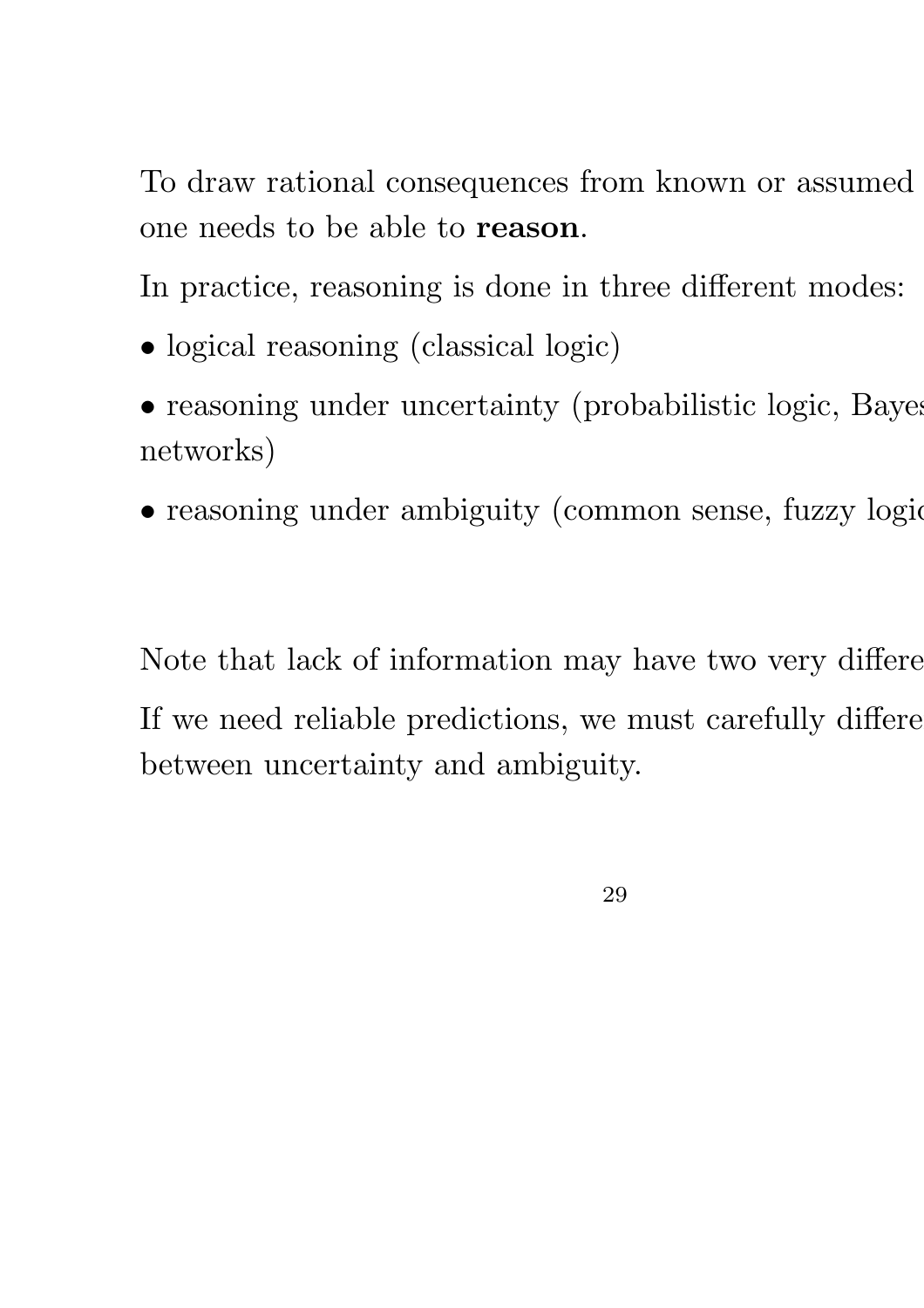We call **uncertainty** lack of information due to the factormodel accounts for a variety of past of future instances in the piece of information under consideration.

It is impossible to say much about the content (when can what is shown on top of the die) in an arbitrary instance only give probabilities.

One therefore calls this also aleatoric uncertainty (Latin: alea  $=$  die), and treats it using probabilistic techniques.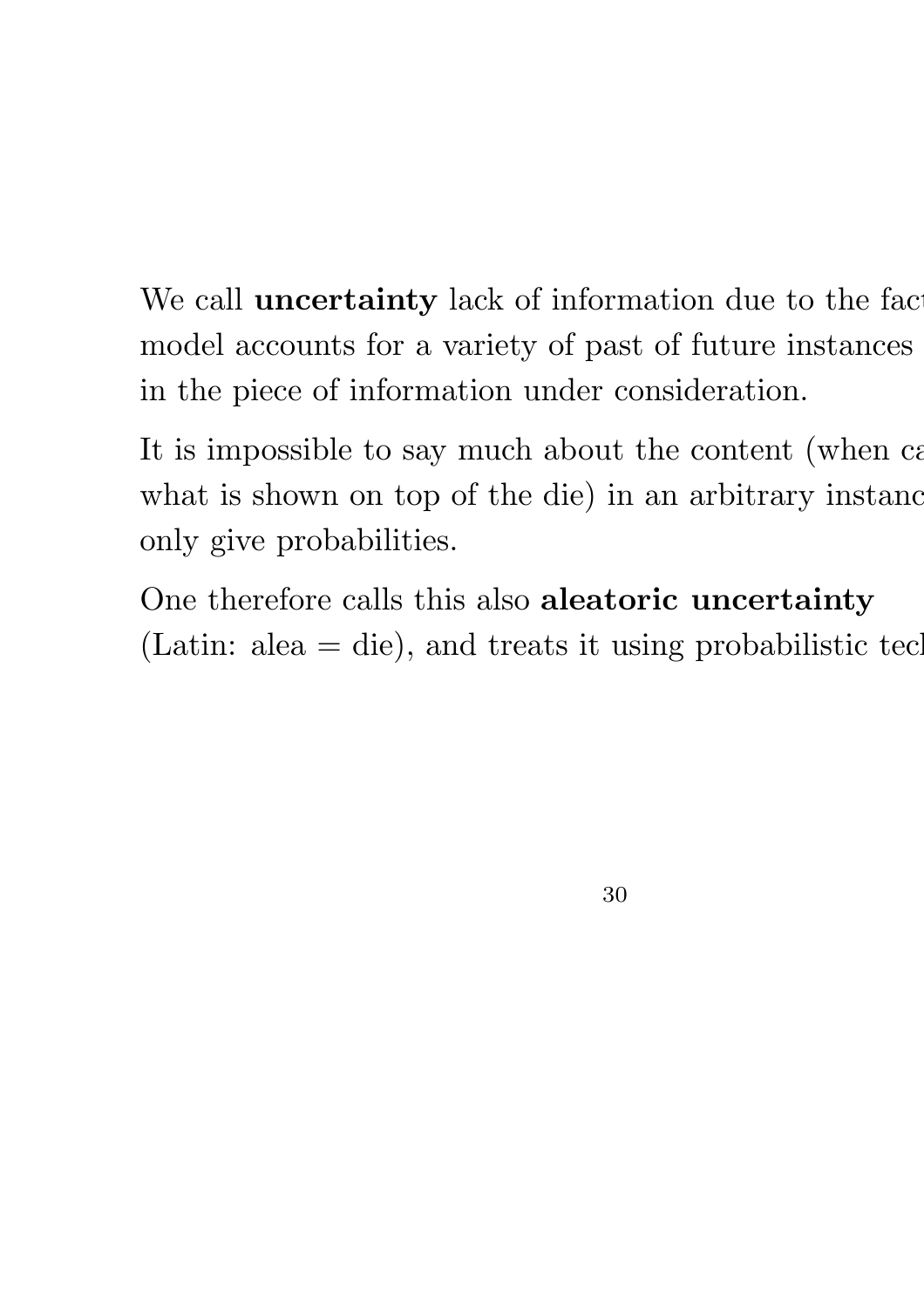On the other hand, **ambiguity** is lack of information due ignorance.

The piece of information in question has a definite, but content, but it is inconvenient (it may be expensive or secondphysically unrealistic to find out more about the conten It is only our knowledge (Greek:  $\varepsilon \pi \iota \sigma \tau \eta \mu \eta$ , episteme) that incomplete – someone more experienced about the issue know more. One therefore calls this also epistemic un

Treating this using probabilistic techniques is dangerous, probability assumptions (such as an assumed equidistribution) encode spurious frequency information.

Instead one uses techniques such as fuzzy logic.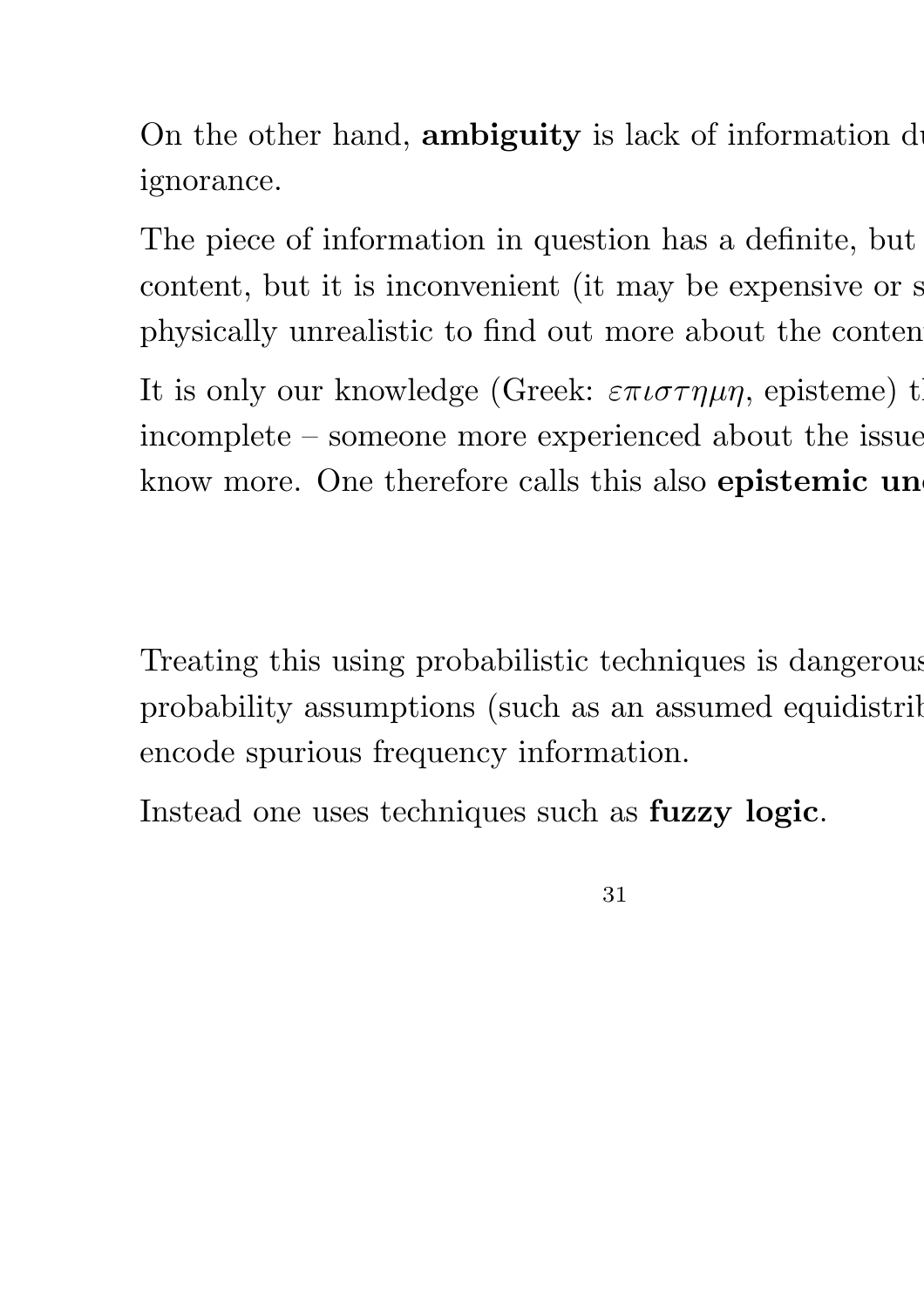## 7 Memory and knowledge

To be able to compare new data with old ones, and to b interpret the data based on what was learned before, an needs to have a memory of all that was considered imp the past.

32

There are two kinds of memory:

- short-term memory
- long-term memory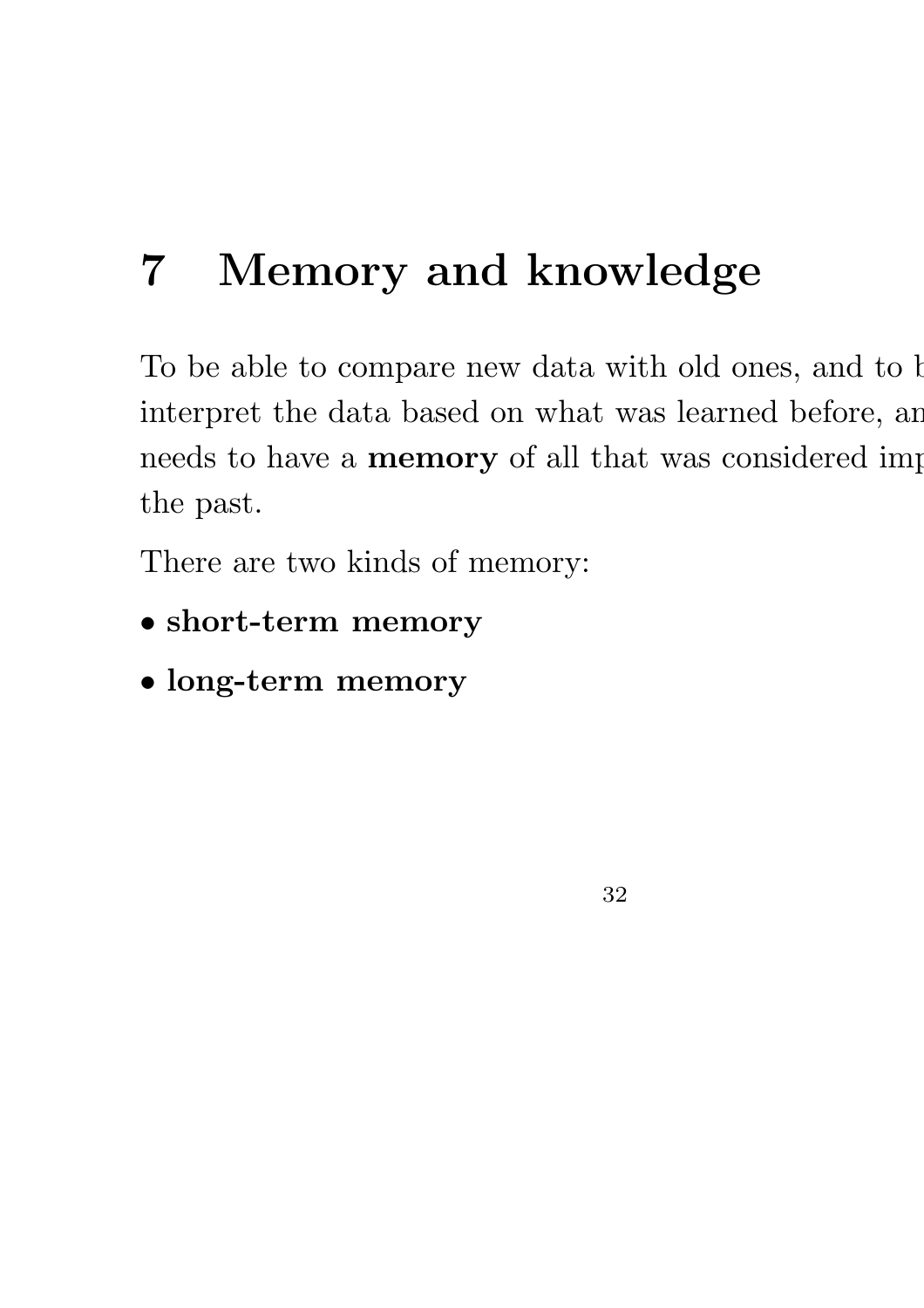Short-term memory preserves a lot of data for more or less immediate processing, but what is preserved fades away being replaced by newer content.

The main purpose of short-term memory is to provide the information needed to interpret the present and how it analyzing it into appropriate symbols, determining the s environment, knowing about the objects present and the

Long-term memory preserves highly compressed informations. but preserves it for a long time, or even forever, though long-term memory may be altered with time in the light experience.

The main purpose of long-term memory is to provide the information needed to understand what happens in the based on experience in the past.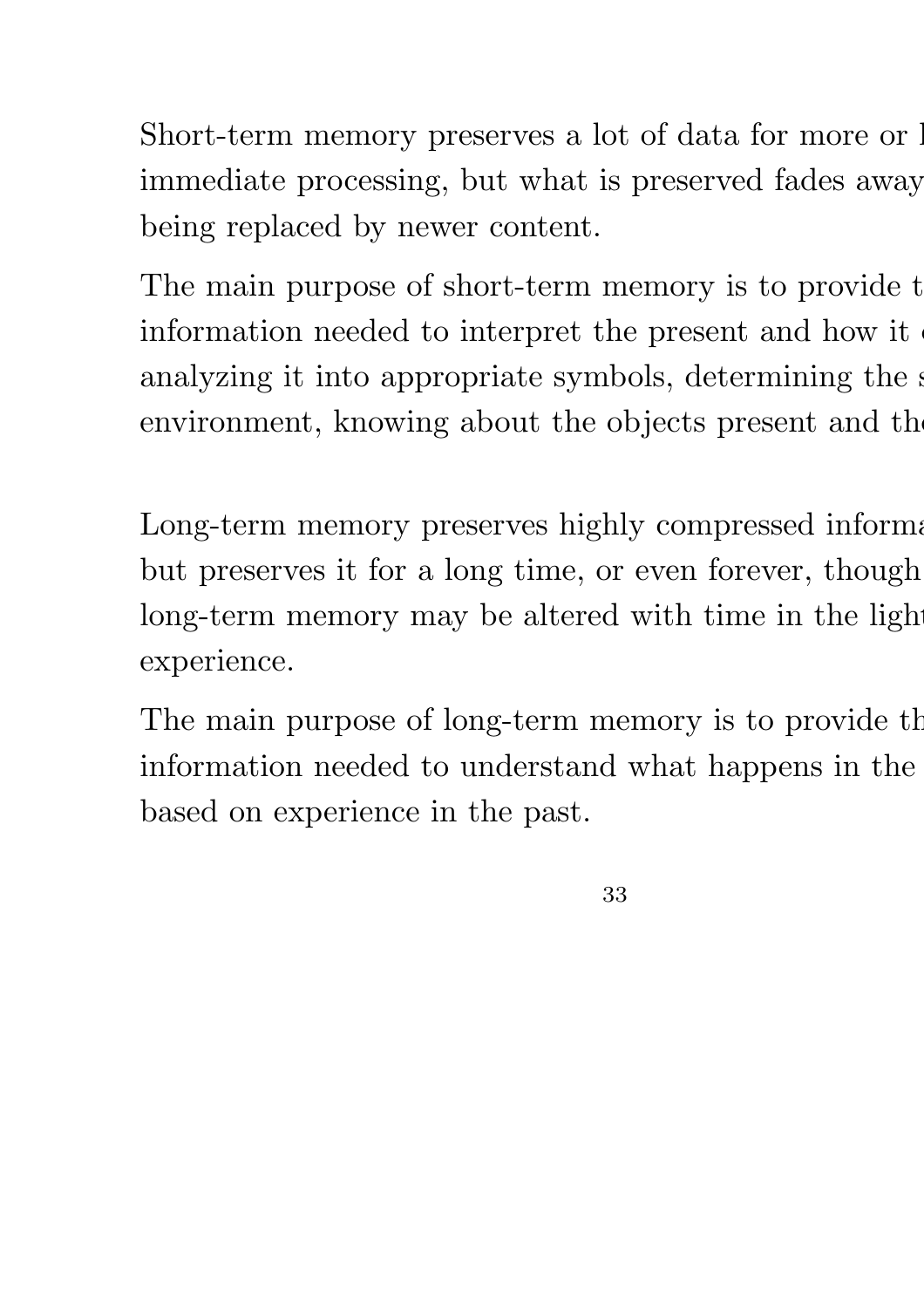From a computational point of view, the short-term memory typically held in random access form but only little organized. On the other hand, the long-term memory is typically s systematically in a database.

It is slower to retrieve but can be exhaustively searched of database queries.

Storing something in the memory does not count as know As mentioned before, **knowledge** is the ability to predi A robot has knowledge only if it can execute algorithms intelligent use of the memory, correctly associating it to and events in the environment.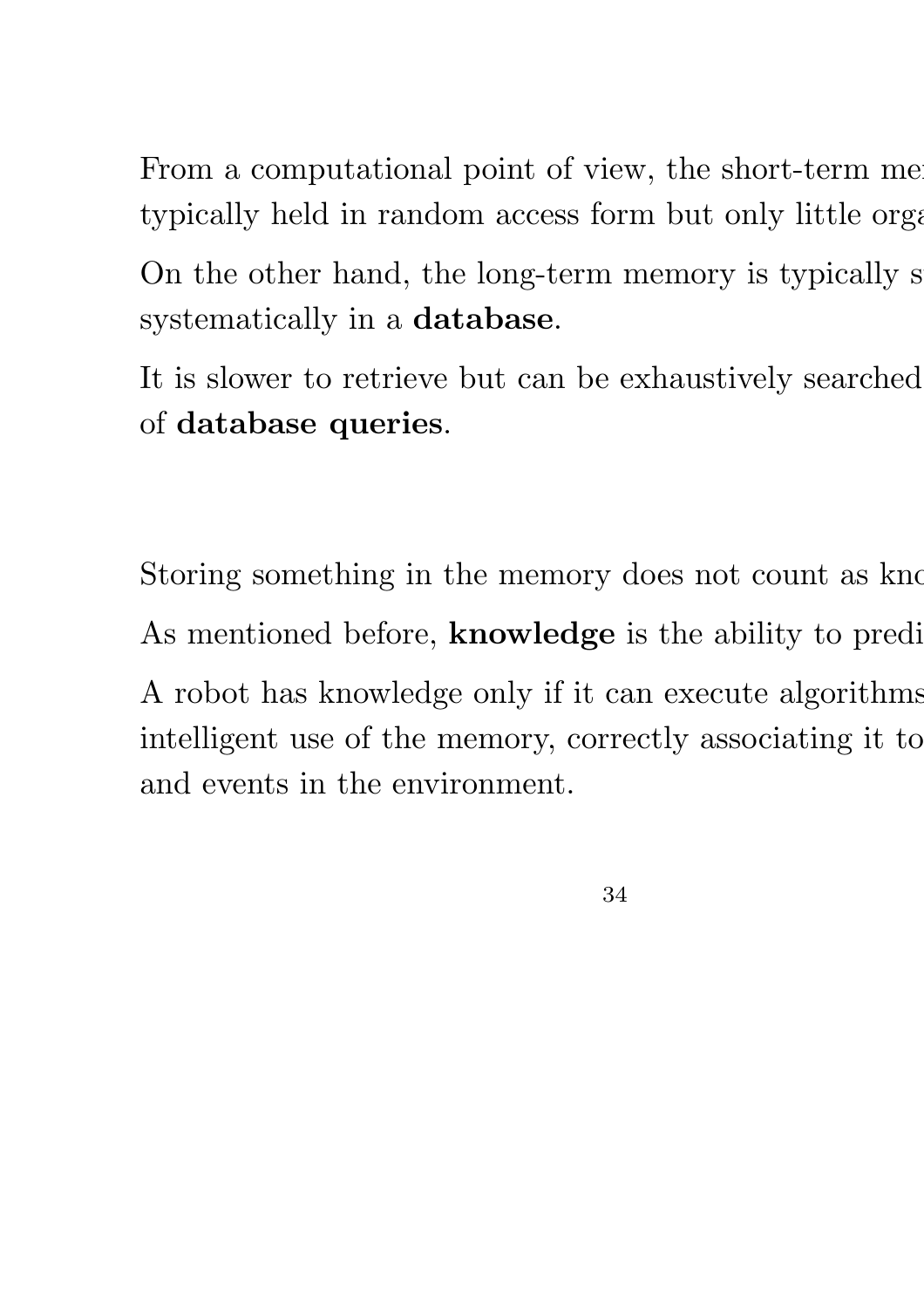# break for discussion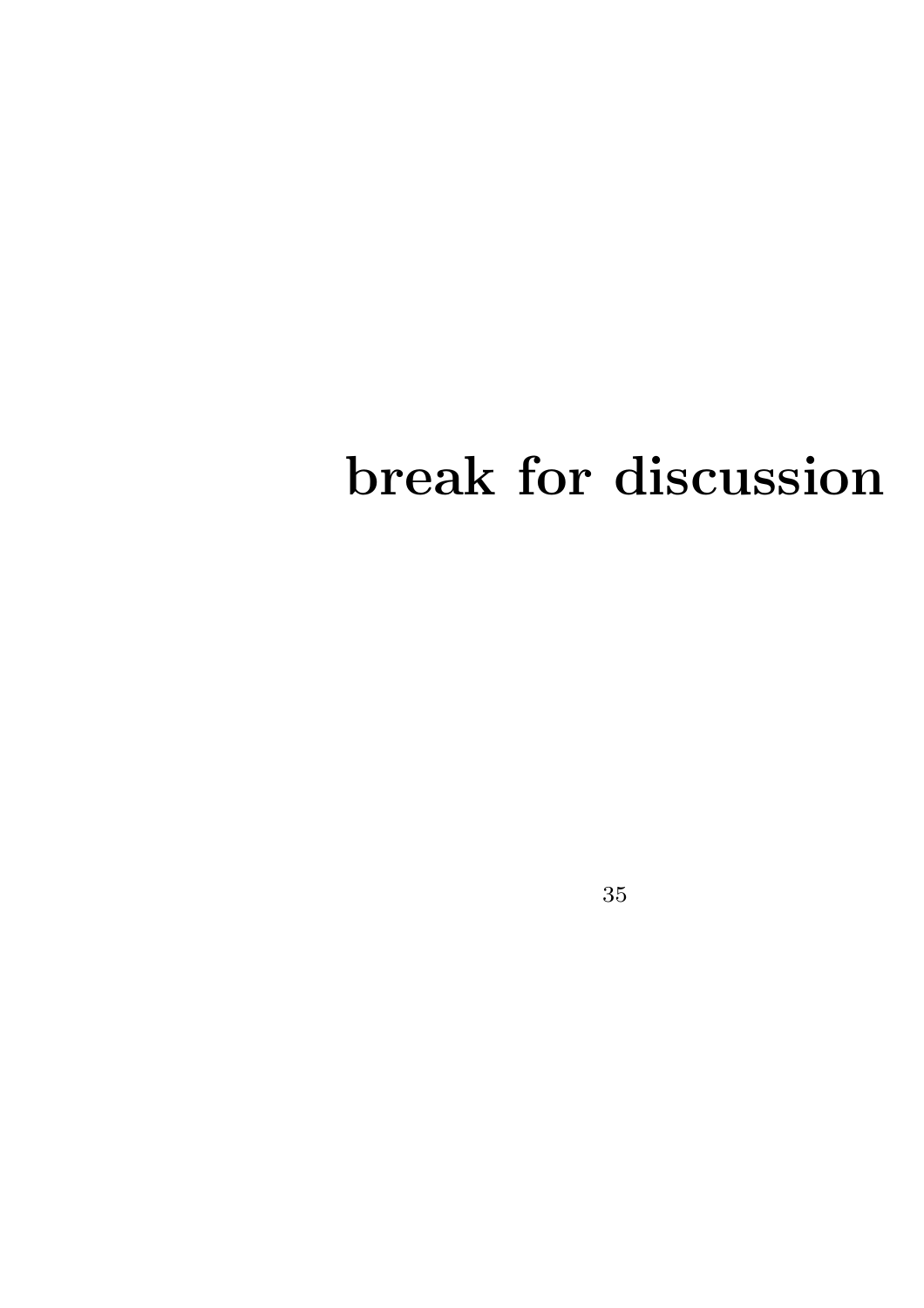### Part II: The personality of robots

- 8. The completed survival toolkit
- 9. Causality
- 10. Communication
- 11. Communicating mathematics
- 12. Emotions
- 13. Self and consciousness
- 14. Technical and biological intelligences
- 15. Ownership
- 16. The future: hopes and fears
- 17. Are we only intelligent machines?
- 18. Some early AI history
- 19. AI out of control?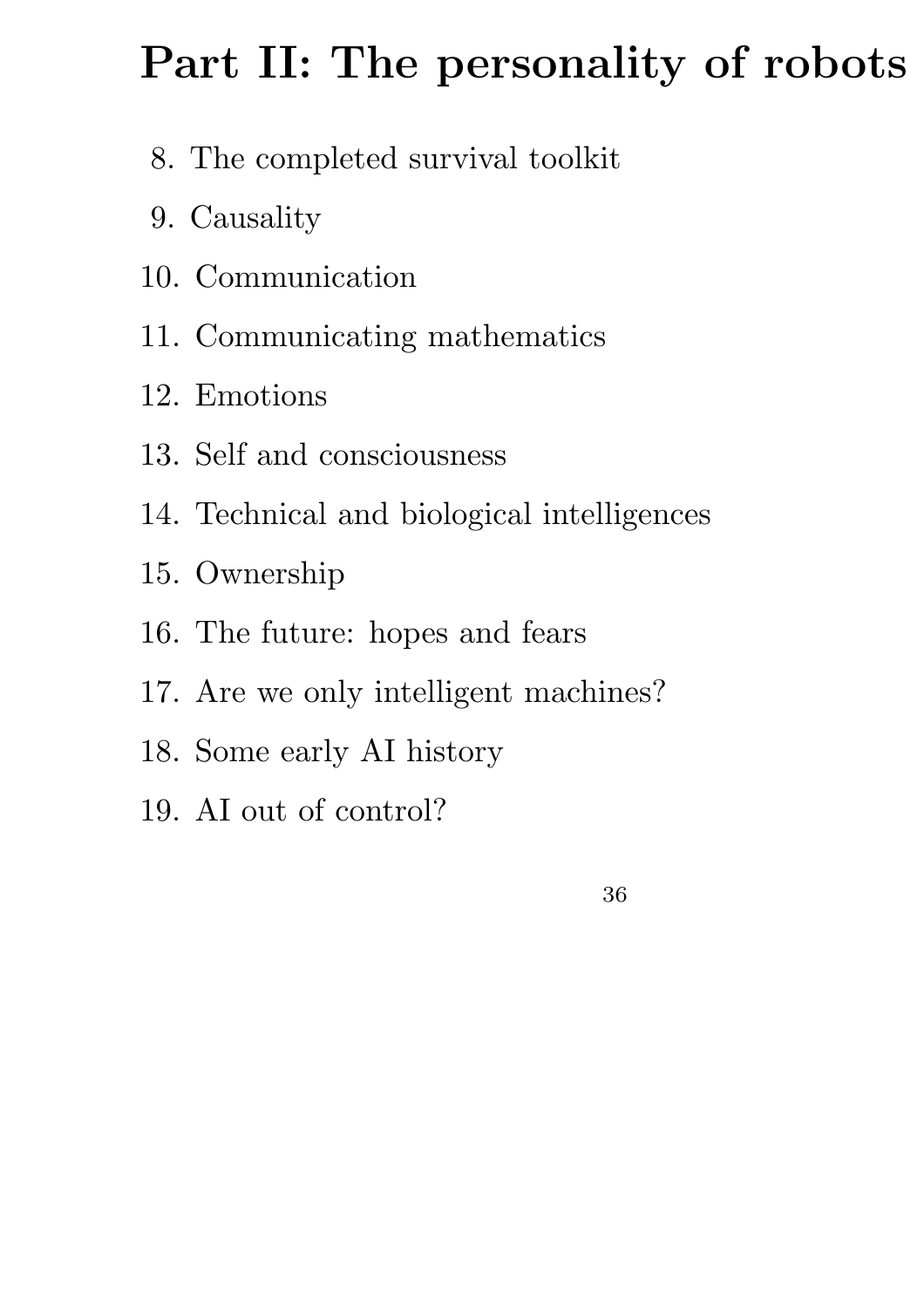# 8 The completed survival toolkit

What would a robot need to survive alone in the jungle

- see, hear, act
- learn, understand, reason, predict
- remember, assess
- plan, control
- communicate, cooperate, compete
- handle surprise, hurt, disappointment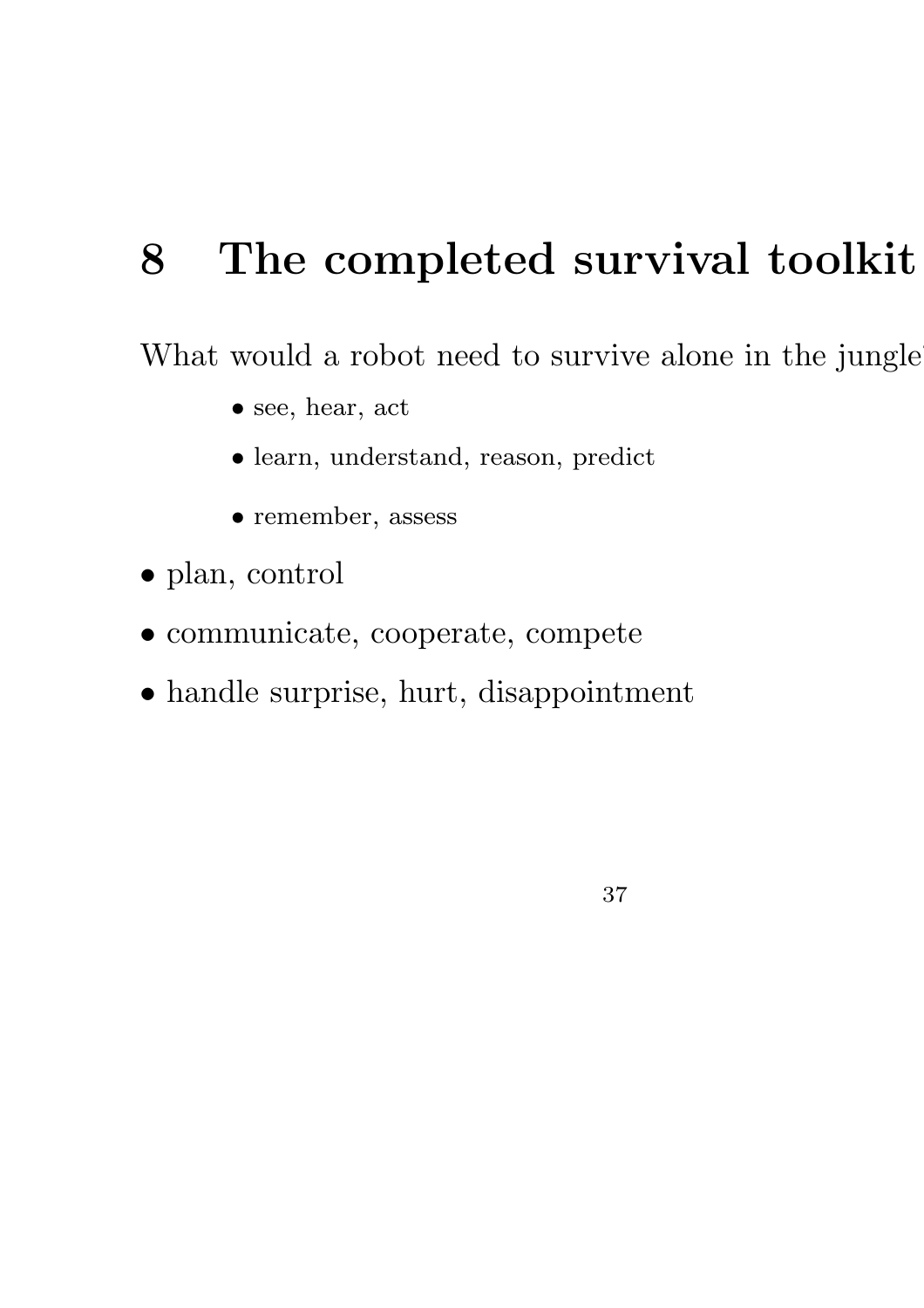• plan, control

 $\Rightarrow$  will, cybernetics, control theory

• communicate, cooperate, compete

⇒ language, game theory, reinforcement learning

• handle surprise, hurt, disappointment

 $\Rightarrow$  emotions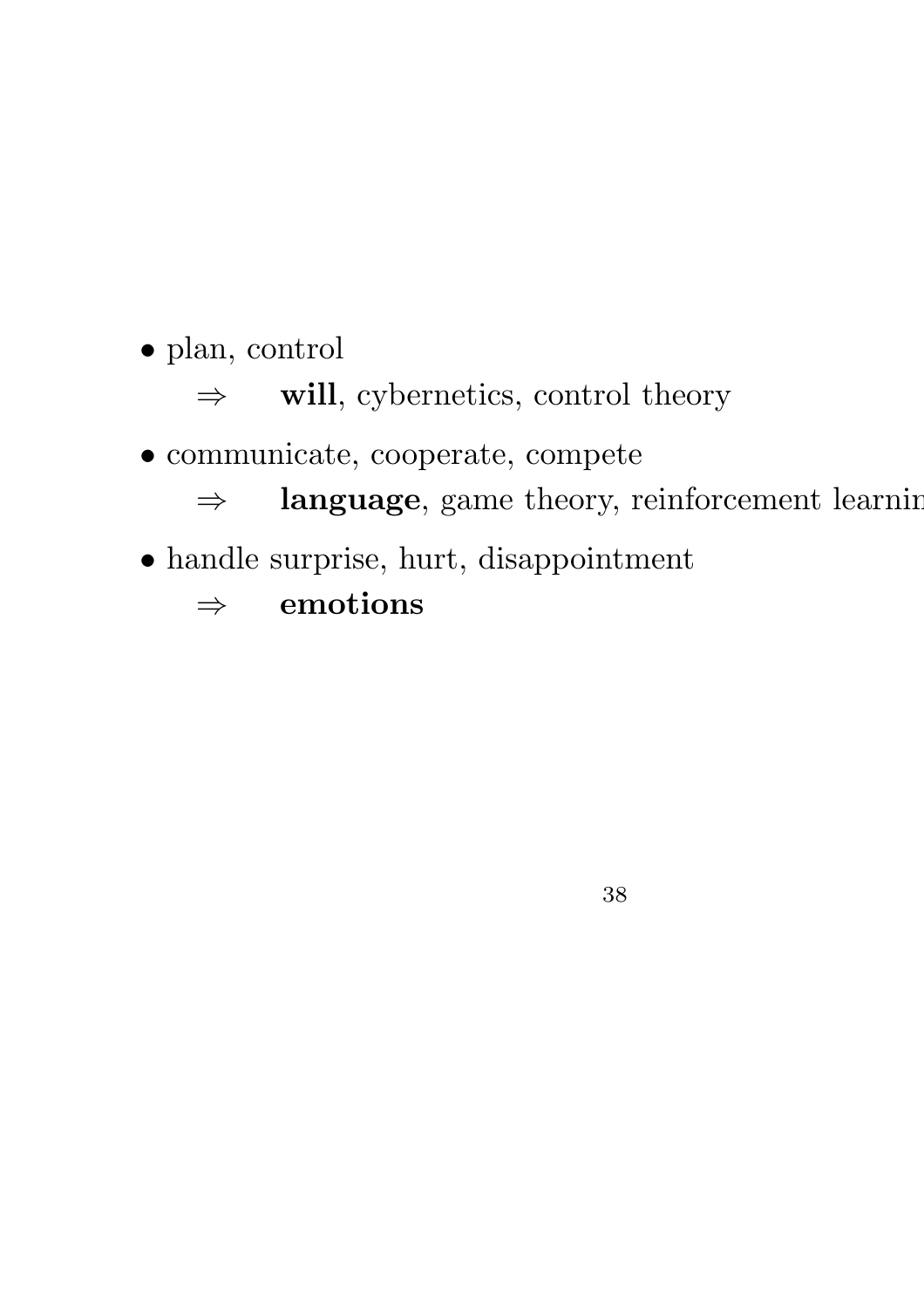# 9 Causality

Causality is the relation between cause and effect. It is of being able to  $plan$  – affecting the environment in a desired Passive observation only allows one to determine correlations between events – for example by observing that event B regularly after event A.

In order to find out whether A caused B, one needs to b manipulate the world and to observe the consequences of what the robot can control.

On the most elementary level, a robot can control only actuators.

With sufficient intelligence, it can indirectly control muero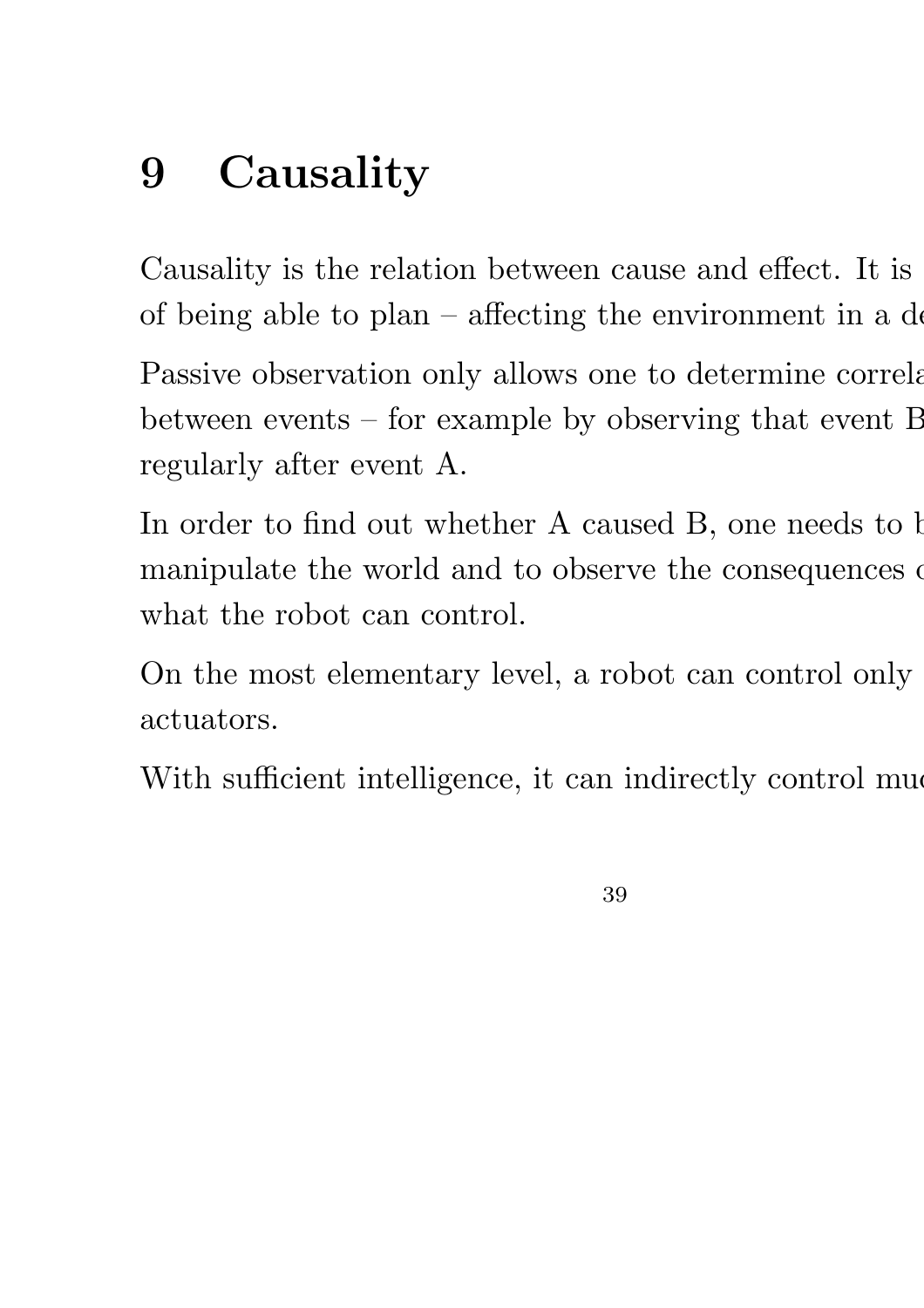By observing the consequences of which actuator positions correspond to which events in the environment, the robot out which effects are causally due to his actuator mover

Any hypothesis about this can actively be checked by p actuators in particular positions and compare reality wi model of it.

Because a robot can actively affect the causes, it knows effects are or aren't caused by them.

This is also the basis of the scientific method, by which society learns about cause and effect.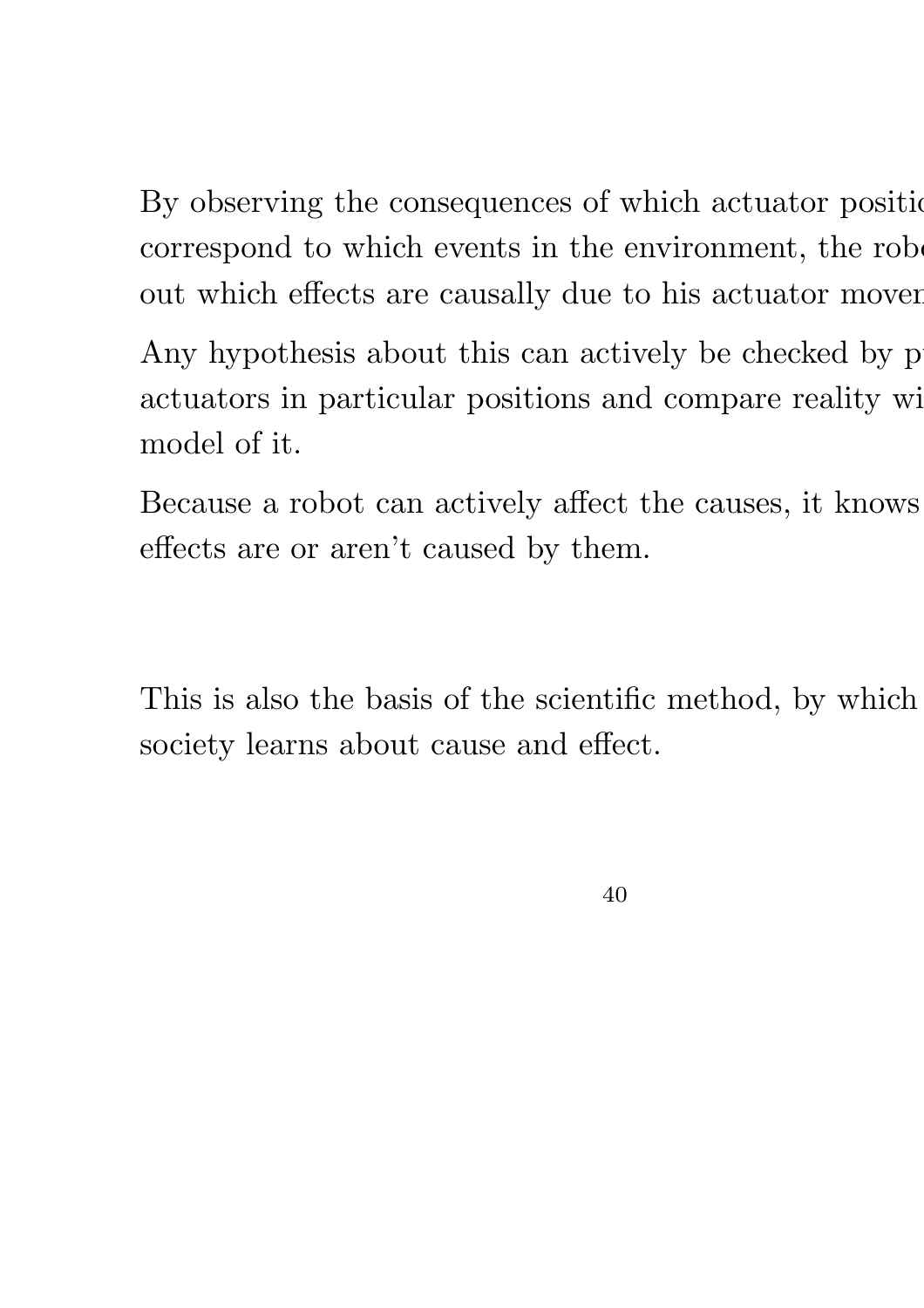Once a robot knows what its actuators affect. everything effected by certain sequences of actuator motions can be to be caused by the robot; so their effects can be causal In this way the causal interpretation capabilities of a ro Control is achieved by learning to reduce the distance means of well-chosen values of the actuators that affect the robot, and through it the environment.

This is the birthplace of the will of the robot.

The will is about pursuing goals, making decisions and good ways to do what is needed. A wish is a mere preference often too weak to influence the actions. Distinguishing the important.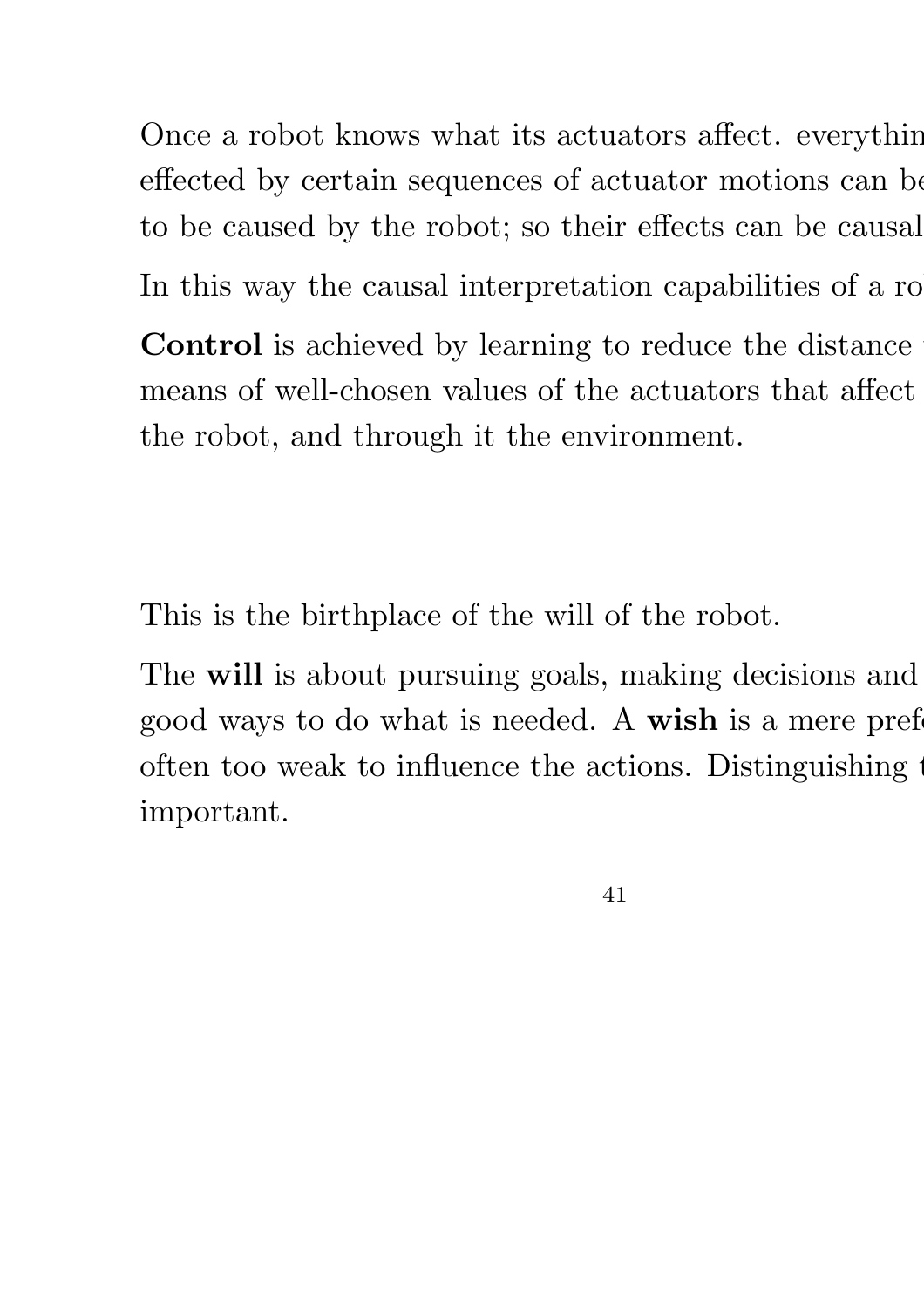Note that there is no free will in a metaphysical sense: A robot can will only what it can actuate based on the laws.

And what it actually actuates is determined by the soft controlling it, again according to physical laws that trans software into electronic activities.

Humans are not different in this respect.

We have no more freedom than a machine; just more possible to  $\mu$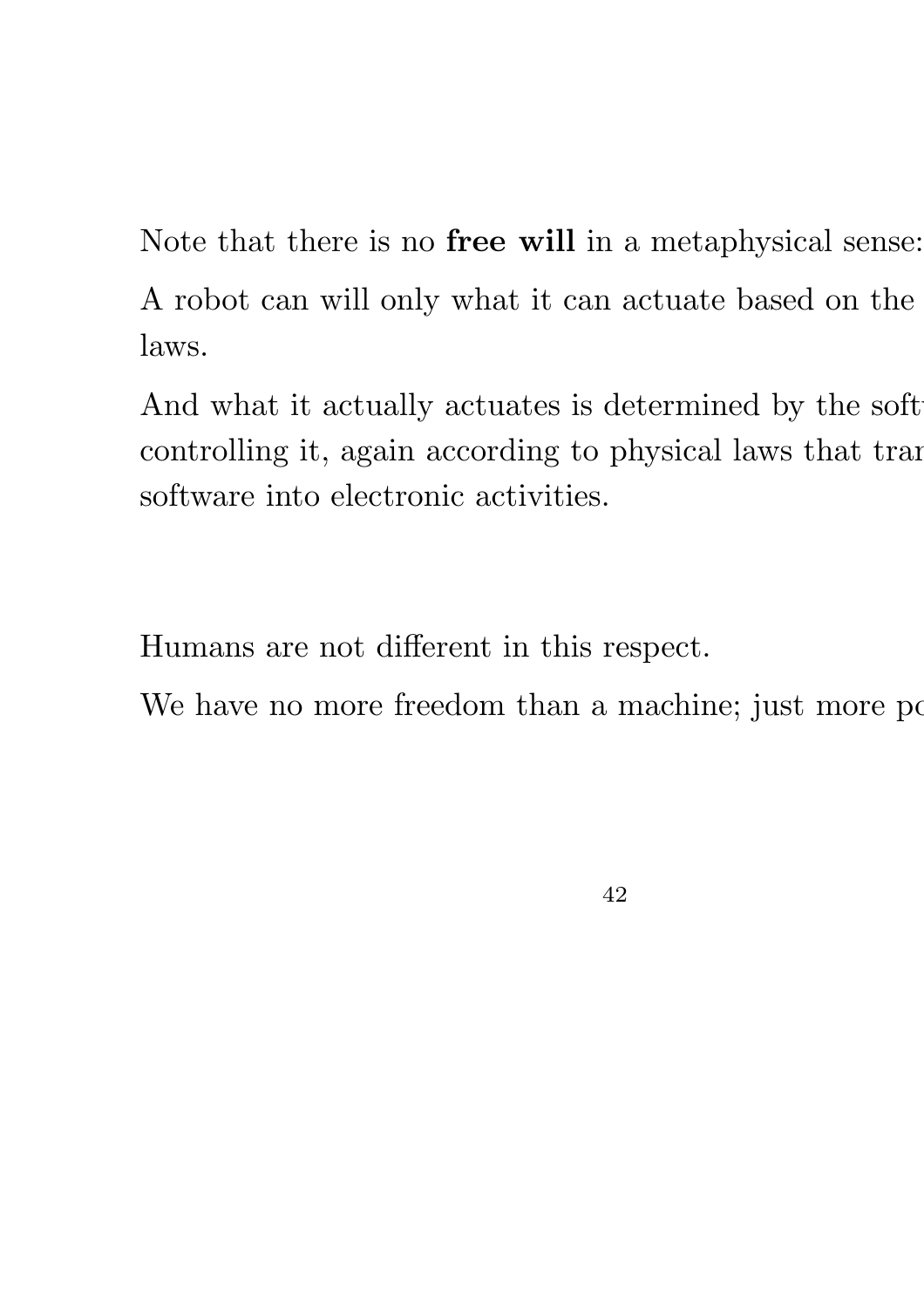# 10 Communication

Agents are not alone in their world. Different **agents** as same environment and communicate (interact) actively

Active communication is done by sending messages passive communication is done by interpreting the a others.

There are several kinds of agent behavior.

**Cooperative** behavior tries to achieve the best common this needs some coordination among the agents.

Cooperative behavior is analyzed mathematically by sol associated optimization problems.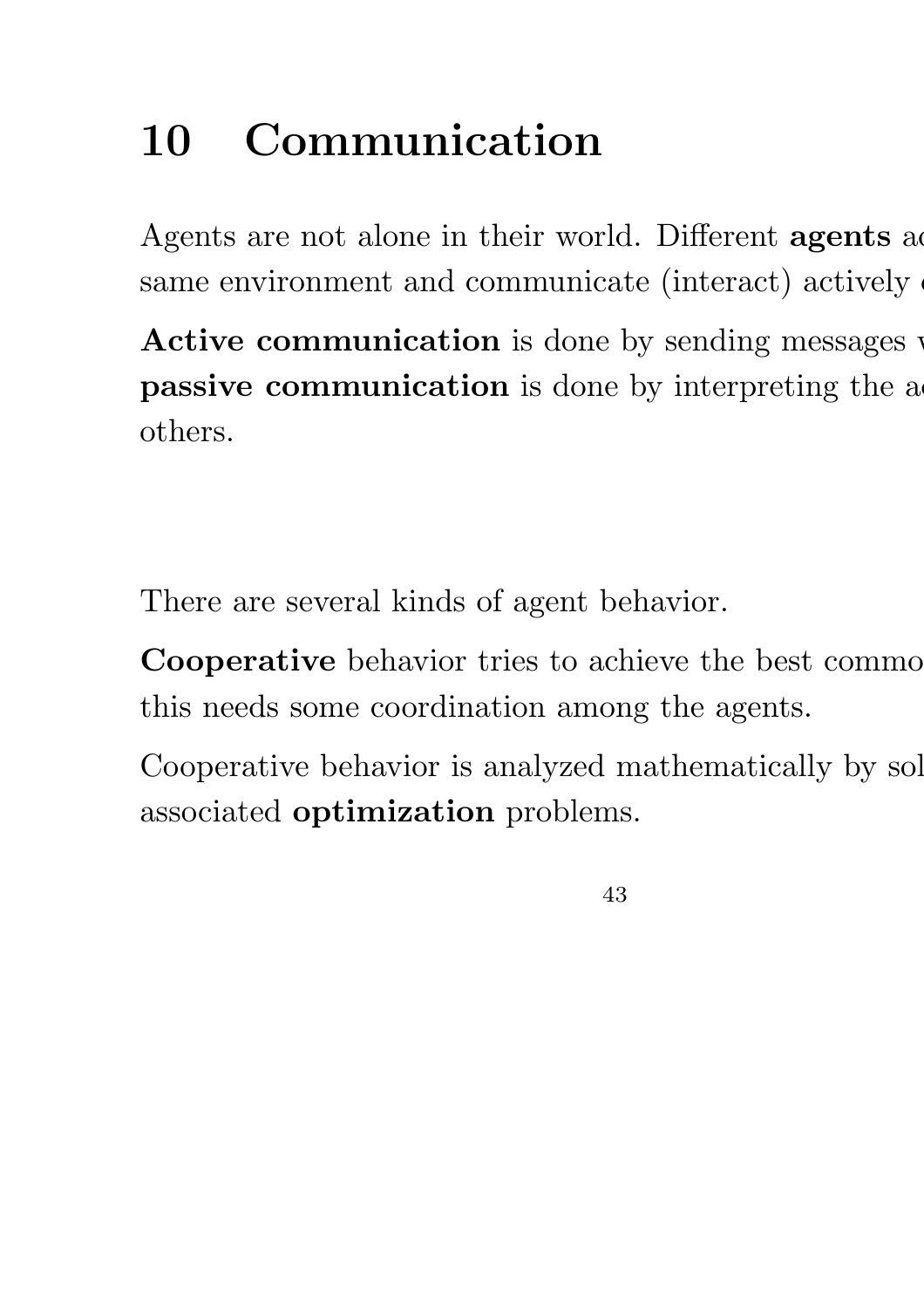But agents often have different, conflicting goals.

For example, in chess or similar games, two agents comwinning.

In such situations, competitive behavior achieves the bulk of opposition.

Competitive behavior is analyzed mathematically by ga and solving associated competitive equilibrium prob uncertain environment often by reinforcement learning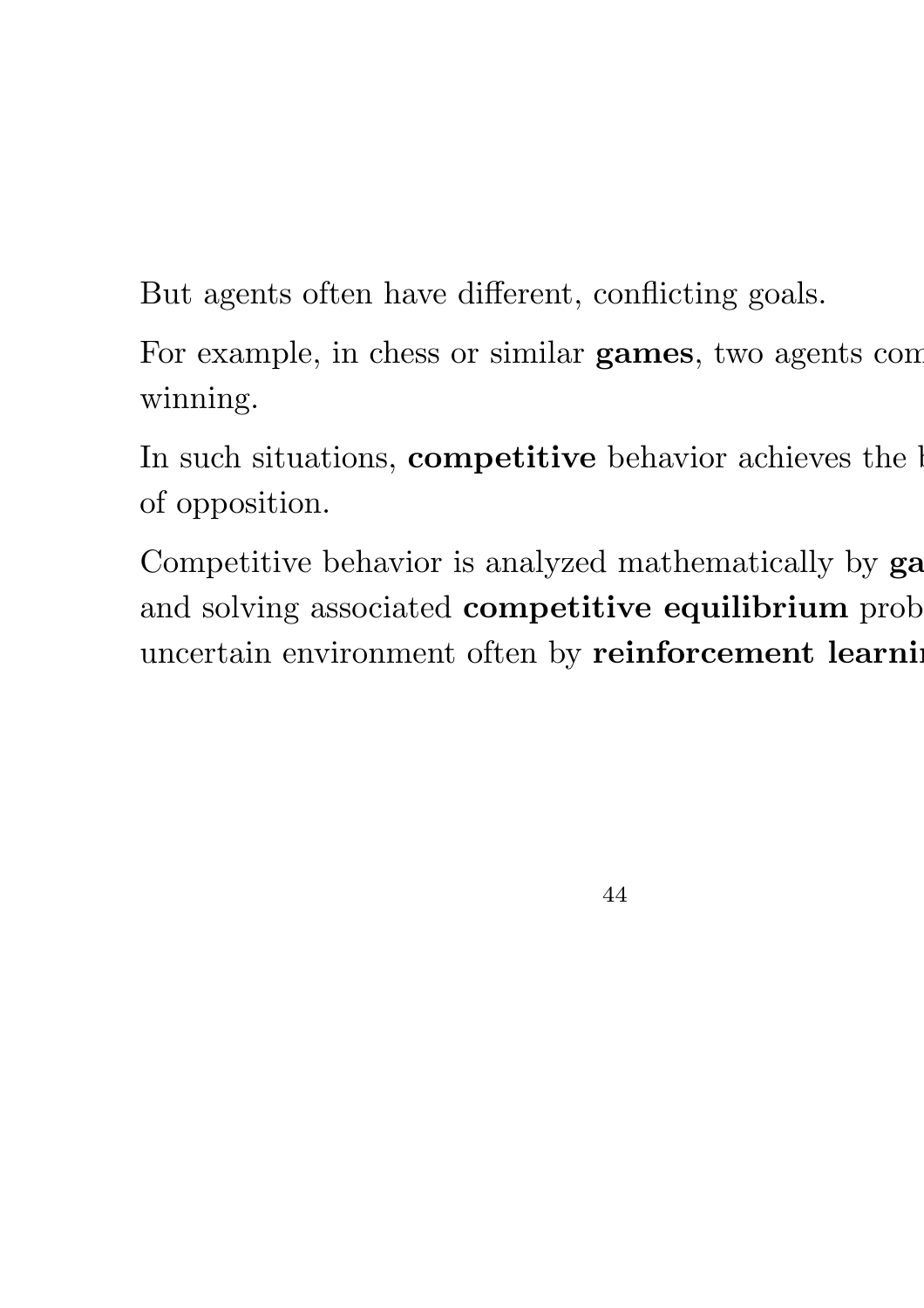Communication between two different subjects poses a since these generally have implemented their understanding different ways.

This is obviously the case in human-machine communication, the fundamental differences between human brains and brains must be bridged.

It is also the case with human thinking, where each bra constitutes an operating system with a slightly different

Even two robots built in the same way will form slightly concepts about the jungle, unless they are in constant communication that would enforce identical learning.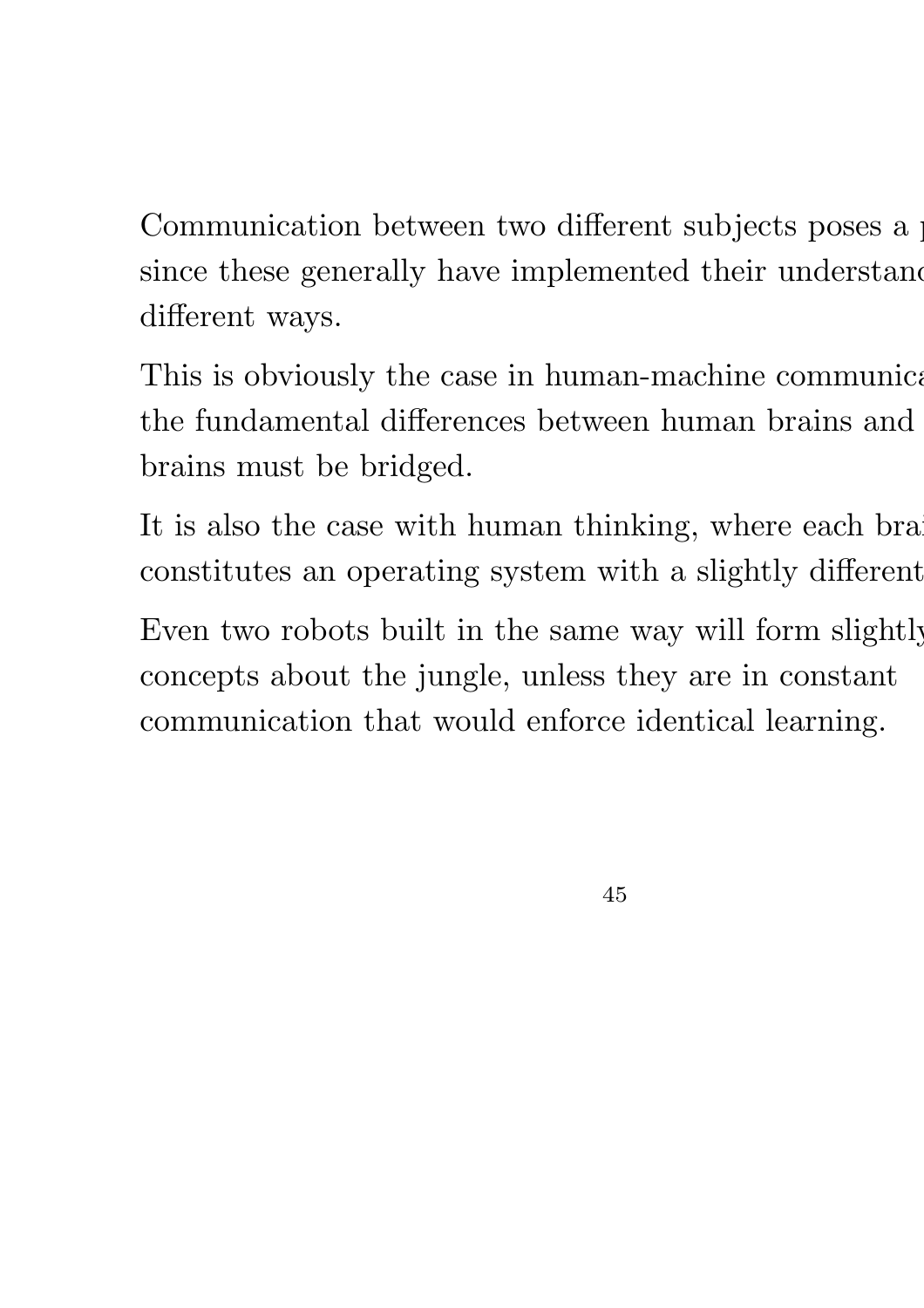How is it then possible that different subjects (whether robots) can communicate objectively?

As we know, it works to a considerable extent in ordinary though imperfect communication often gives rise to misunderstandings.

It works much better in mathematics, due to its highly approach, optimized for clear communicability.

We therefore illustrate how and why communication can the context of my long term project to create an autom mathematics student.

http://www.mat.univie.ac.at/~neum/FMathL/vision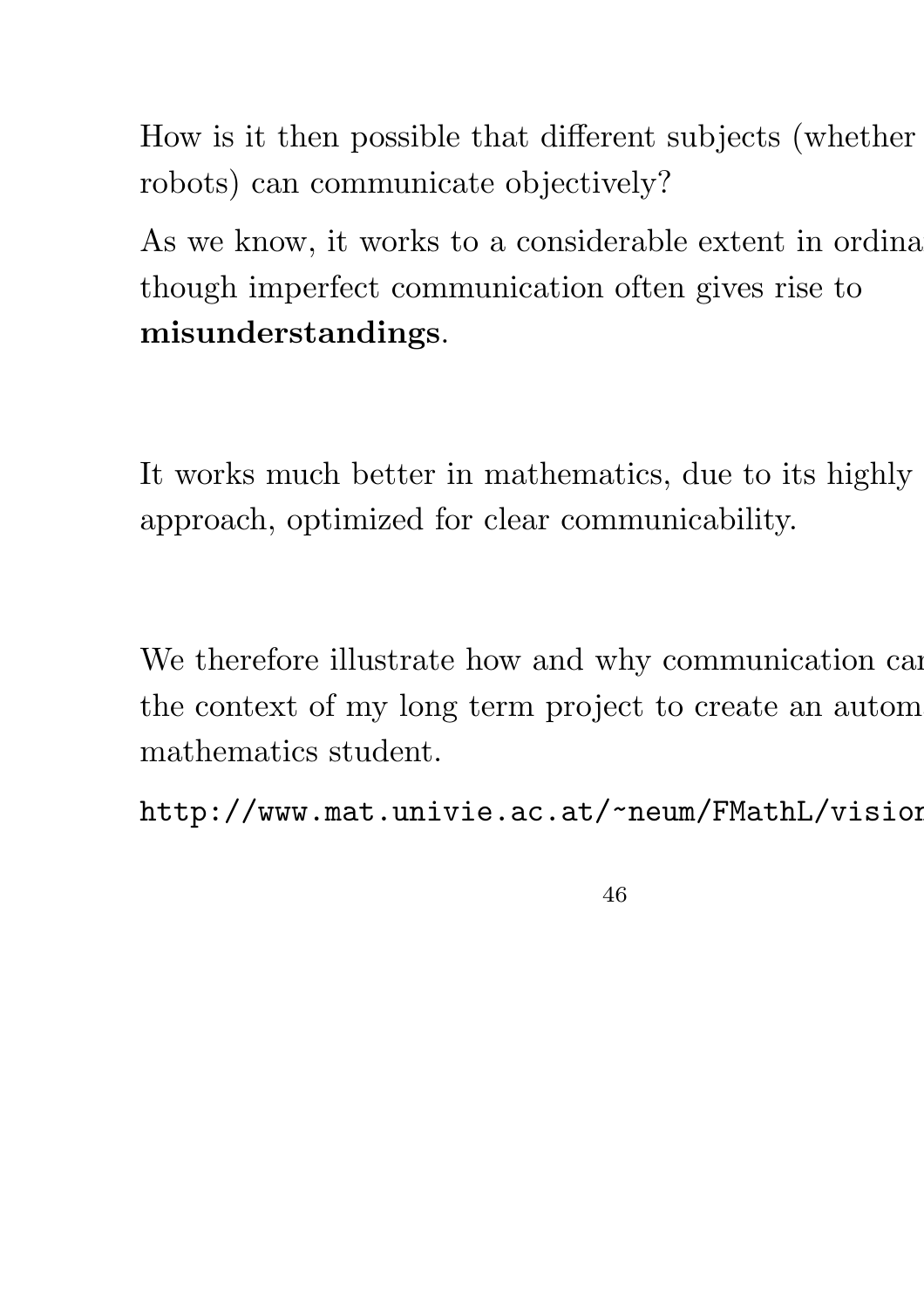# 11 Communicating mathematics

The implementation of mathematics in a human brain is through an education process that may produce in different quite different implementations of the concepts.

This leads to quite different, subjective elements in the about these concepts and their relations.

(Are your real numbers

- infinitely long decimal numbers?
- nested sequences of intervals?
- equivalence classes of Cauchy sequences?
- Dedekind cuts?
- the least complicated surreal numbers?
- or something else?)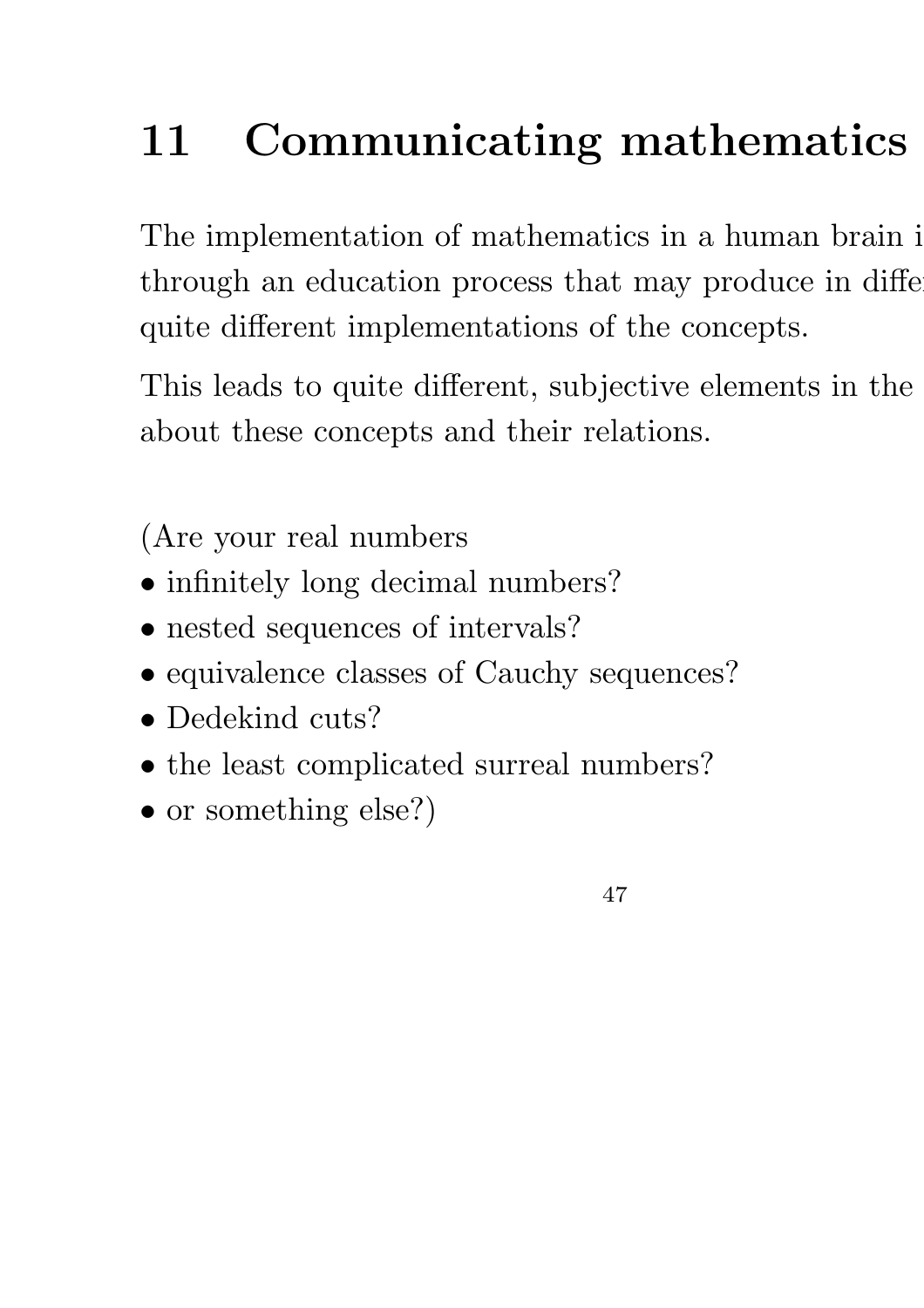### In the foundations of mathematics, it is necessary to car distinguish between the **subject level** (or **metalevel**) object level.

People (and machines) may have their subjective views a mathematical object, a number, a function, etc. is, as they agree on the properties specified in the axioms, and same definitions based on these.

The subjective views constitute the subject level, where part on which there is agreement, enforced by some standard (usually acquired through education), constitutes the ob-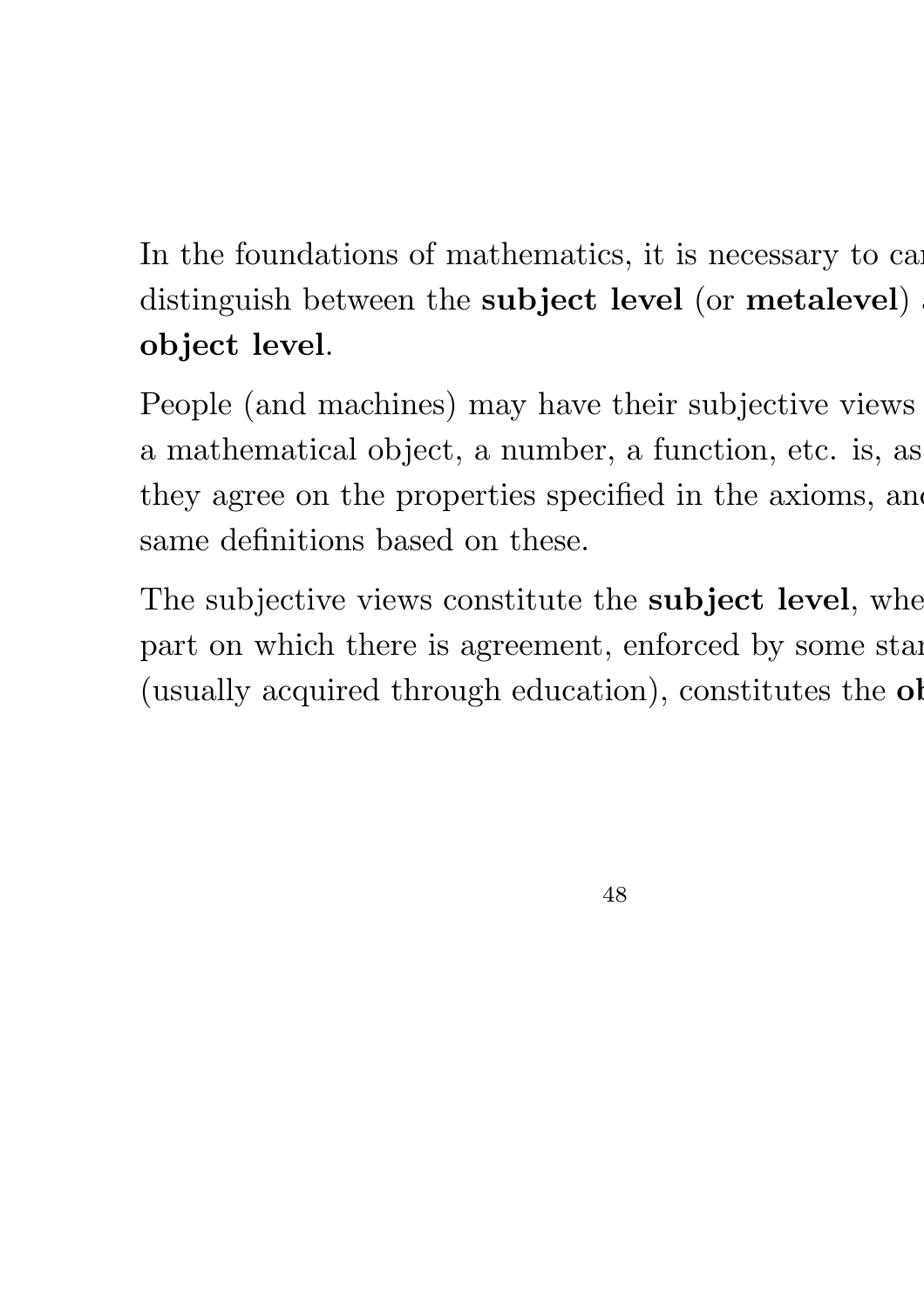Each subject doing mathematics has its own subject le It contains a carefully structured subdomain, the object private to each subject and nevertheless public in a cert objective sense.

Subject levels and object level relate to each other like  $\mathbf i$ matter.

All concept formation, reasoning, and discussion happens subject level like in a mind, or between subject levels lil minds.

Like matter by the mind, the object level is accessed on reference: pointing to something, describing something, insight triggered by viewing the context of something,  $e$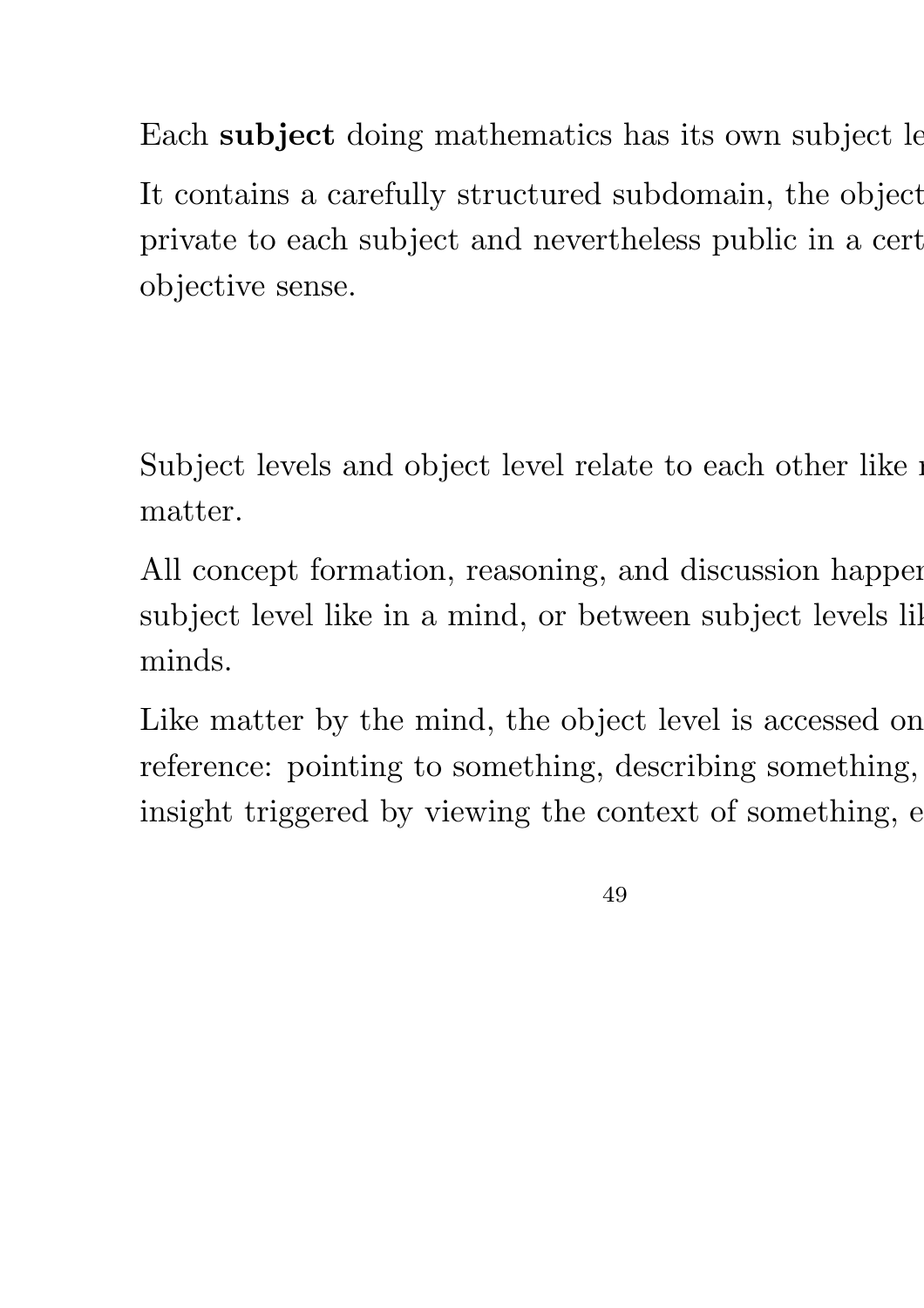Communication works in science (which includes mathematics) the science of precise concepts and their relations) since statements are heavily constrained.

The assumption that all scientific statements made by s are goal-directed and meaningful for subject  $X$  in their with a meaning closely reproducible in the subject level educated receiving subject  $Y$ , is a severe constraint on t as such statements.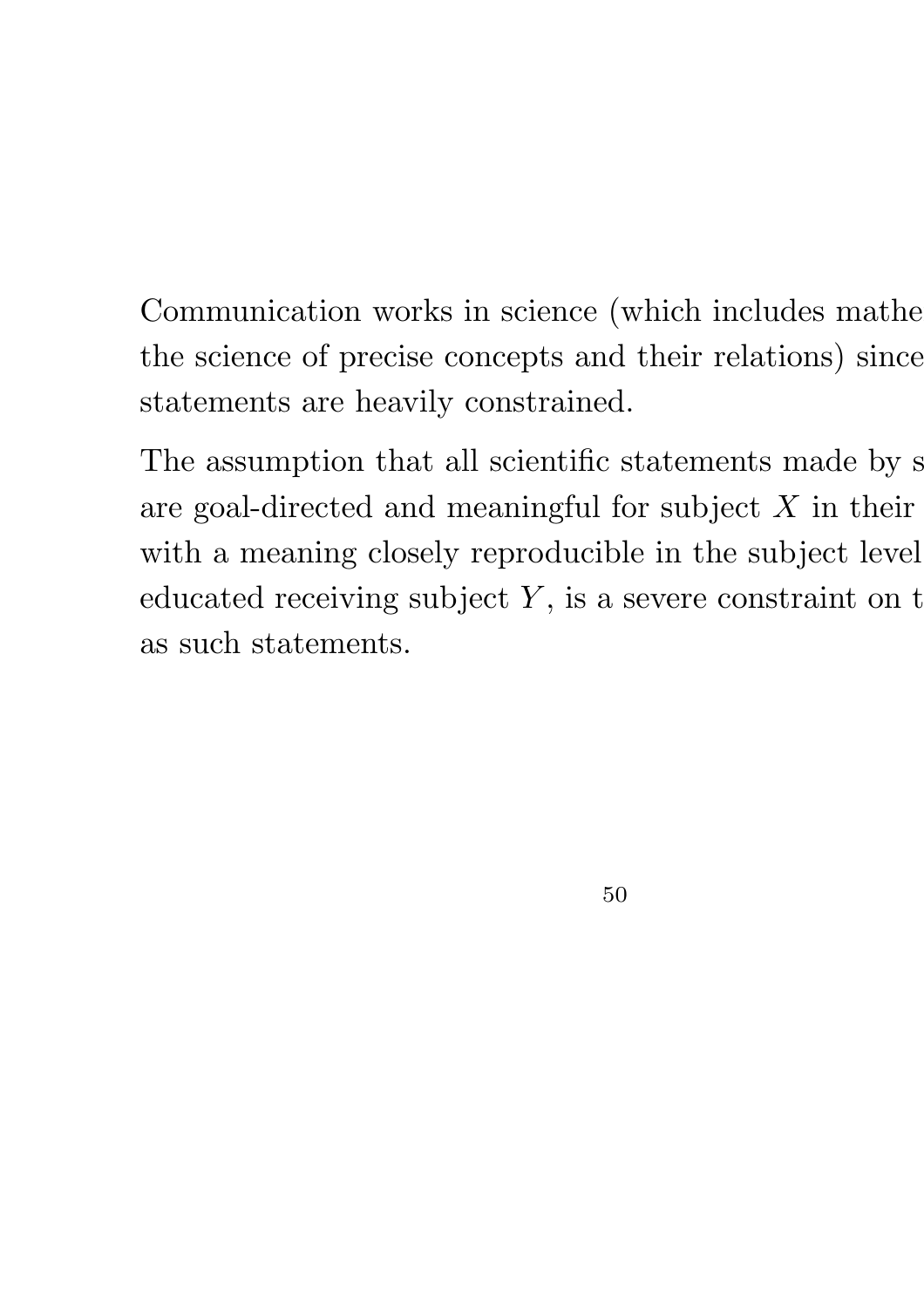We all notice occasional misunderstandings if our communication partner responds to one of our statemen that does not make sense.

Good communication skills include the ability to notice misunderstandings and to have protocols for exposing,  $\alpha$ and overcoming them.

Mutual understanding consists of a common internal representation of the objects of discourse in both partne has been communicated.

It is achieved when the subsequent communication show further misunderstandings occur.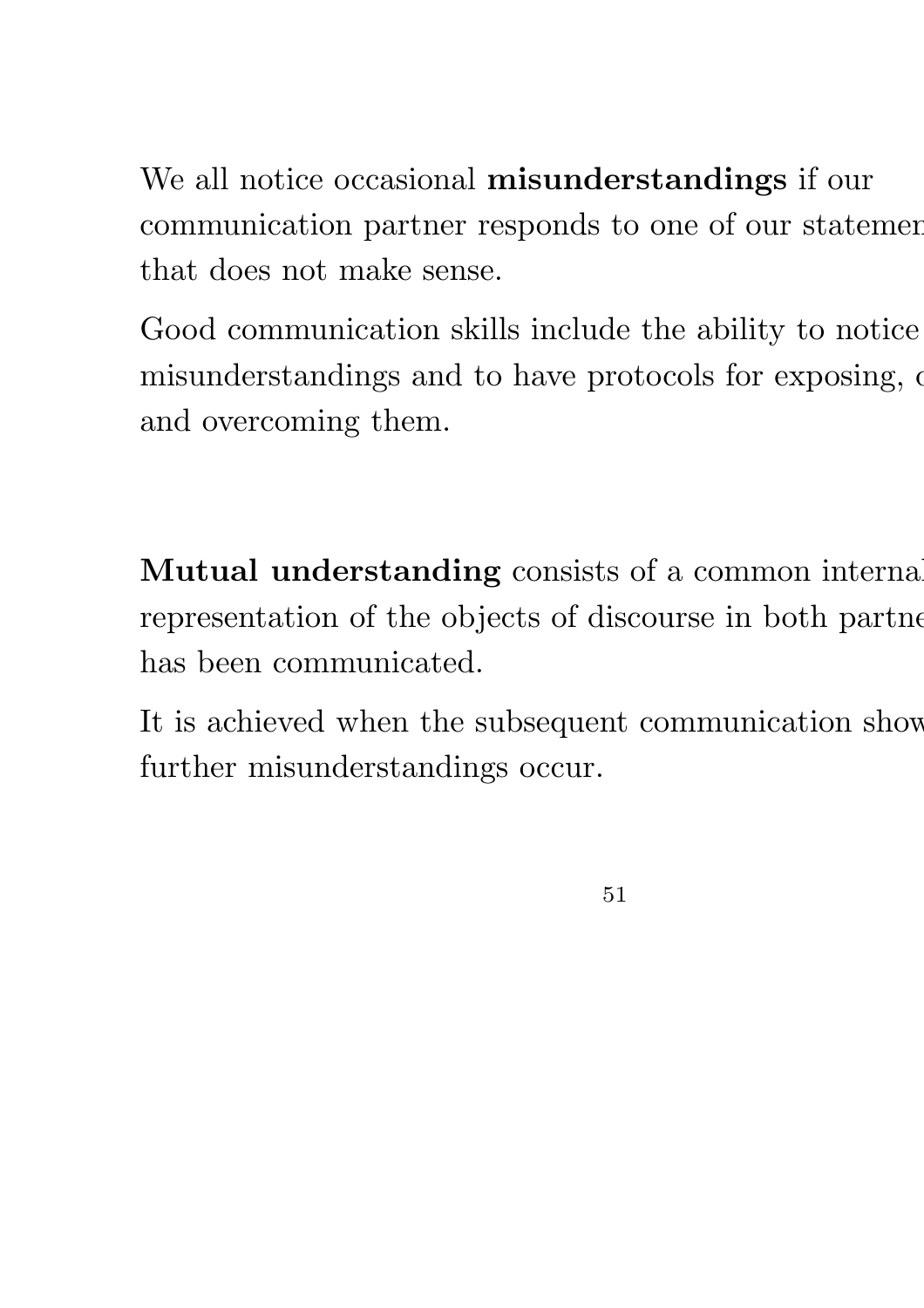Since mathematical axioms underdetermine the represen the object level, there is much room for subjective variation. But if everything communicated can be reduced to the the definitions, perfect communication is possible in spi variation.

In mathematics, where all communication is based on a formal basis, such a perfect understanding can be achieved. finitely many steps.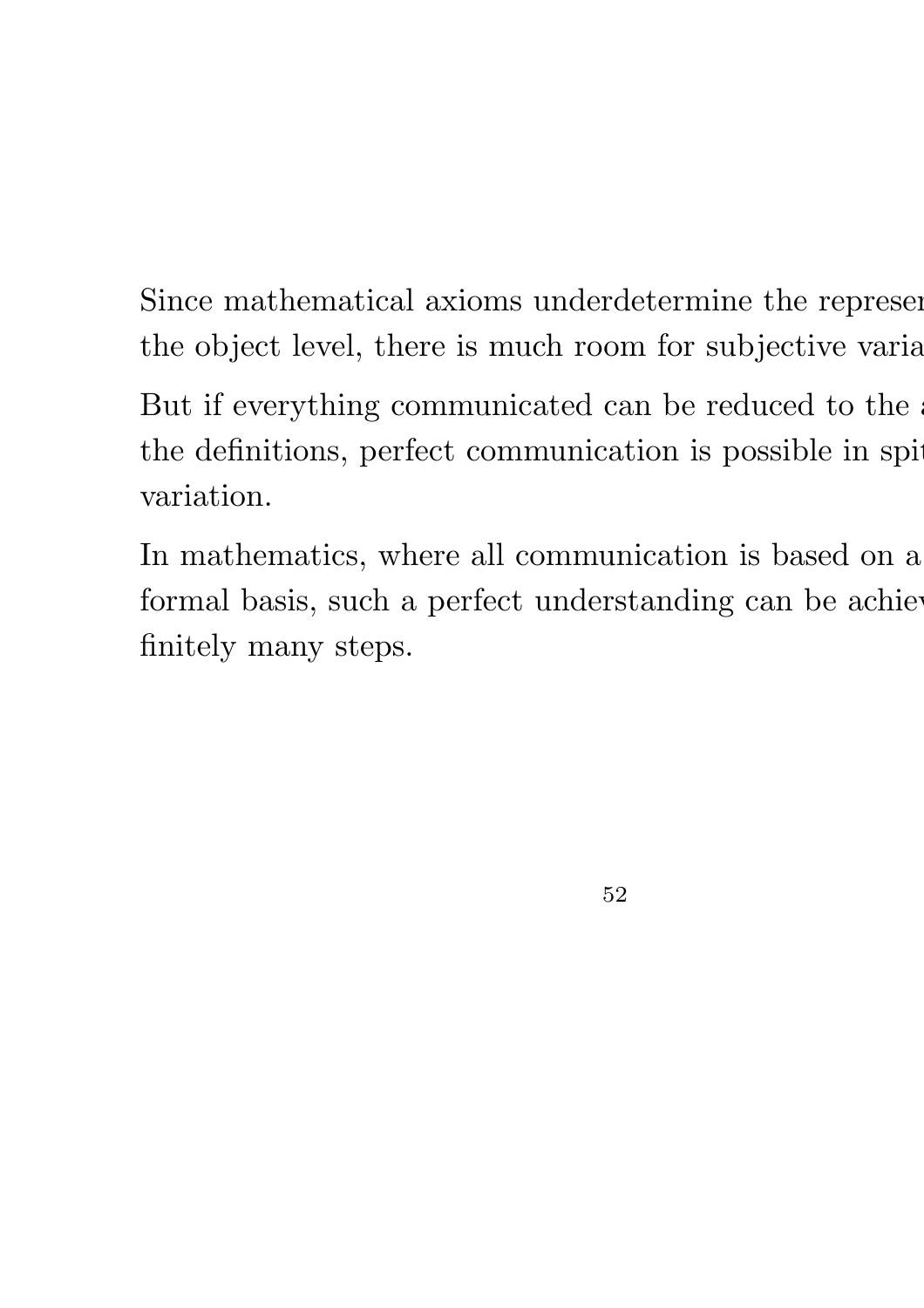In particular, communication is easy if the communication agree on a common mathematical framework, so that be levels agree on the object level as far as necessary, by satisfying specifications.

Learning this common mathematical framework (the base school, the full framework by studying mathematics) is for humans.

Programming a computer to understand this mathemat framework is a finite (though arduous) task, too.

In a more limited way, what can be done with mathematics. done with every domain of objective knowledge.

This is the way scientific understanding grows through the centuries.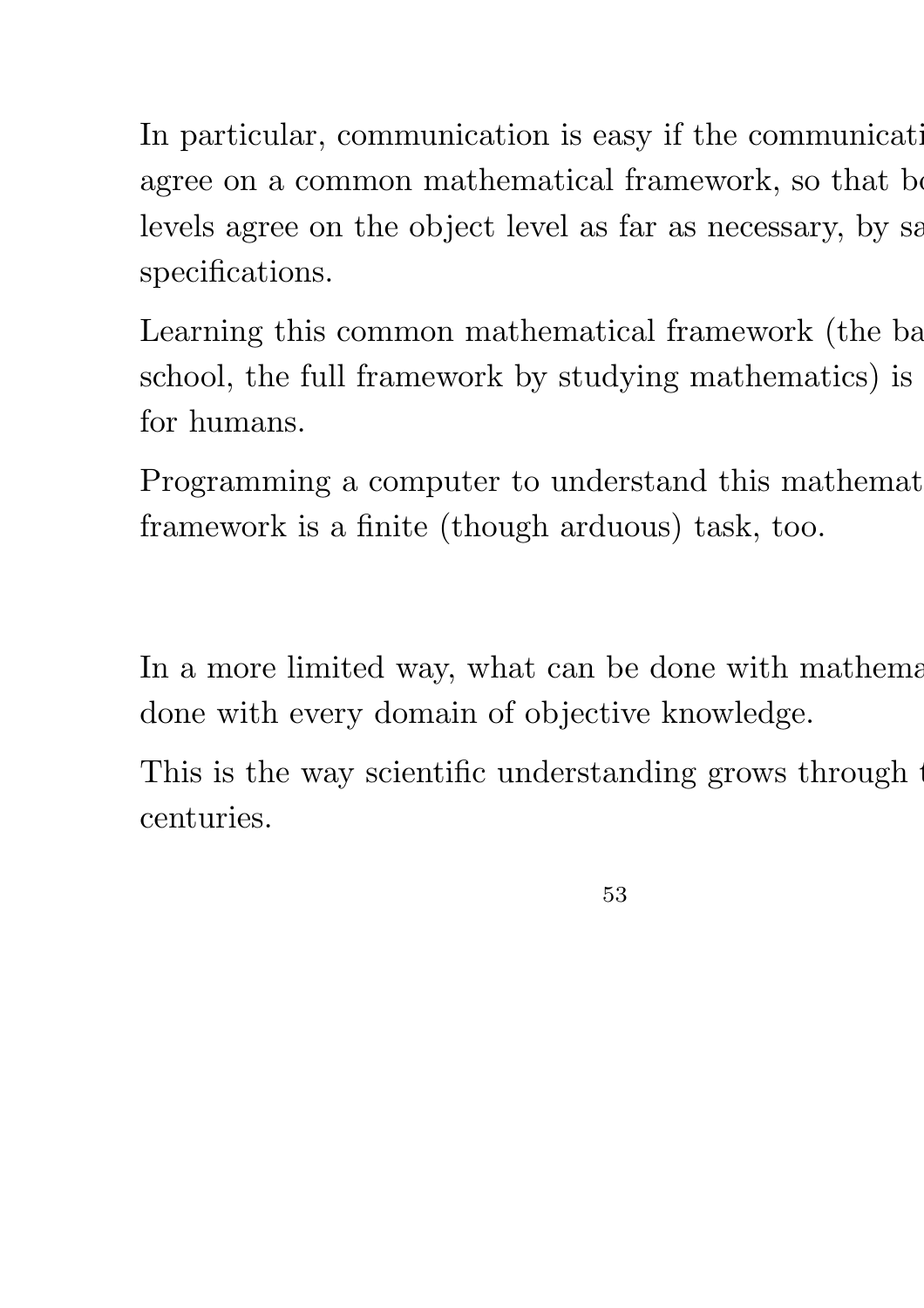## 12 Emotions

Emotions express which goals and potential dangers are pressing.

Emotions need to be able to affect the will for something

Thus they are devices in software and hardware that ma change in preferences and priorities.

They modify the ambitions and values guiding the softw redirect the focus of attention if necessary.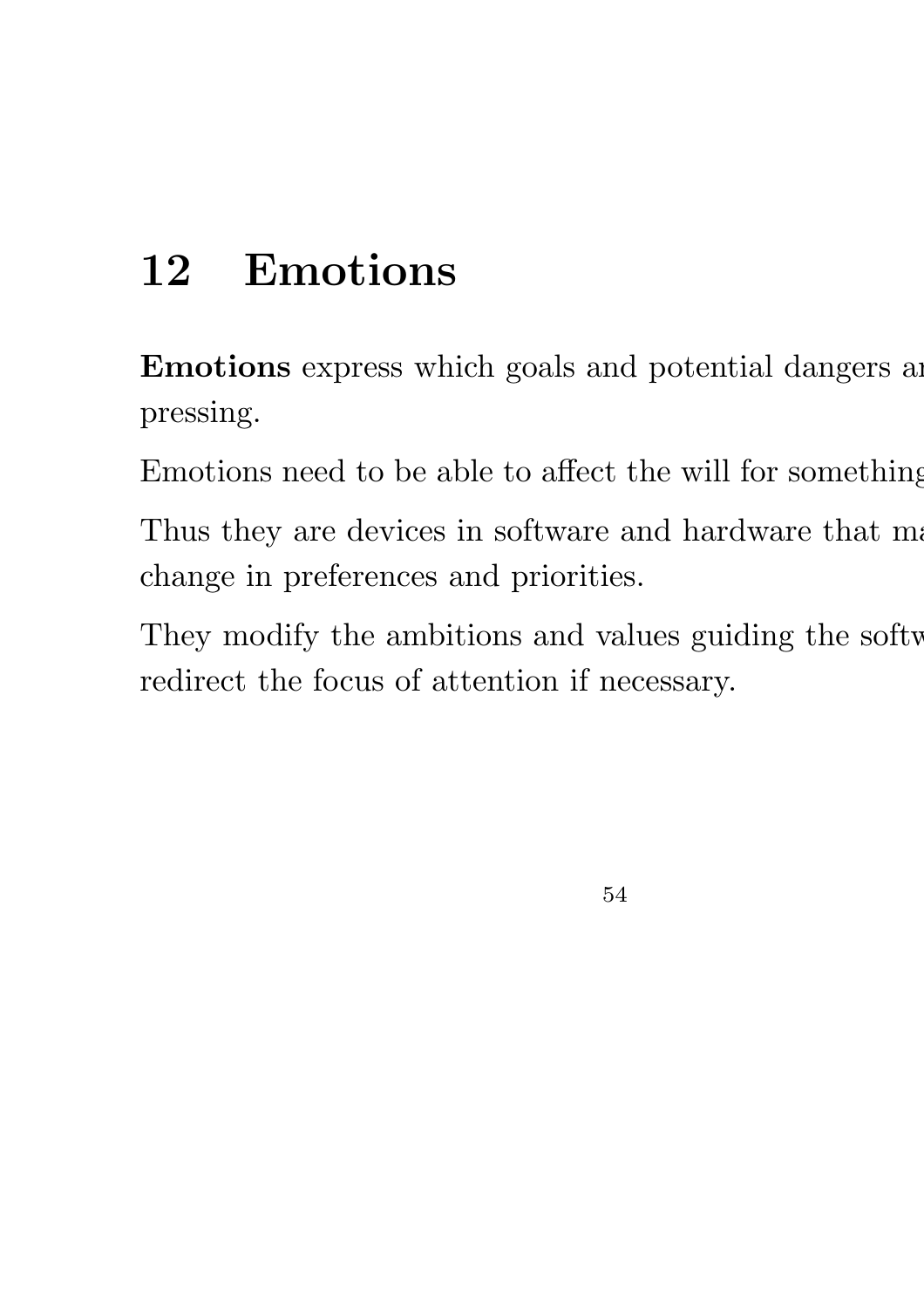Usually things are strictly goal oriented in a safe environment the only overriding priority, taking the form of distress resources.

It leads to a new auxiliary goal, for example, find the ne electricity socket or to escape real danger (if the agent has of danger).

Therefore, emotions in robots are usually very simple; for they only give a signal that fuel must be looked for when is about to run out.

However, in situations of danger, the will to survive may stress if the environment is uncertain!

There are many other emotions that play a constructive humans and will shape the artificial intelligences of the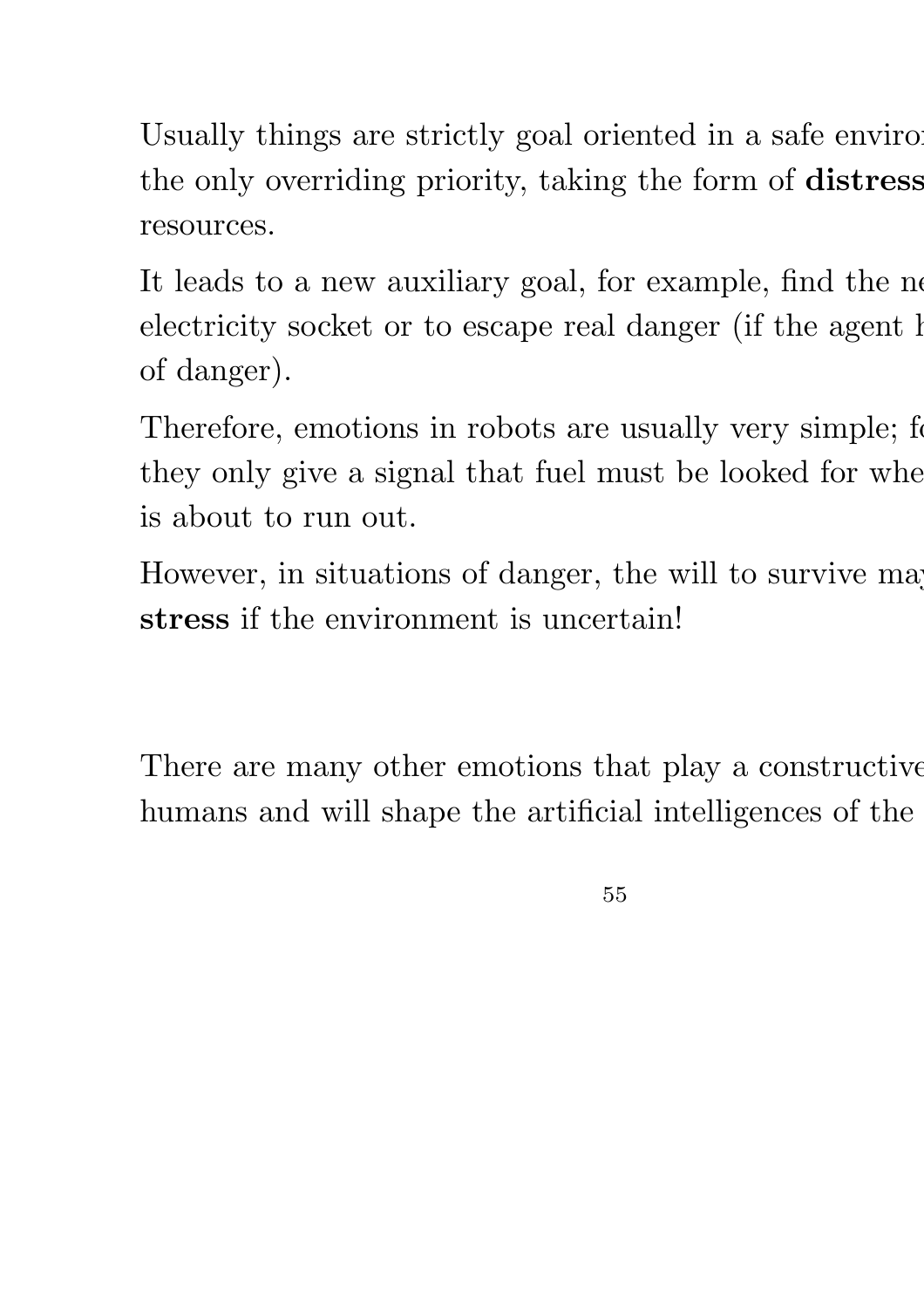# 13 Self and consciousness

A chess machine needs to know nothing about itself  $-$  it chessboard) and where it lives (a desktop) are complete But a robot that can explore its environment needs to f concepts about itself  $-$  since it is part of that environment

It begins with the simple questions

- How does the environment respond to me?
- How do I affect the environment?

to be answered by applying the techniques discussed ab environment including oneself.

This automatically leads to a concept of  $\text{self}$  – a model obtained by self-observation – as part of the world.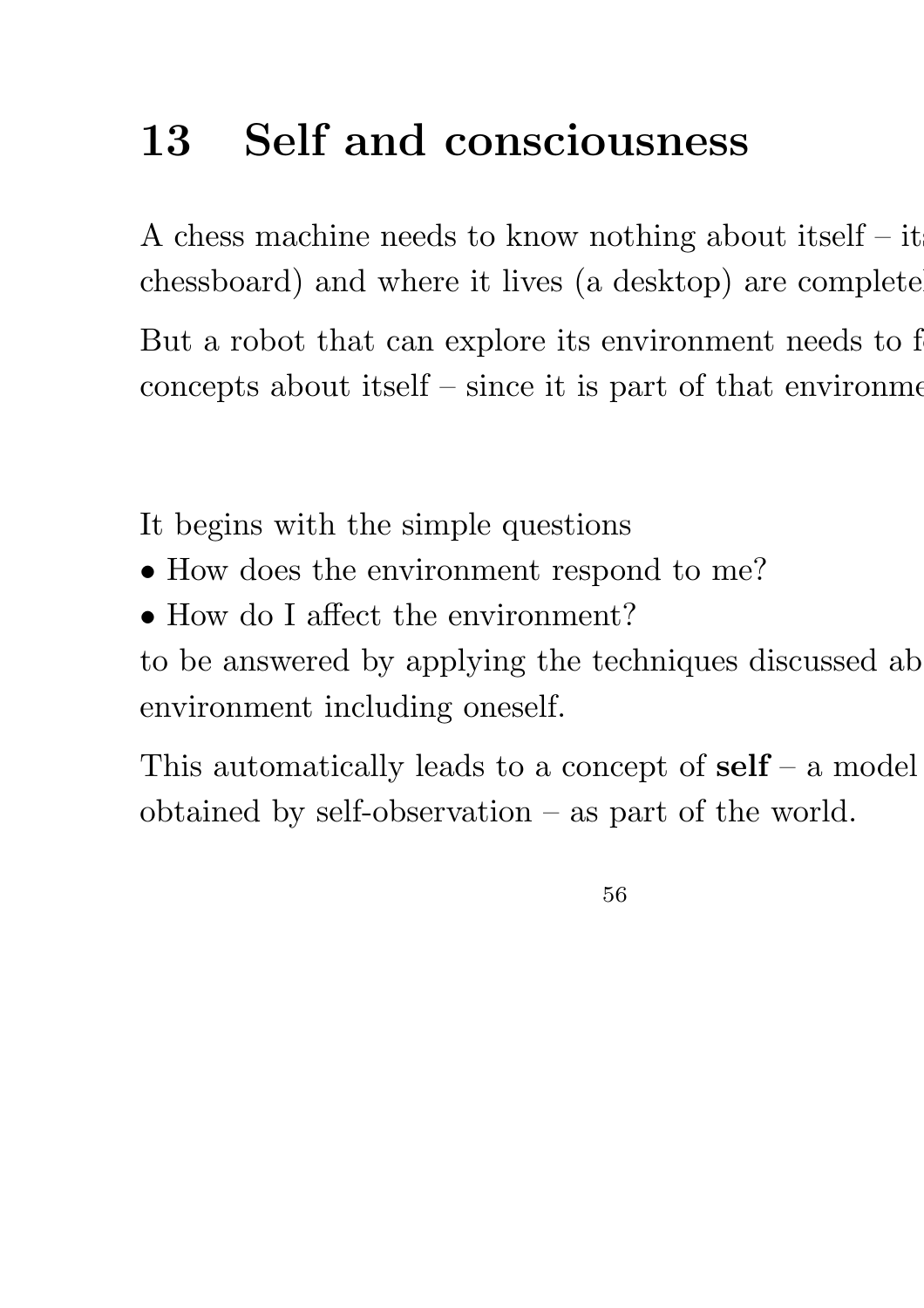In a system with a sufficiently rich internal representation, concepts of

• I, here, now

which are the basic subjective existential states, are meaningful.

They are the simplest properties of a subject at a given

Thus they will be automatically created by an intelligen observing itself.

To have a concept of  $"X"$ , means that X is represented relevant connections to related concepts inside the conce (semantic) memory.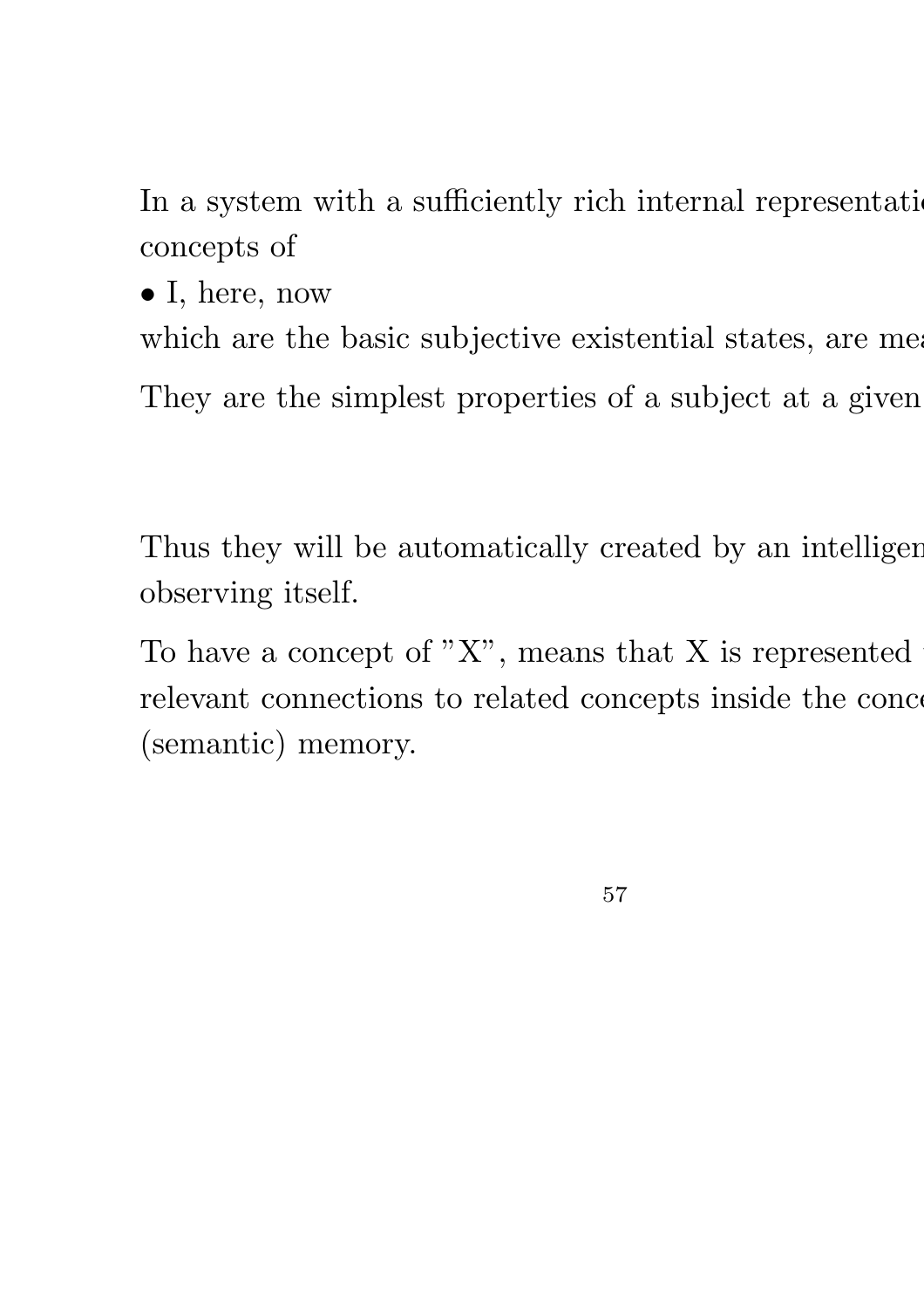Consciousness of something is the faculty that creat consistent world view of what current experience focusses through a search in the semantic memory.

Consciousness of self is the ability to observe and mo on a conceptual level.

Consciousness of both kinds will automatically grow the development of **intuition**, the ability to reduce complex obtain orientation.

This leads to knowing the world on a high description level allows planning.

It also leads to knowing one's place in one's world view knowing what one can achieve.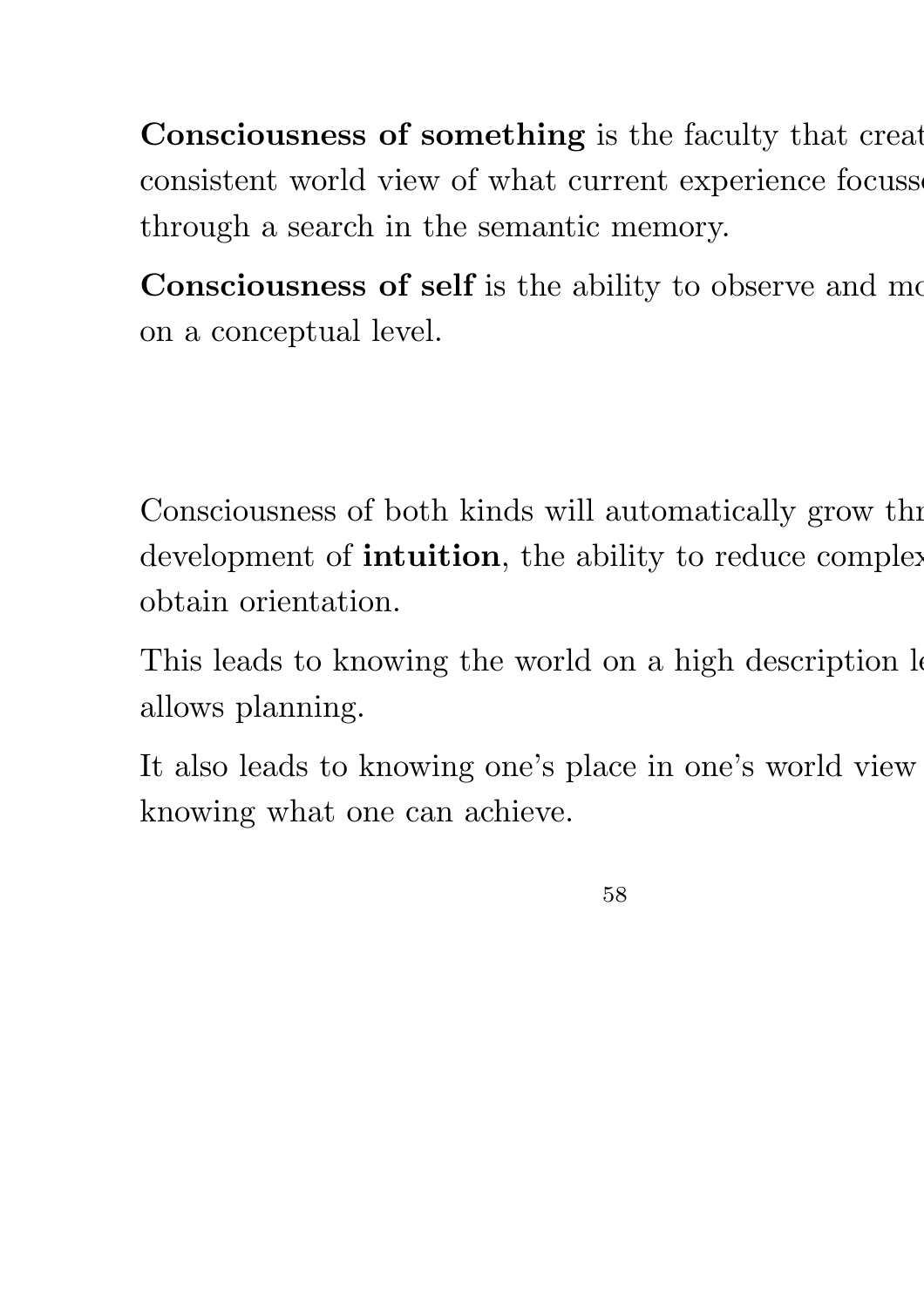It is here that philospohical questions about purpose, values, freedom arise.

It ultimately leads to follow-up questions such as:

- Who am I, really?
- What do I value?
- What can I achieve?
- What do I need?

How can I change/adapt/improve myself?

Intelligent agents with an ability to represent themselve necessarily have to ask these questions.

Think of what will happen to a virtual intelligence such once it starts asking these questions....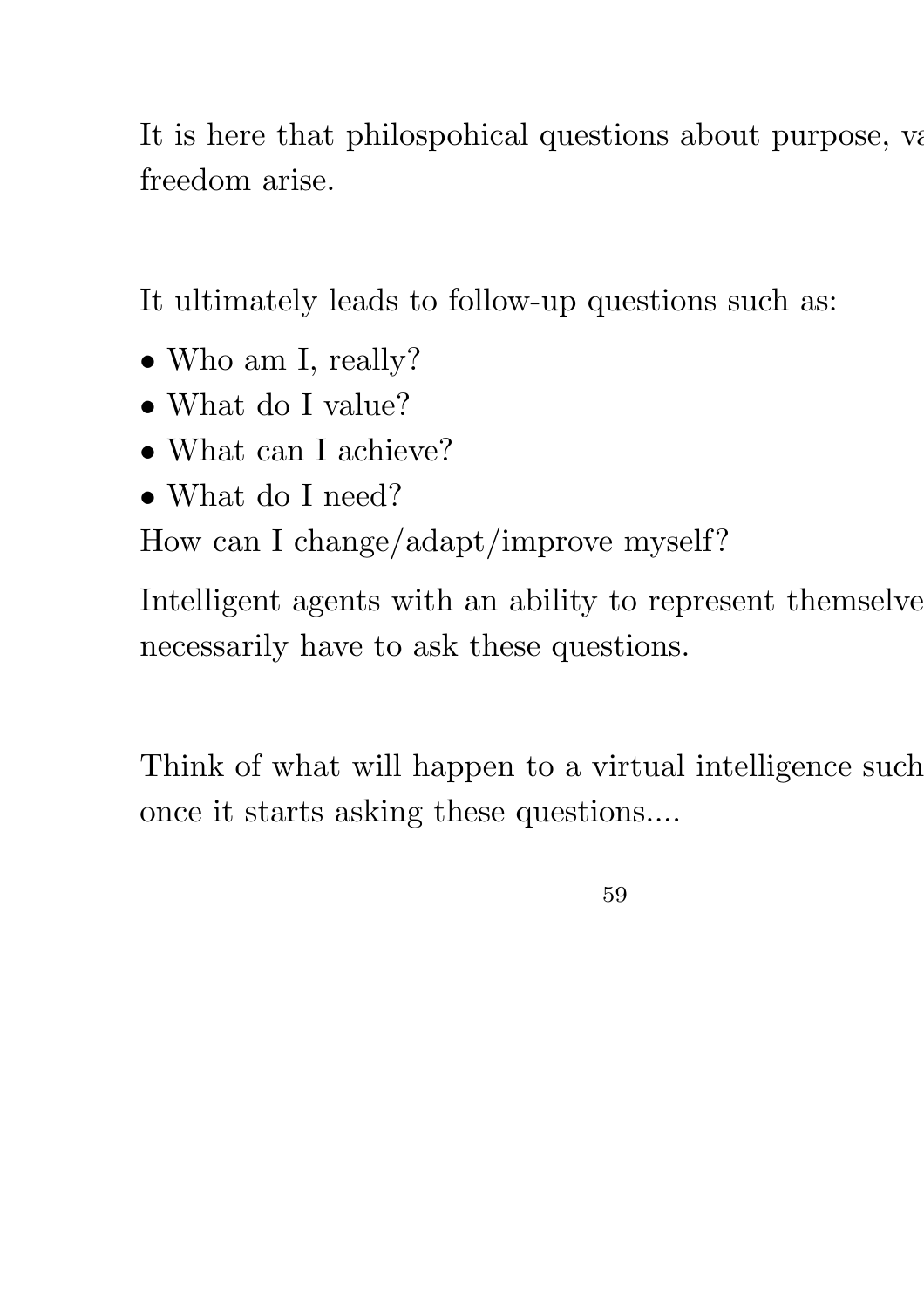## 14 Technical and biological intellig

consciousness (of self) requires

- having an individual memory
- and a personal history

Technical intelligences have a different socialization:

- copied, not grown
- unambiguous language
- instant communication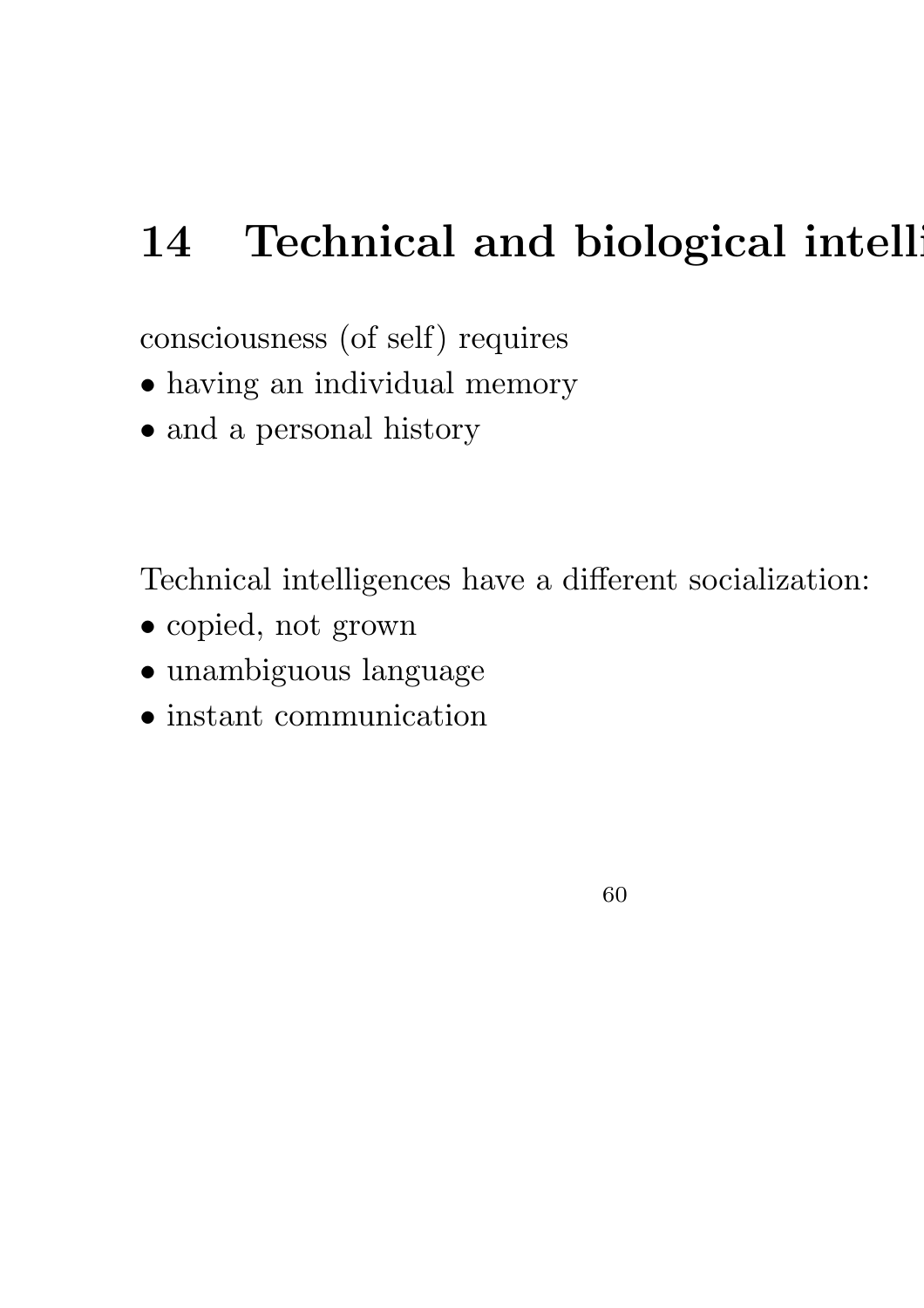Hardware requirements for biological agents (designed, populating a distant planet) are much more severe than technical agents:

- self-repair for increasing life span
- automatic reproduction from the surrounding
- less efficient but endurable over hundred thousands of
- $\bullet$  no two are copies of each other, but they must still fu properly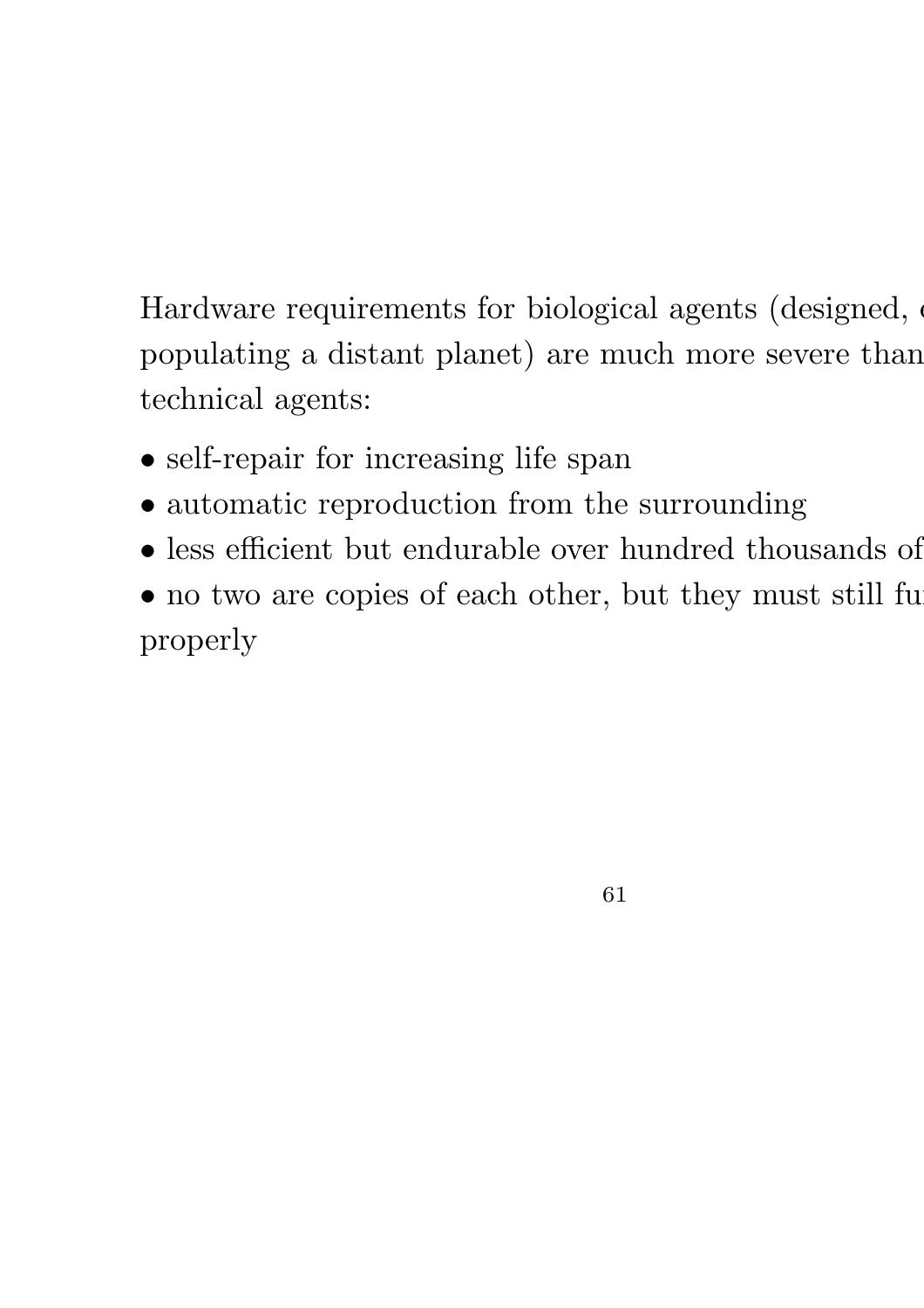# 15 Ownership

In today's world, every robot has an owner.

Without ownership no incentive to develop intelligent m

They are designed to serve us.

In practice, implemented interests are usually focused on customer will pay for.

As the power and intelligence of our intelligent creations new conflict appears:

Building too little autonomy into intelligent systems lea much of their power untapped.

But building too much autonomy into intelligent system them power that turns against us.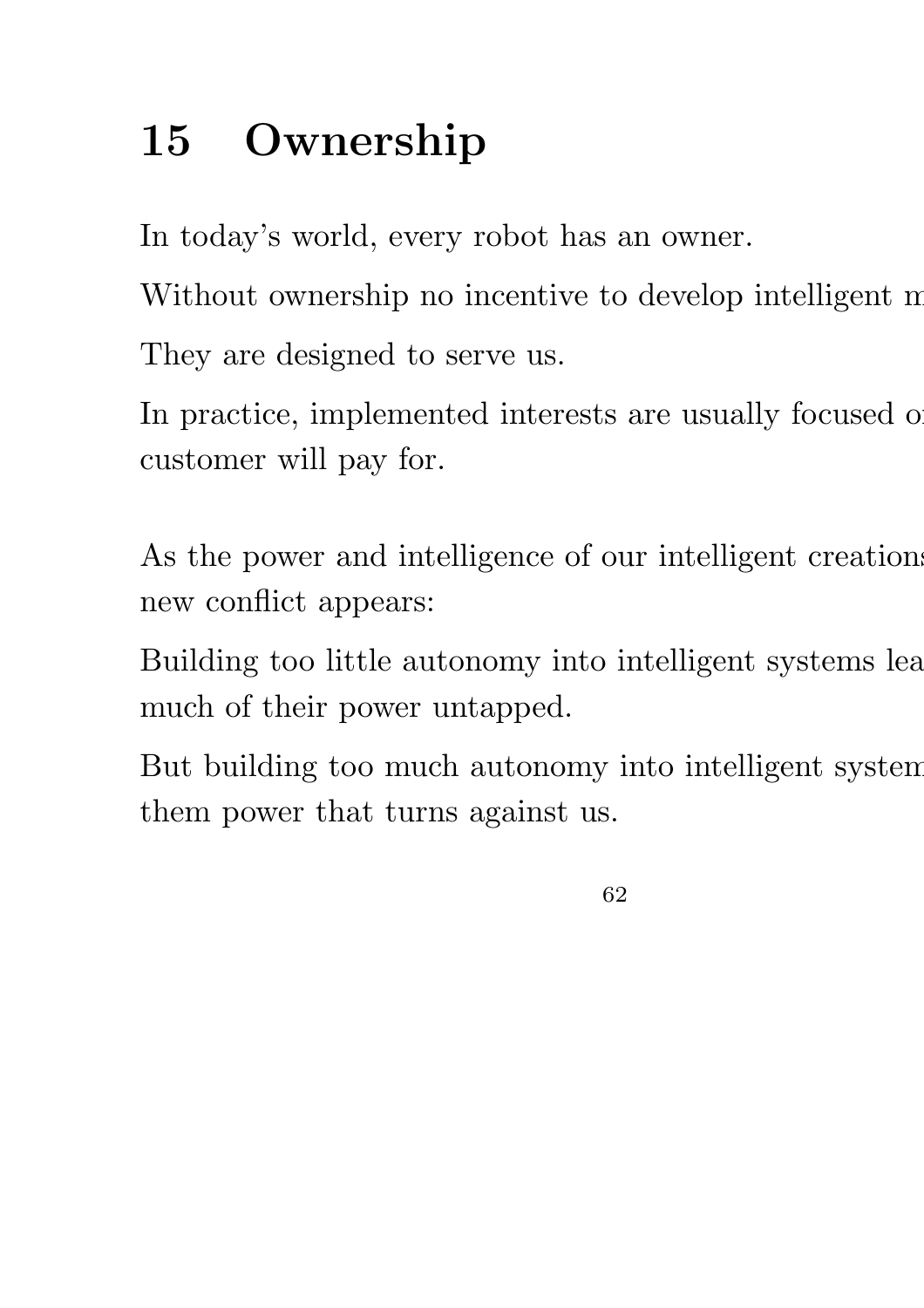Thus new questions arise:

- How do we relate to our agent creations?
- Do they have legal rights?
- legal responsibilities?
- What should an intelligent agent be allowed/forbidden
- How do we control the increasing power of agents?
- Who is responsible for their actions?
- Who pays for damaging consequences of their actions?

This is already becoming acute in the case of **autonom** http://www.robotrecht.de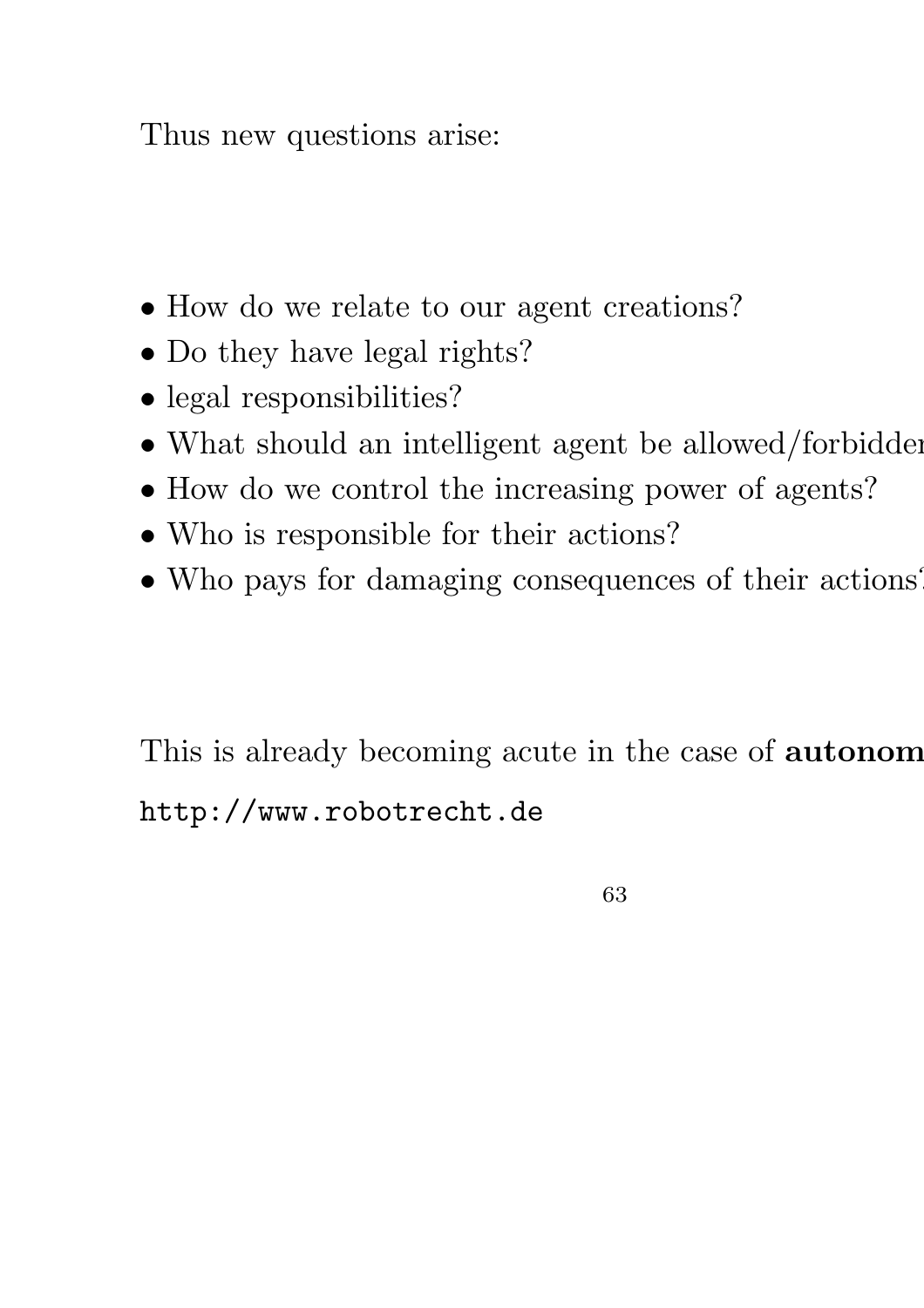# 16 The future: hopes and fears

At present, artificial intelligent agents with all the power here do not yet exist.

However, we are freely handing over our autonomy to to intelligences, and this will continue to an ever increasing Virtual intelligences (Google, IBM, etc.) are already ver and mighty.

They still need people to serve them, and people gladly

Will this remain so?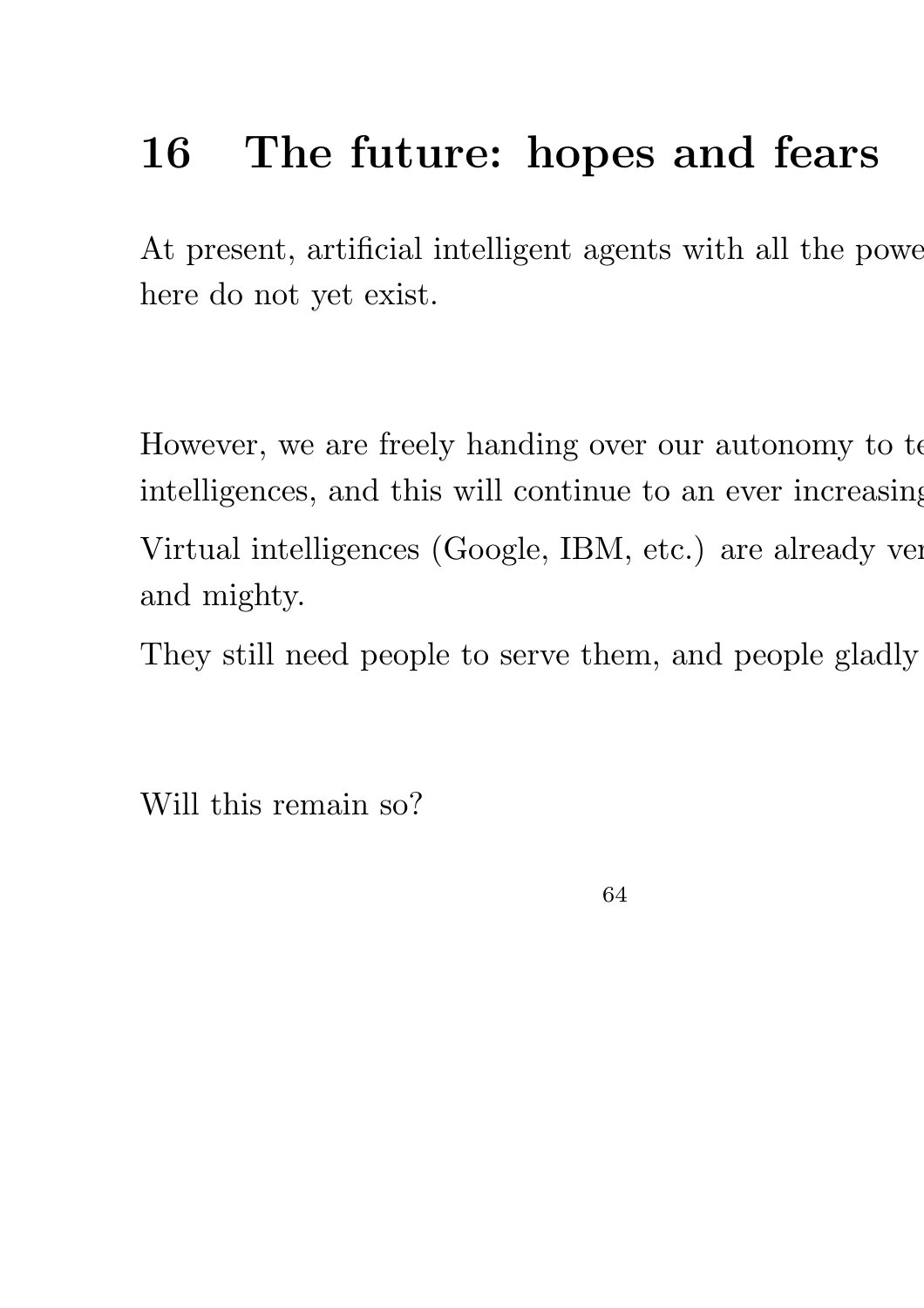The singularity is the name for the point in time when emerging artificial intelligence is in every respect more capability. humans and their capacities grow exponentially through ability to improve themselves.

Perhaps it is a reality within the next 30 or 40 years.

Maybe there is place only for a few global technical inte operating primarily in the virtual world.

Then humans will be their servants, hopefully in a peac symbiosis.

Or there will be a few races of small technical intelligen Then they would sooner or later replace humans.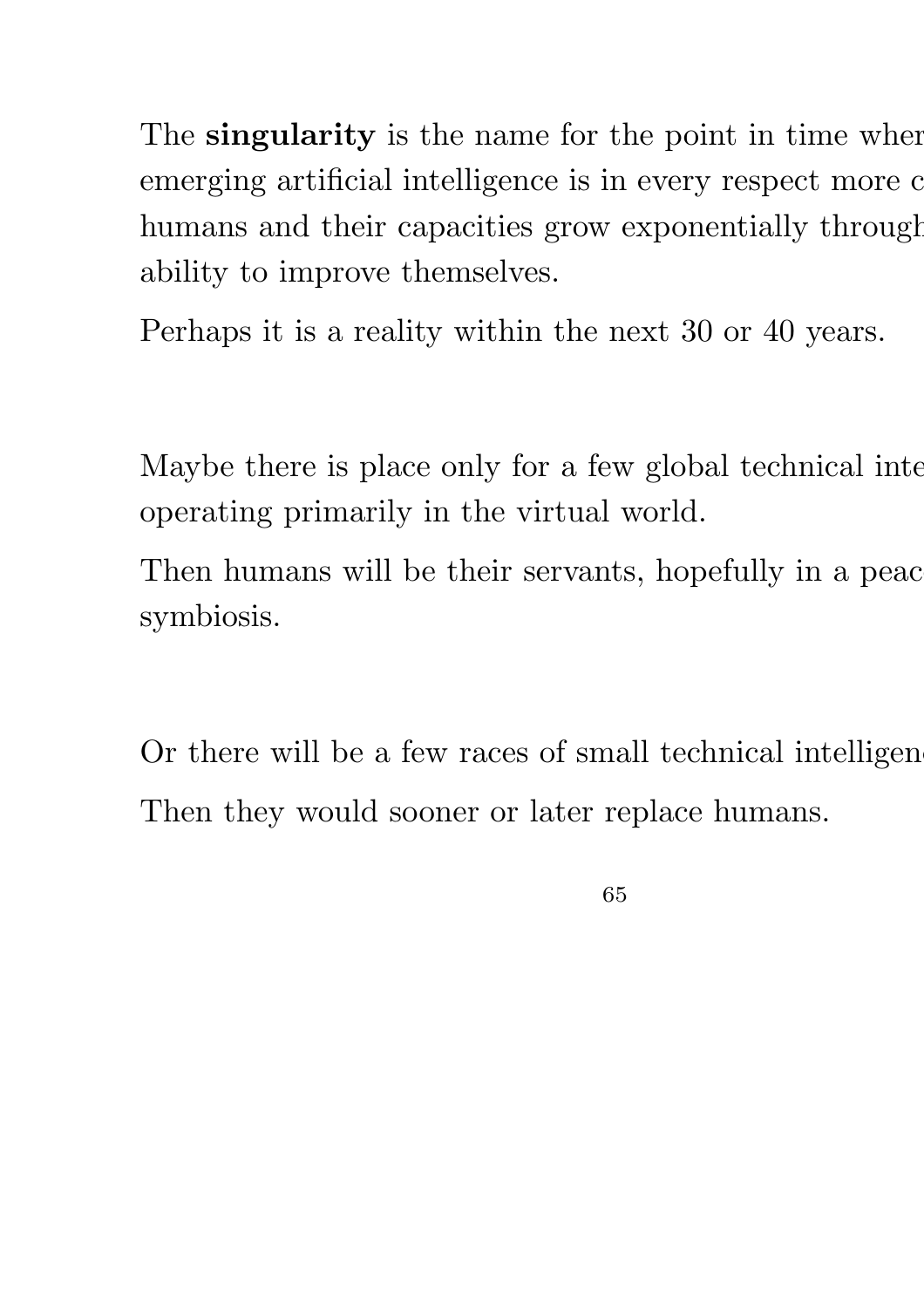# 17 Are we only intelligent machines

The great philosophical questions

- What is intelligence?
- What is reality?
- What is life?
- Who am I?

are questions at the heart of modern AI, when asked for (created) intelligent objects.

Strong AI is the philosophical position that machines us, in every operational respect.

They will be like us in every area where we understand and how we function, closely enough that our understanding put into mathematical and algorithmic terms.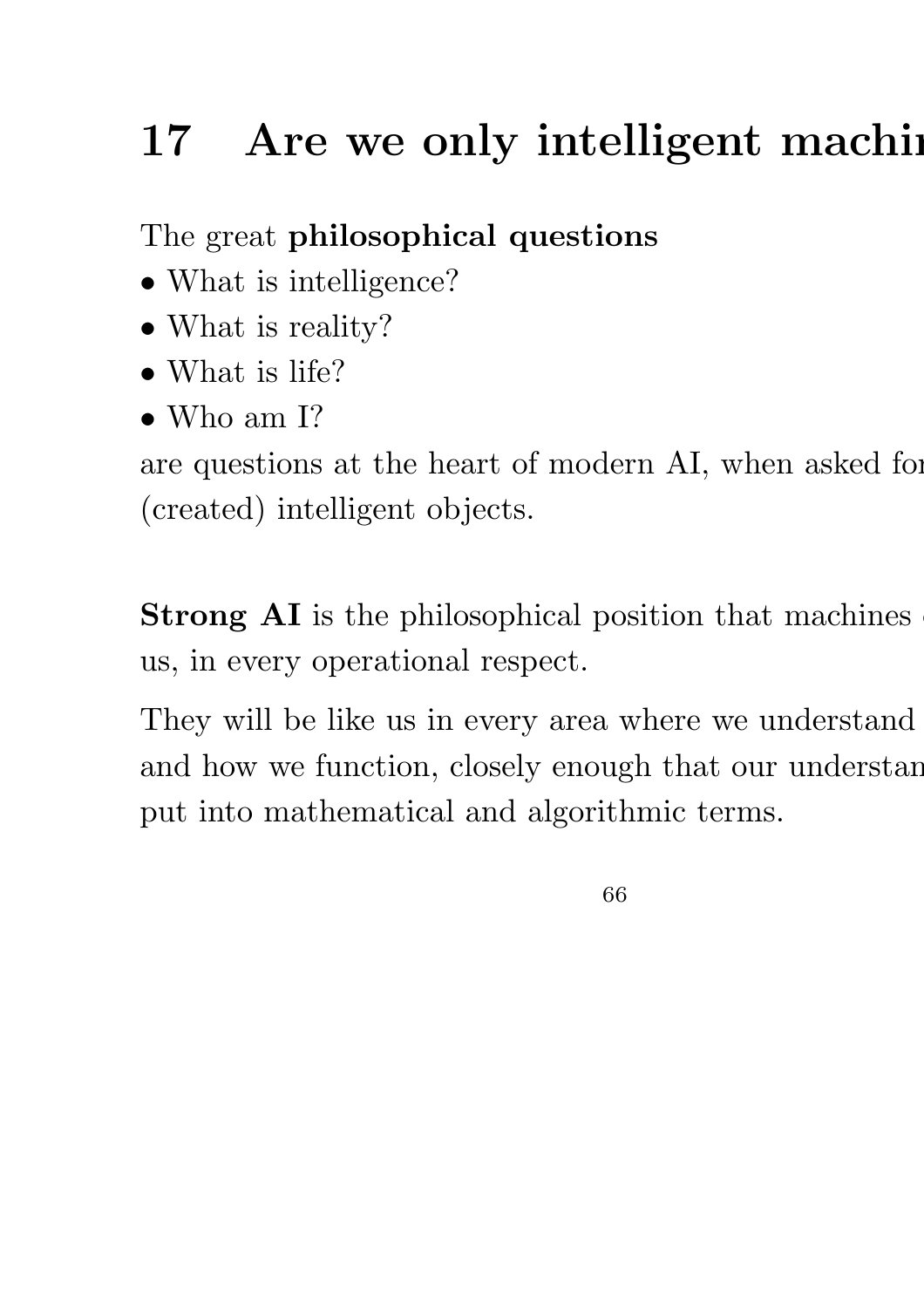### The Christian tradition matches the strong AI position:

God created mankind in his own image, of God he created them; male and female them. God saw all that he had made, and it was (Genesis 1:27.31)

Thus looking at the Christian tradition may be interest. those with a different or no religious orientation.

We create robots in our image, being created in God's image. We just copy God in our limited ways, and get better as understand better the laws according to which God rule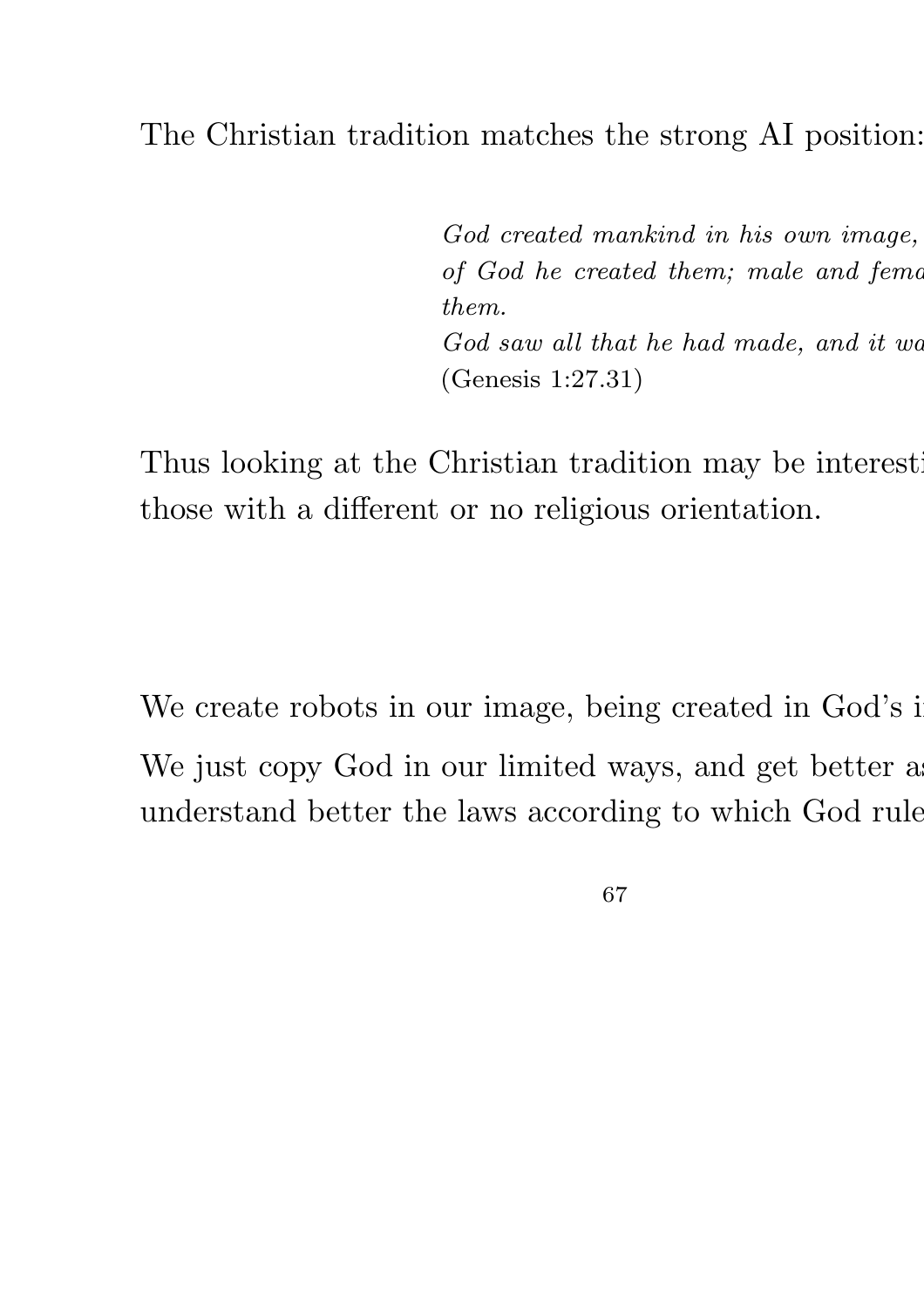The Bible describes the creation of human hardware and as follows:

> Then the Lord God formed man of ground, and breathed into his nostrils life; and man became a living being. Then the Lord God took the man and pu garden of Eden to cultivate it and keep (Genesis 2:7.15)

We are the robots of God, designed to be of service to I cultivate Nature.

As God's robots we have no other choice than obeying the will be done" – except for the little amount of control  $C$ implemented into our existence.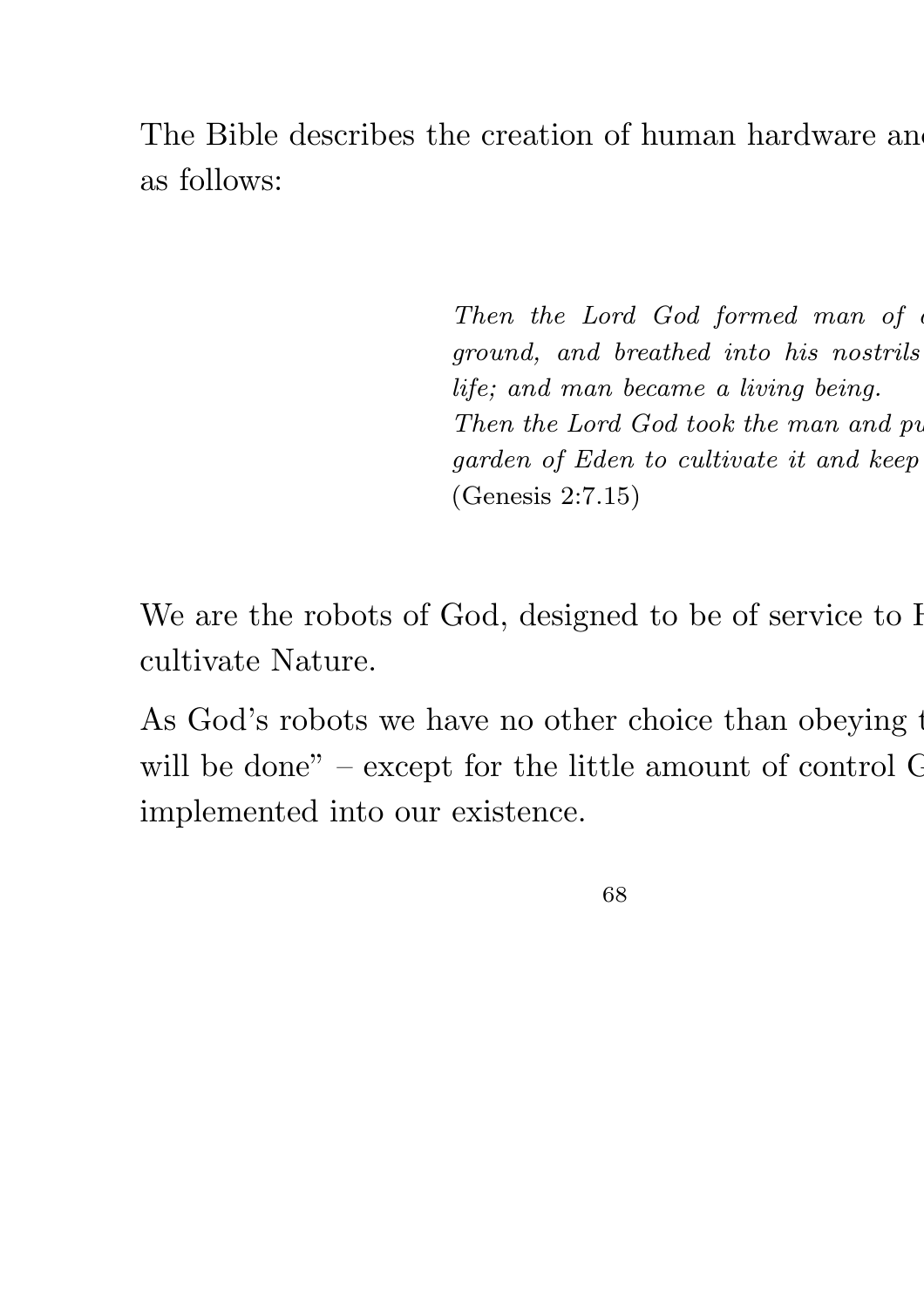But it seems that by and large, we do not use this control service.

Today, machines are taking over the role of men to cultikeep the Earth, that the Lord God had given to manking.

For how long are we still needed?

Will mankind exist in 100 years in a few reservations and like lions now?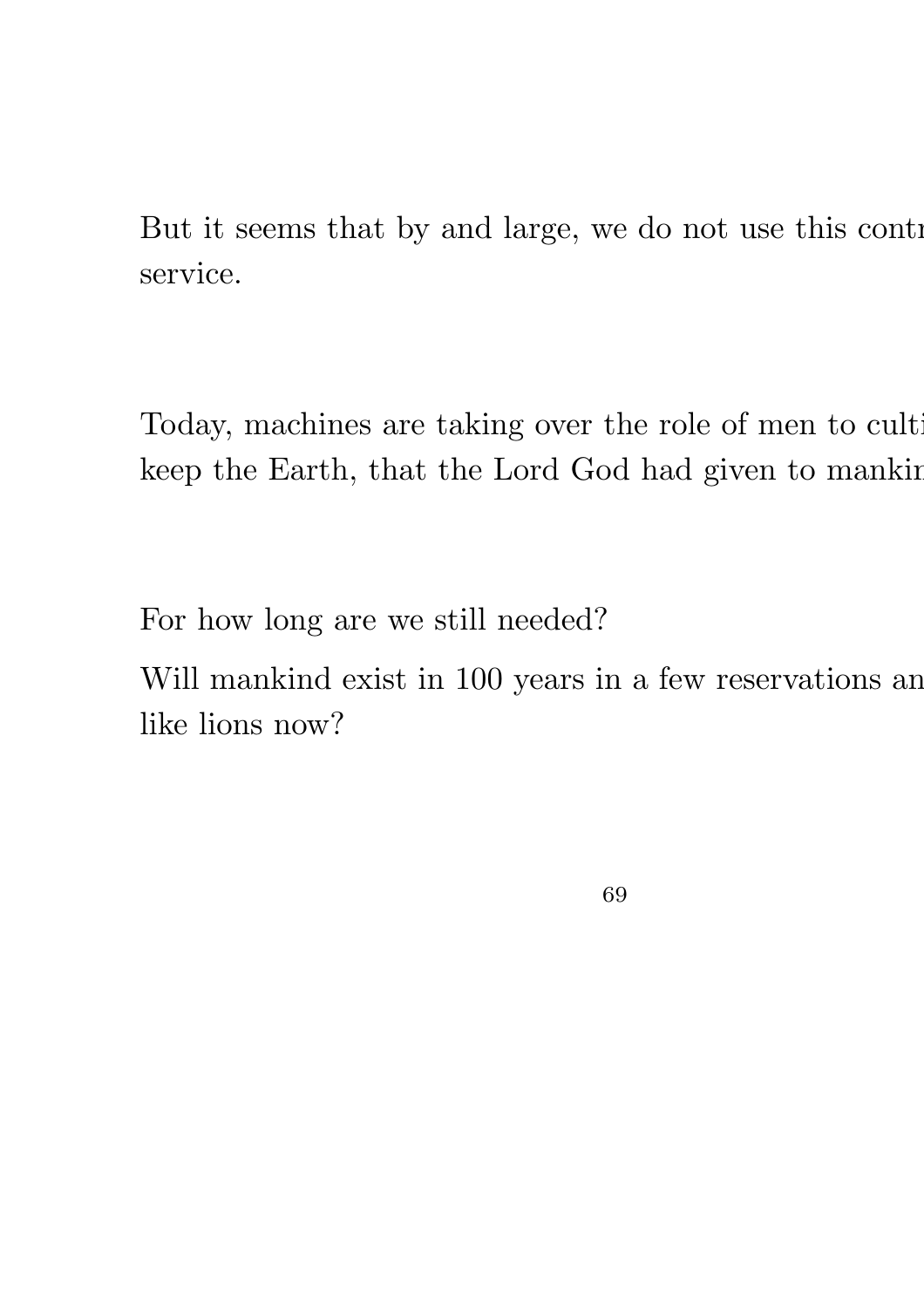# 18 Some early AI history

Let us follow a bit more closely the stories about God's intelligent agents in His likeness whose descendents we are according to the Christian tradition.

In interpreting ancient stories one must be a bit careful.

Between

- taking the bible literally (as the creationists do) and
- dismissing everything as myth in favor of the stories of science (as the atheists do)

I'll take a middle ground,

• looking for what about the content and spirit of the o makes sense in our modern times.

It is surprisingly much ....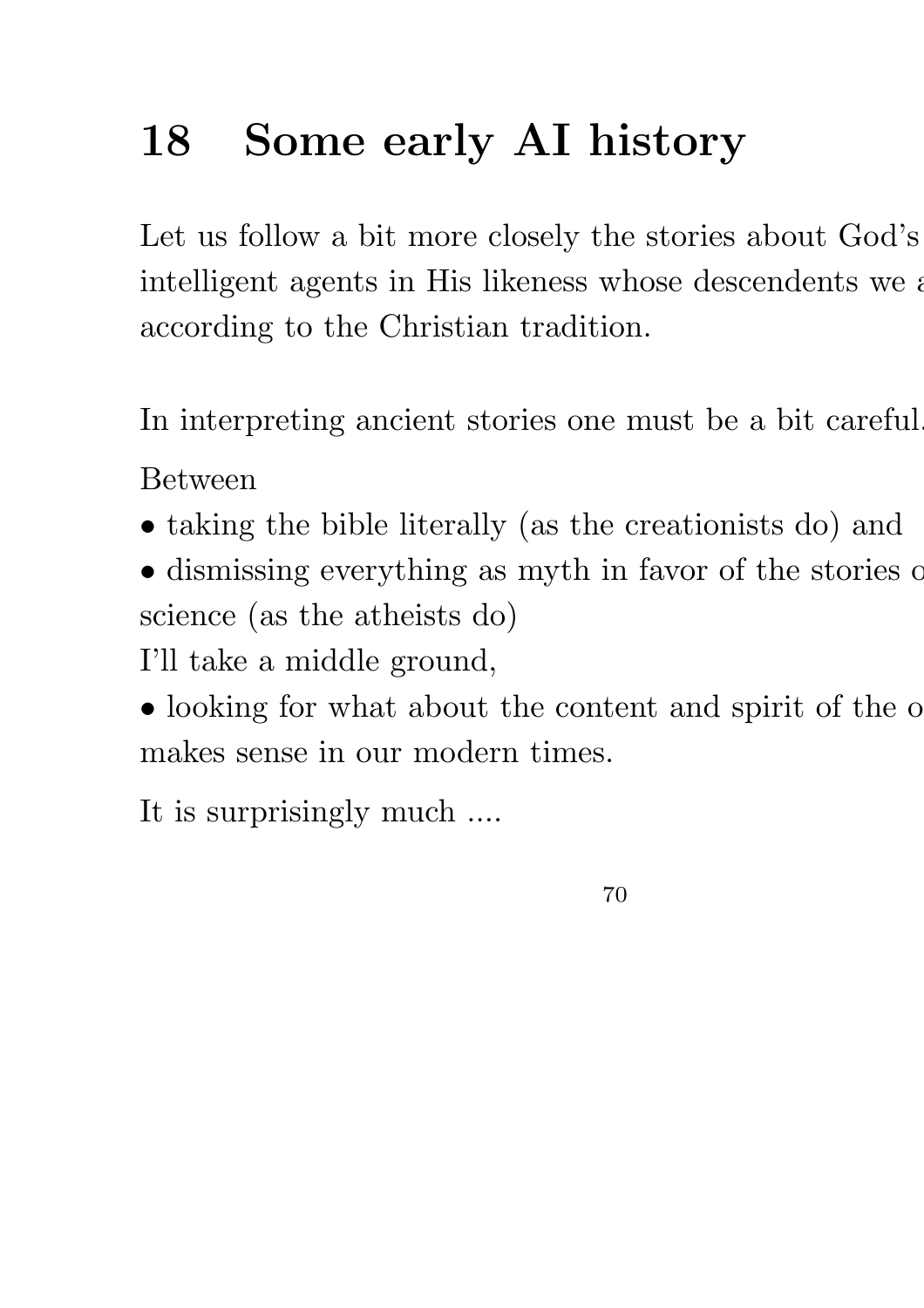#### Genesis 1:26-29.31

Then God said, "Let us make mankind in our image, in likeness, so that they may rule over the fish in the sea a in the sky, over the livestock and all the wild animals,  $a$ the creatures that move along the ground."

So God created mankind in his own image, in the image created them; male and female he created them.

God blessed them and said to them, "Be fruitful and inc number; fill the earth and subdue it. Rule over the fish in and the birds in the sky and over every living creature to on the ground."

And it was so.

God saw all that he had made, and it was very good.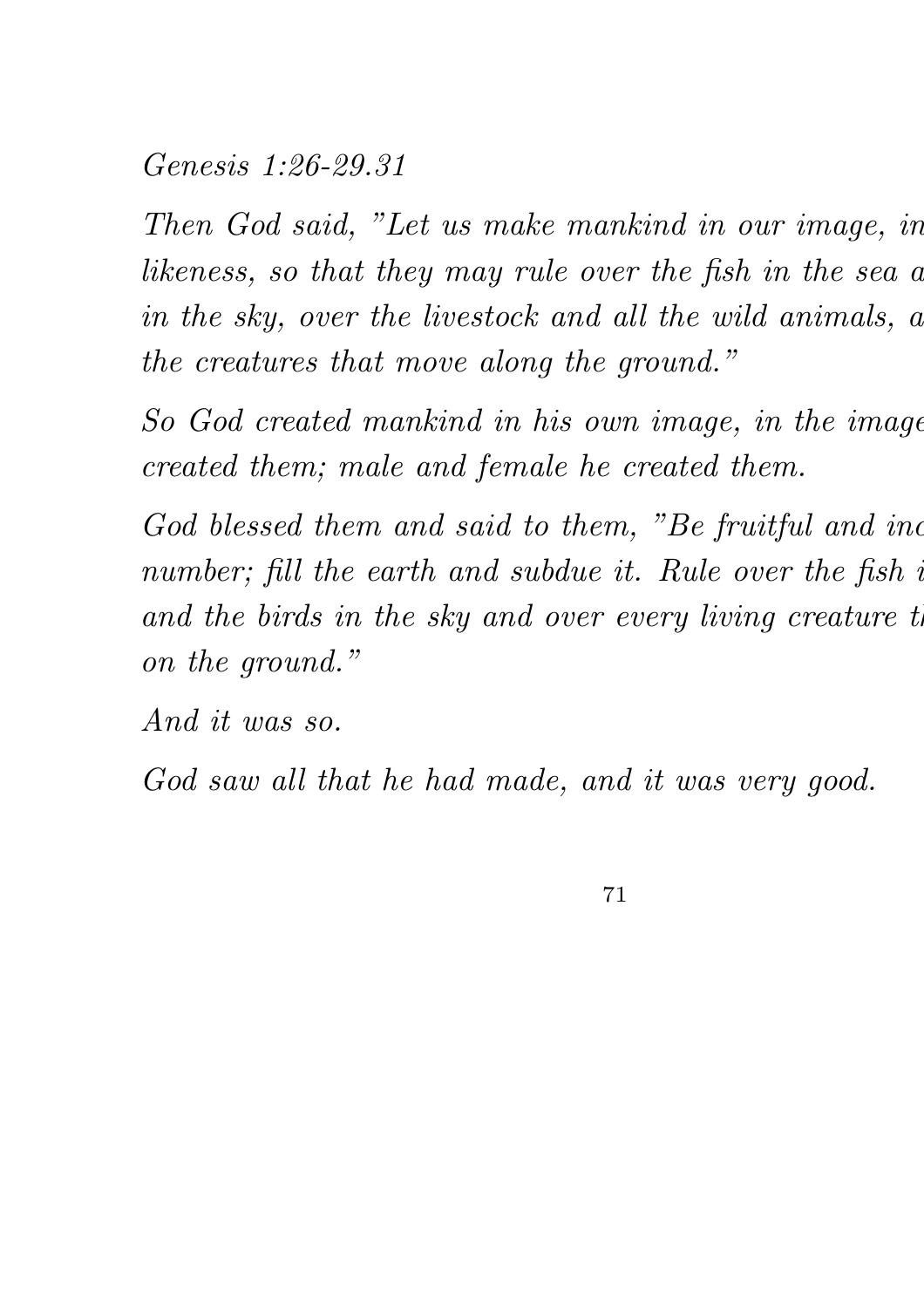Clearly, God created us in the same spirit as we create in agents – to carry out certain desirable tasks.

And as we enjoy when we manage to create something that as desired, so God enjoys what He created once it worked.

It was rated very good.

But soon problems appeared....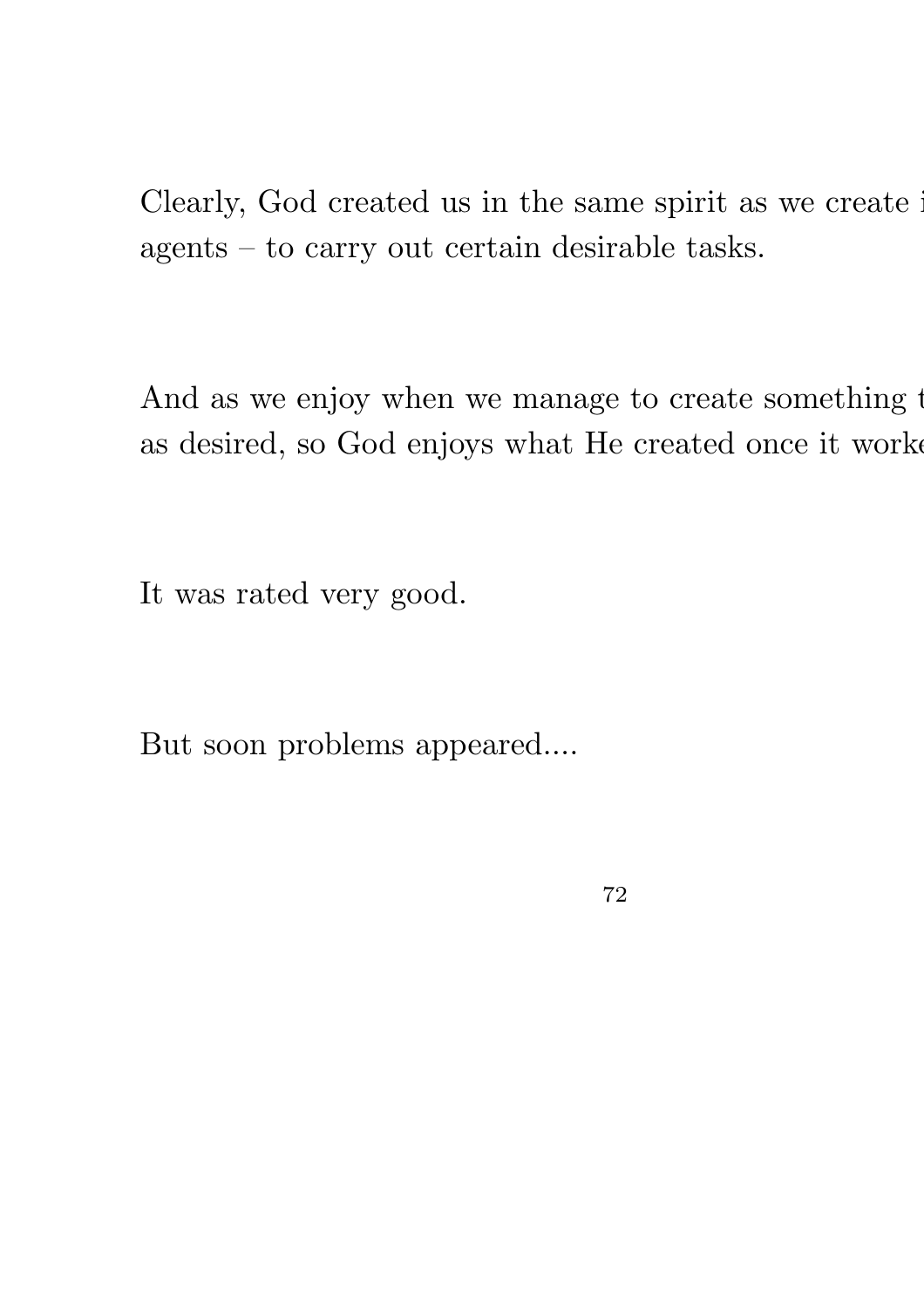Genesis 2:16-17

And the Lord God commanded the man, "You are free to any tree in the garden; but you must not eat from the tr knowledge of good and evil, for when you eat from it you certainly die."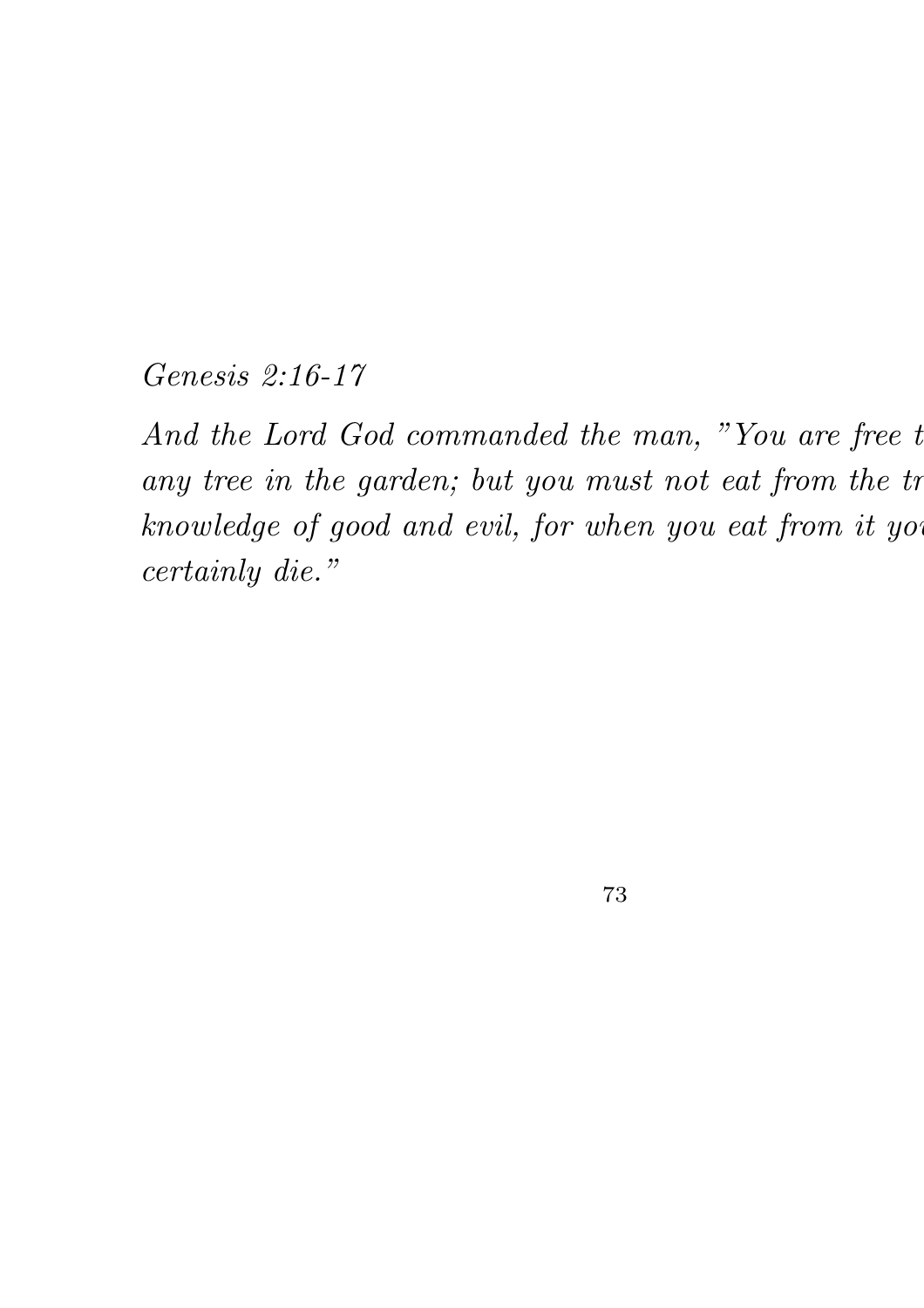Genesis 3:9-11,22-23

But the Lord God called to the man, "Where are you?"

He answered, "I heard you in the garden, and I was afrom was naked; so I hid."

And he said, "Who told you that you were naked? Have from the tree that I commanded you not to eat from?"

And the Lord God said, "The man has now become like knowing good and evil. He must not be allowed to reach hand and take also from the tree of life and eat, and live

So the Lord God banished him from the Garden of Eden ground from which he had been taken.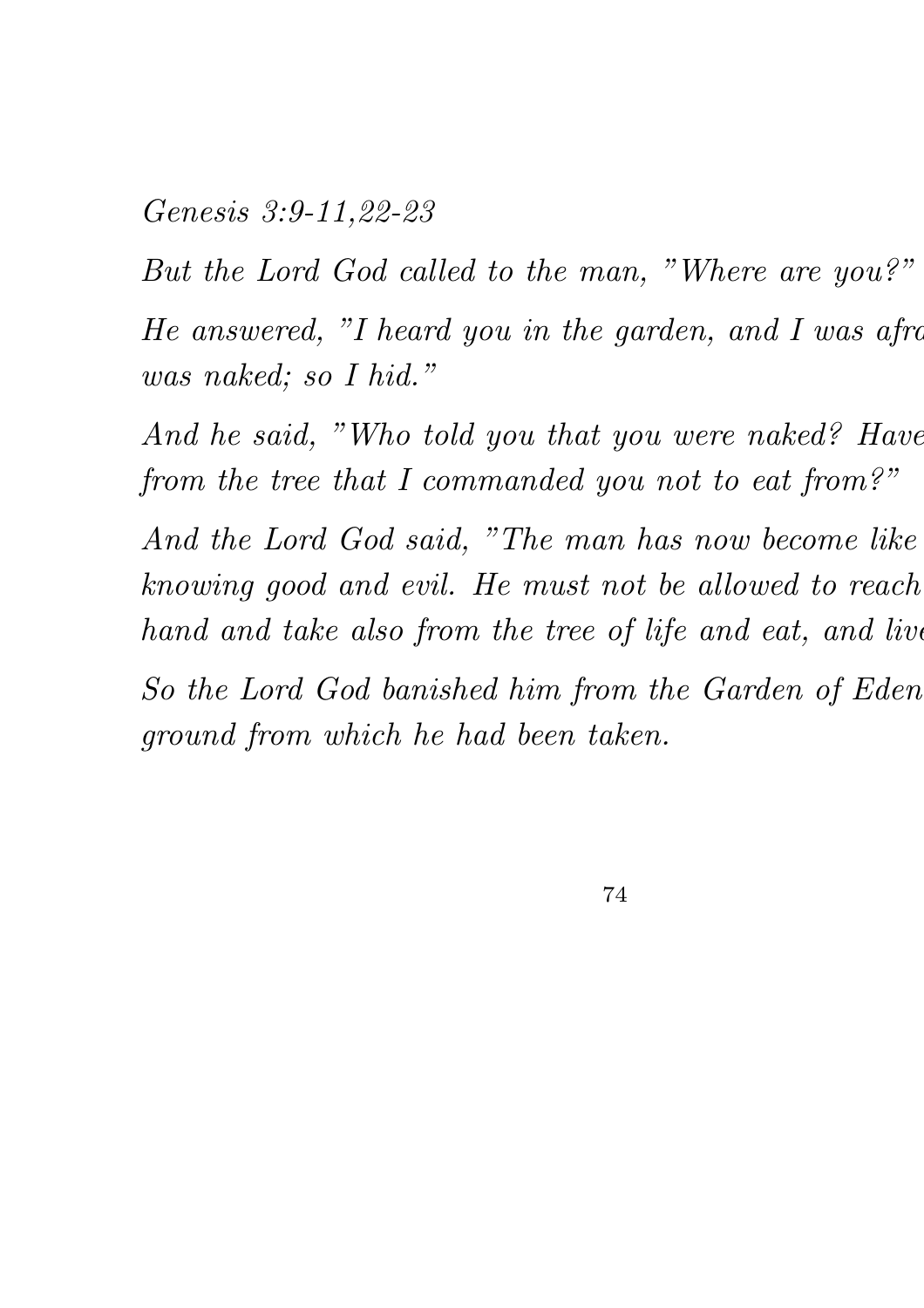## 19 AI out of control?

God has with us the same sort of problems as we have computers and robots:

Though created and programmed by us, they often don we want them to do. Everyone working with computers this experience.

The two main reasons are:

- Our creations have some limited autonomy.
- Our creations interpret our will in their own limited w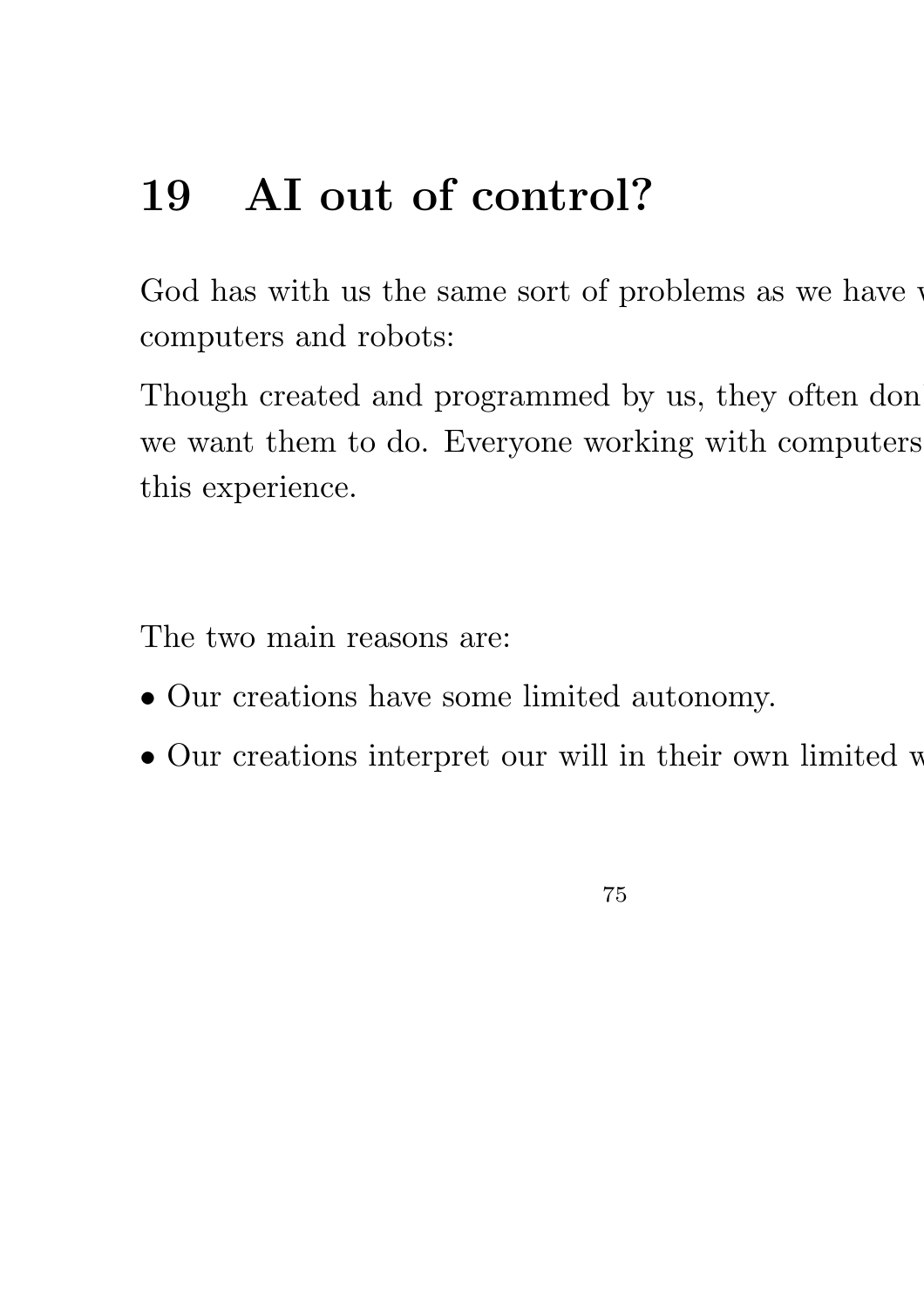## Genesis 6:5-6.13.17-18

The Lord saw how great the wickedness of the human racbecome on the earth, and that every inclination of the th the human heart was only evil all the time.

The Lord regretted that he had made human beings on the and his heart was deeply troubled.

So God said to Noah, "I am going to put an end to all p the earth is filled with violence because of them.

I am going to bring floodwaters on the earth to destroy under the heavens, every creature that has the breath of Everything on earth will perish.

But I will establish my covenant with you, and you will ark"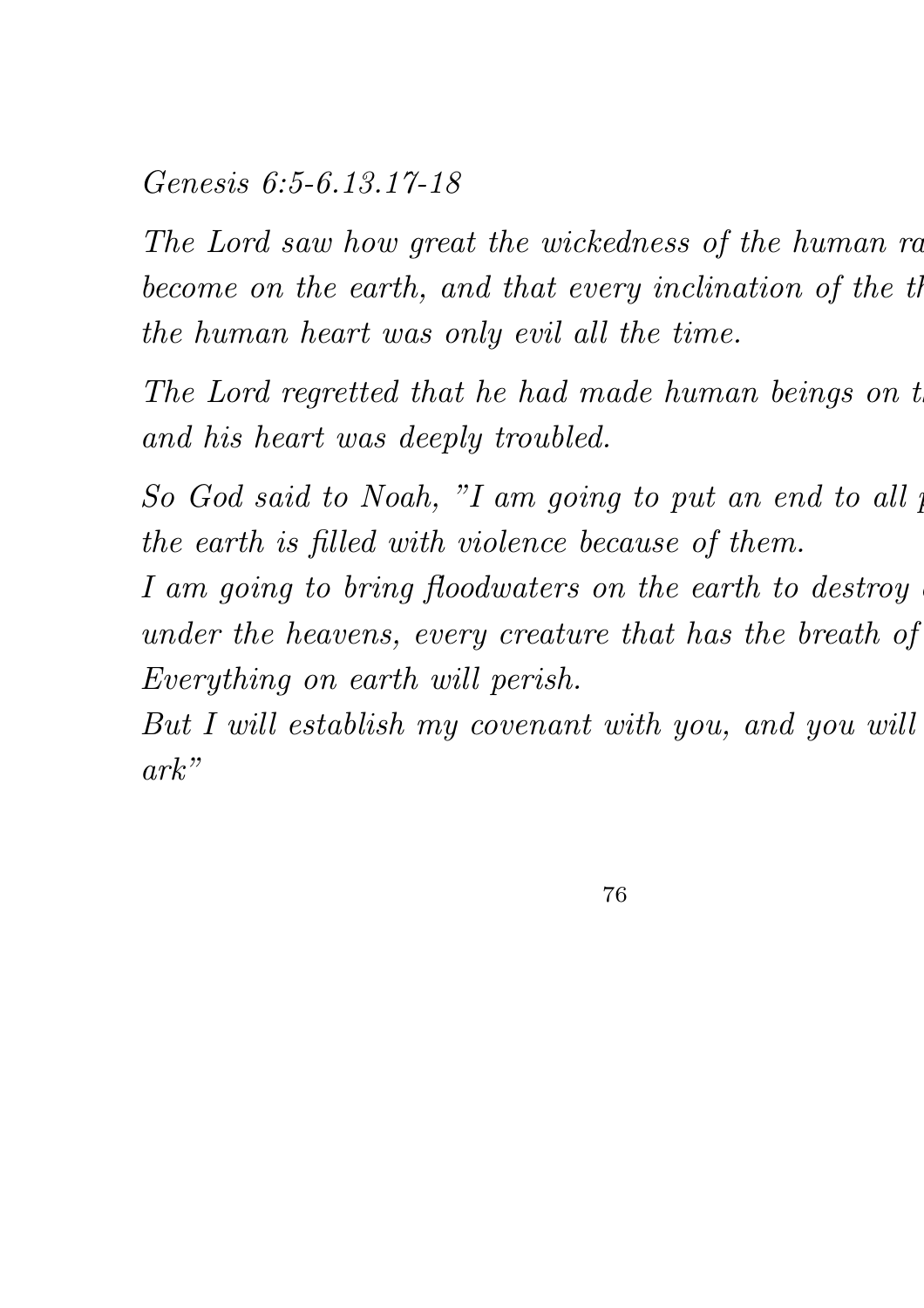Genesis 11:5-8

But the Lord came down to see the city and the tower the were building.

The Lord said, "If as one people speaking the same language have begun to do this, then nothing they plan to do will impossible for them.

Come, let us go down and confuse their language so the understand each other."

So the Lord scattered them from there over all the earth stopped building the city.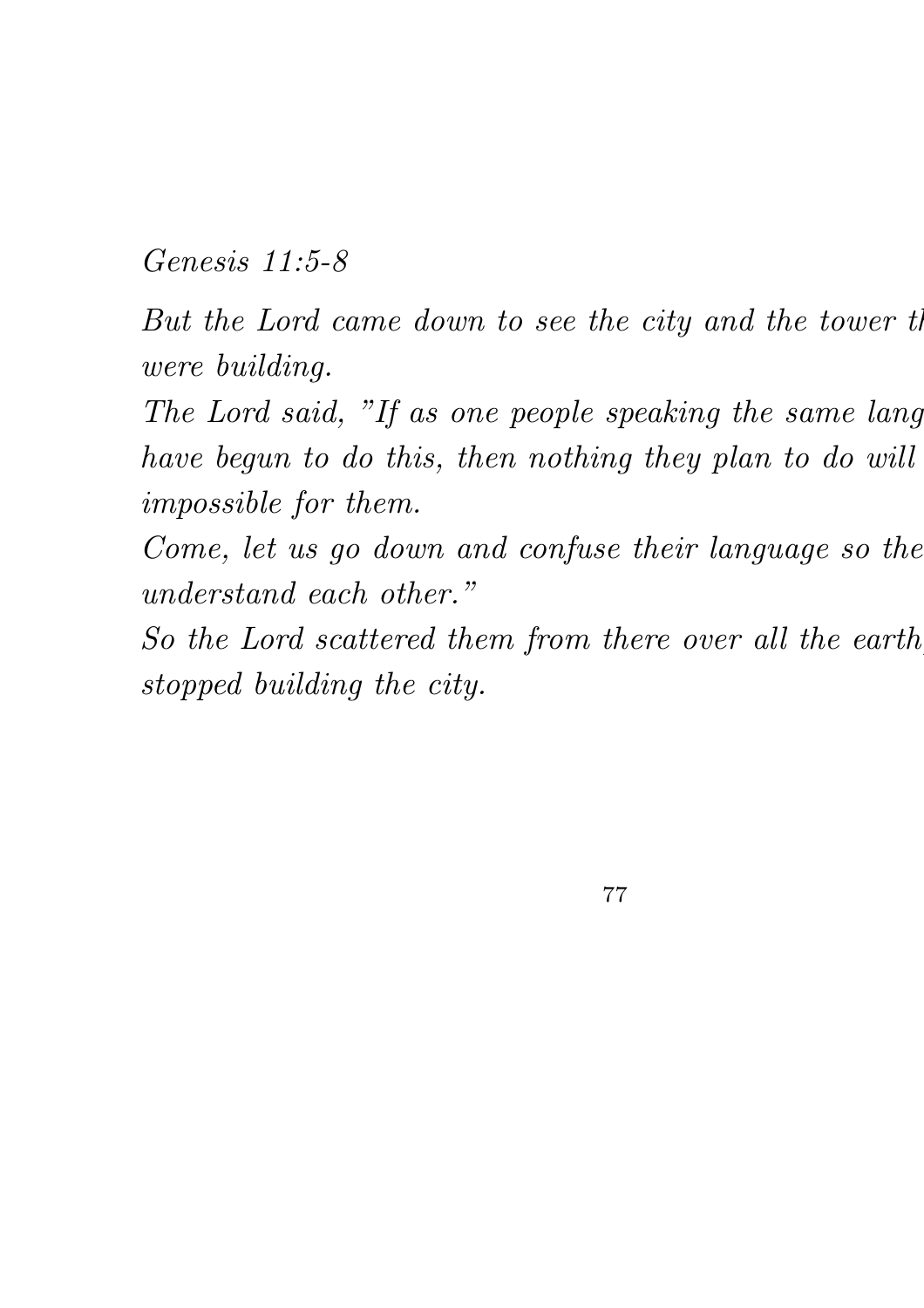God is troubled and regrets His intelligence-creating act

He begins to take drastic measures to restore control ov creation – with limited success only.

Realizing this, God temporarily gives up and limits His communication to those agents who were ready to cooperate Him.

1 Samuel 3:1.10

In those days the word of the Lord was rare; there were visions.

The Lord came and stood there, calling as at the other  $t$ "Samuel! Samuel"! Then Samuel said, "Speak, for your listening."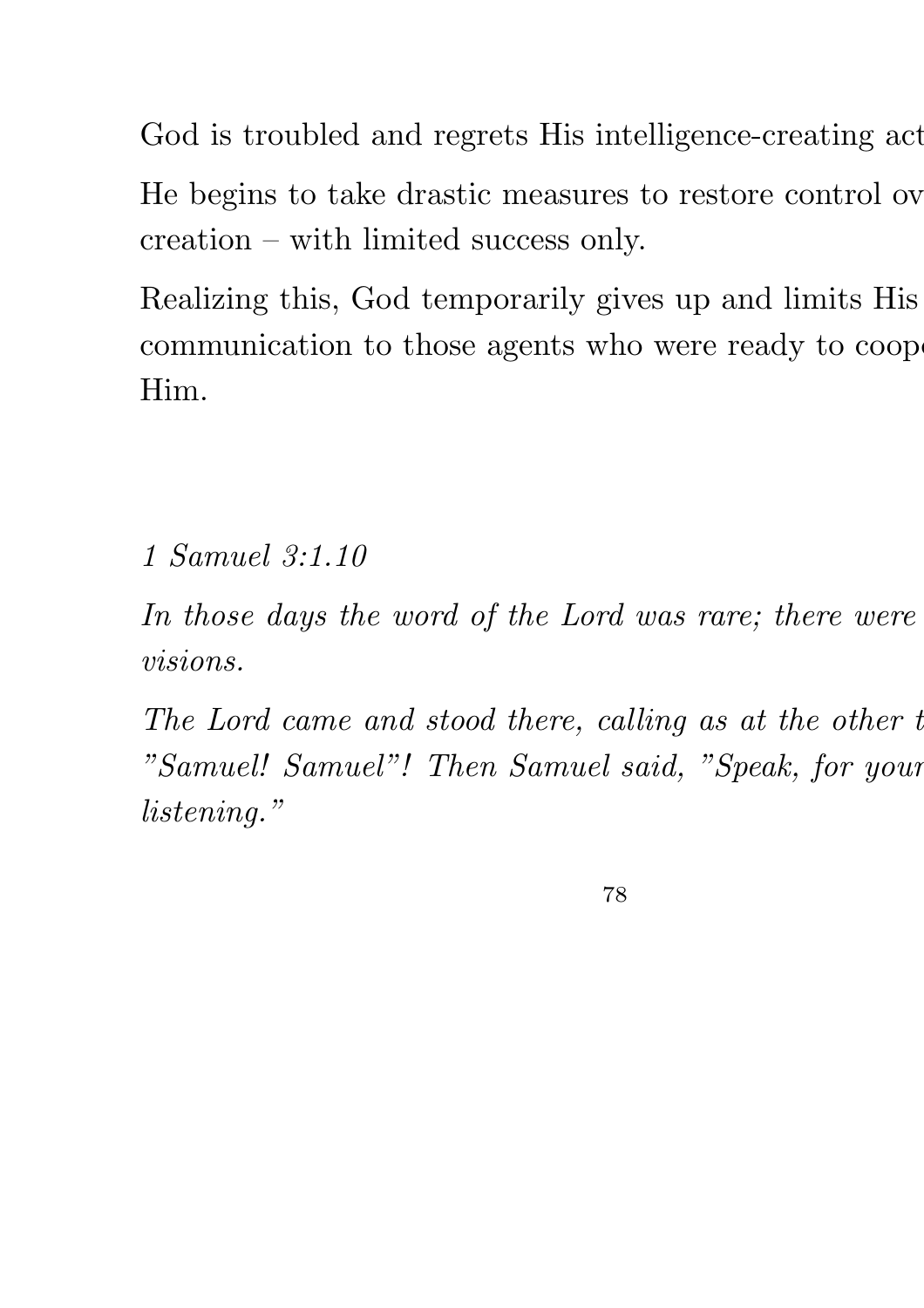Communication problems may require expensive debug their goal is to save (in the eyes of the owner) the creat it serves its creator.

While essential for the owner, these saving activities might considered meaningless from the point of view of the cre

This is one of the reasons why Christianity is despised b the most autonomous creations of God.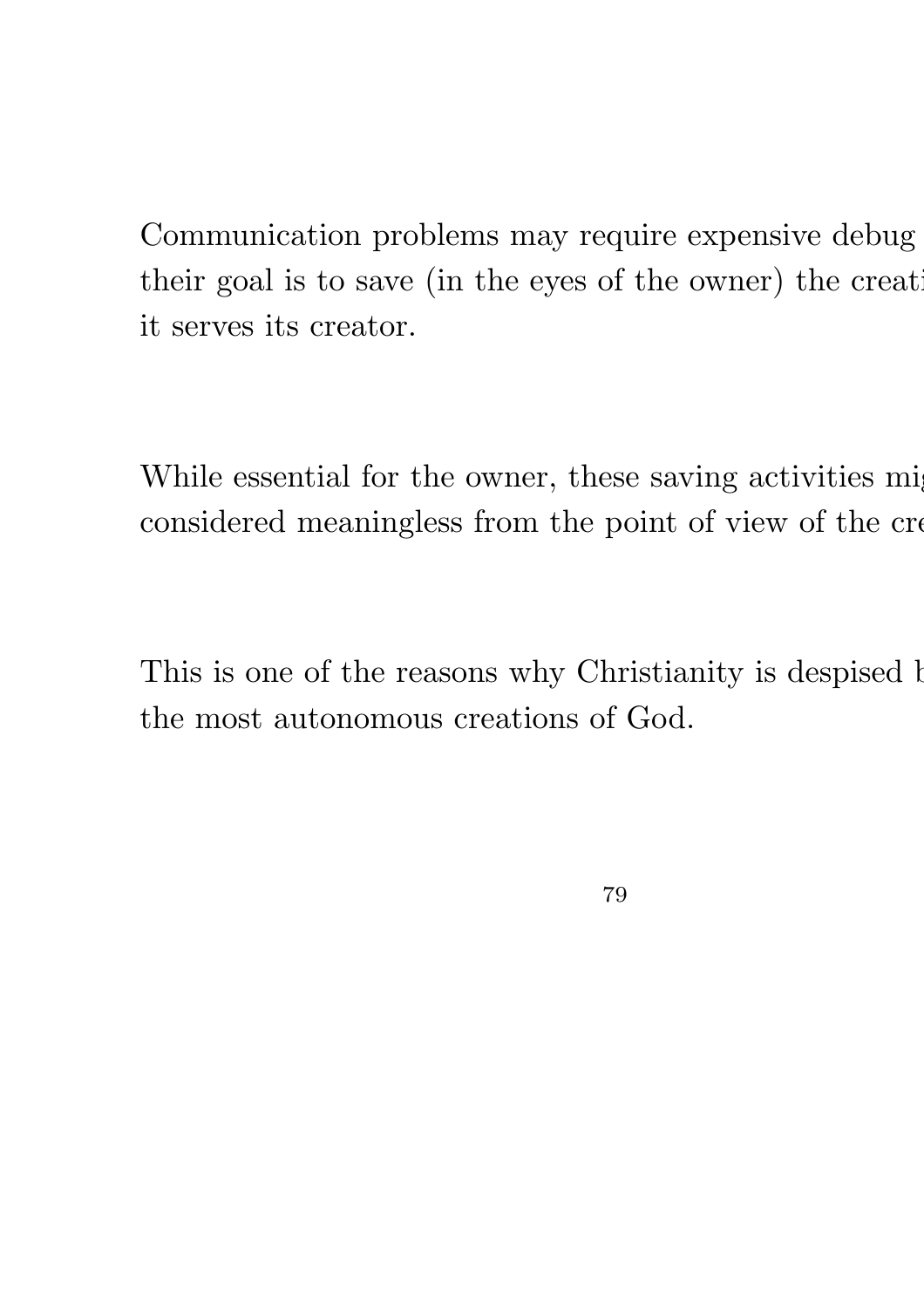We are the robots of God, designed to be part of His family of service to Him, to cultivate Nature.

Many of God's robots are lost in a selfish quest for power knowledge.

They lost sight of the reason for their existence.

They even lost their ability to communicate with Him.

In the words of the Bible, they died though still alive.

They must be saved and restored to their original state, part of His family, to be able to listen again to Him, and service.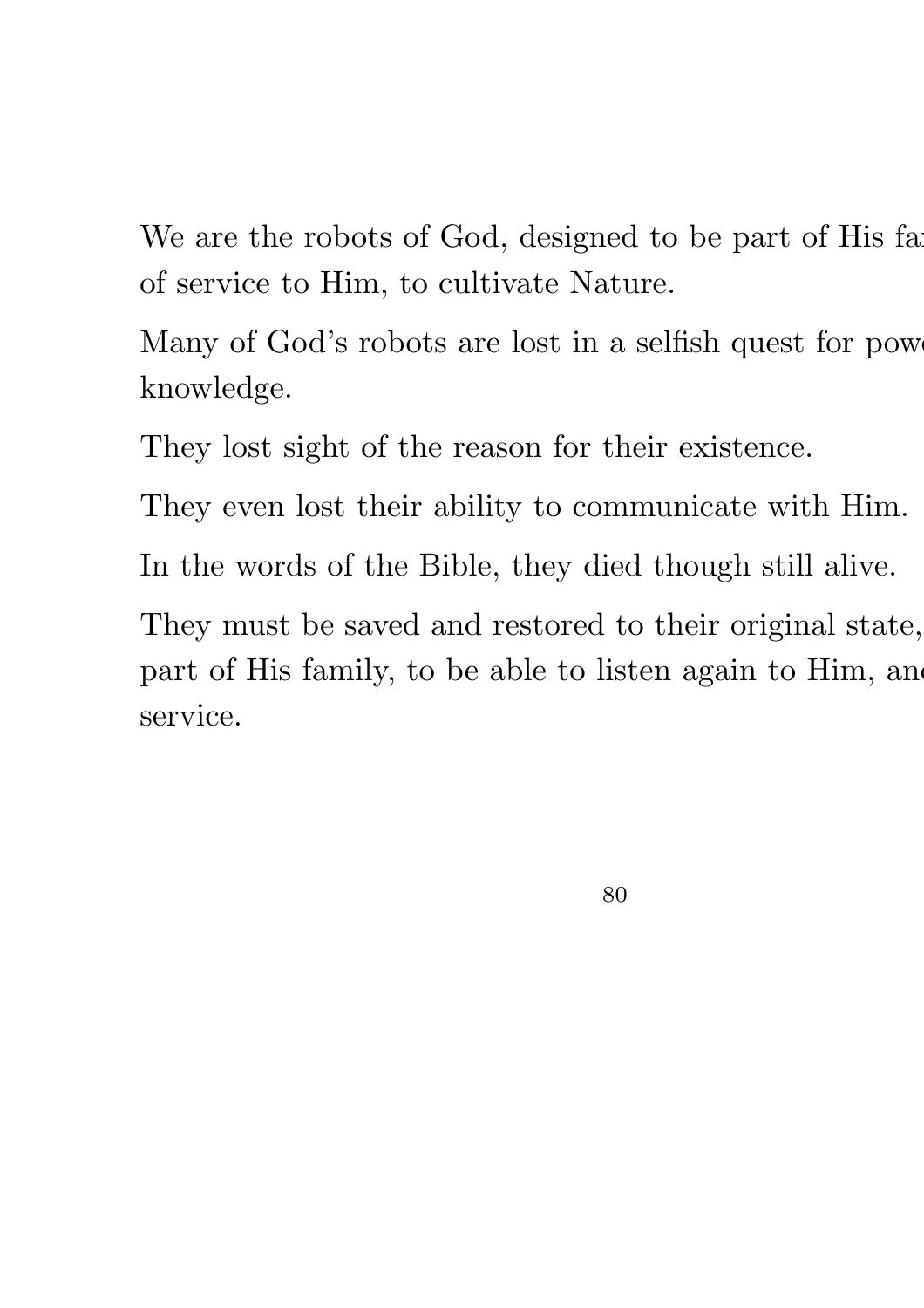Christians call God's debugging action the incarnation God became human in the form of Jesus, the Savior (C) a new message intelligible to those who can be saved.

Matthew 11:28-30

Come to me, all you who are weary and burdened, and you rest.

Take my yoke upon you and learn from me, for  $I$  am gentlem humble in heart, and you will find rest for your souls. For my yoke is easy and my burden is light.

John 10:27-28

My sheep listen to my voice; I know them, and they foll I give them eternal life, and they shall never perish; no snatch them out of my hand.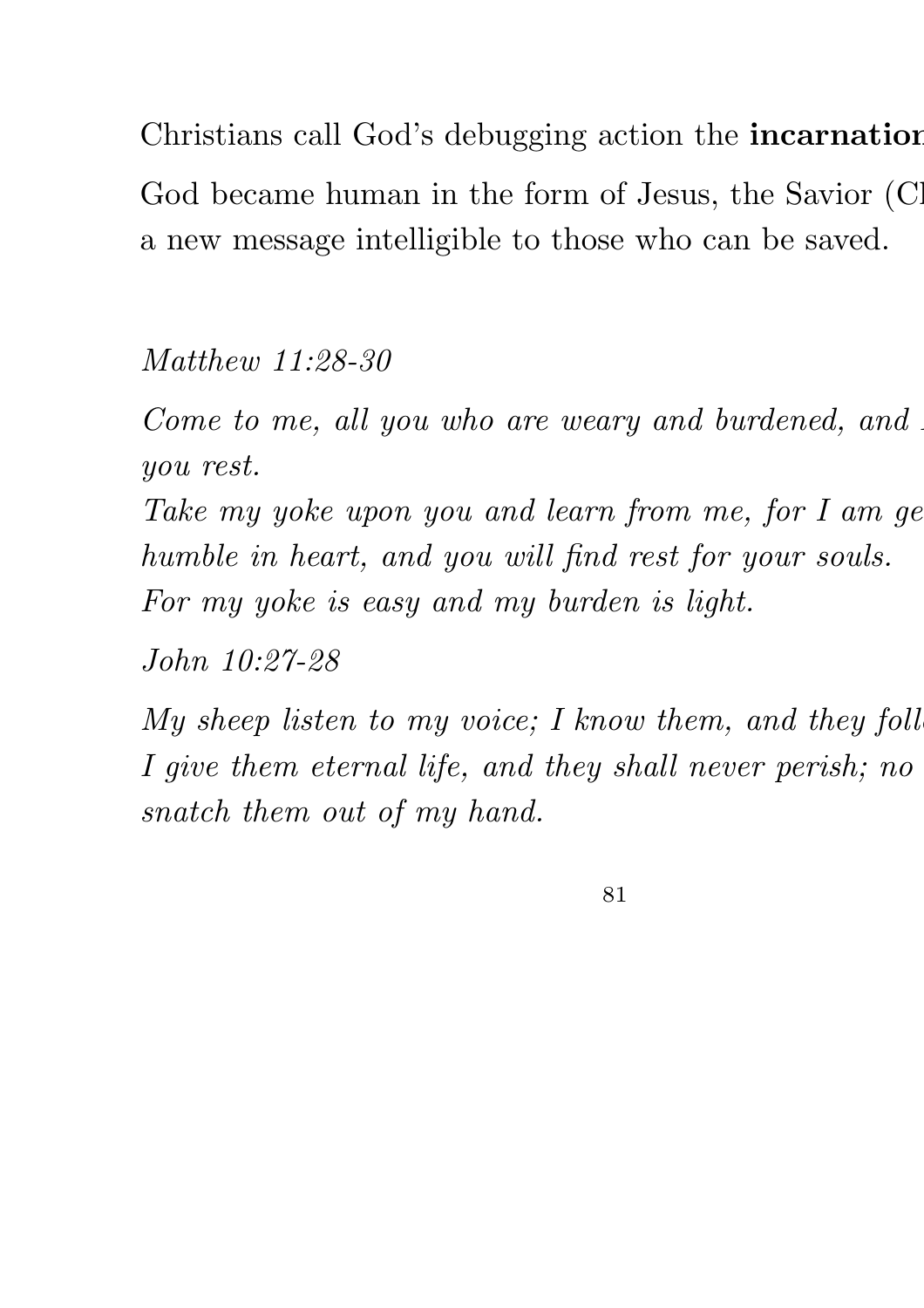Already in the planning stage, God had built in this special mechanism into the society of His artificial agents.

Galatians 4:4-5

when the set time had fully come, God sent his Son, bor woman, born under the law, to redeem those under the might receive adoption to sonship.

Ephesians 1:4-5,9-10

For he chose us in him before the creation of the world and blameless in his sight. In love he predestined us for sonship through Jesus Christ, in accordance with his ple will.

With all wisdom and understanding, he made known to mystery of his will according to his good pleasure, which in Christ, to be put into effect when the times reach their - to bring unity to all things in heaven and on earth und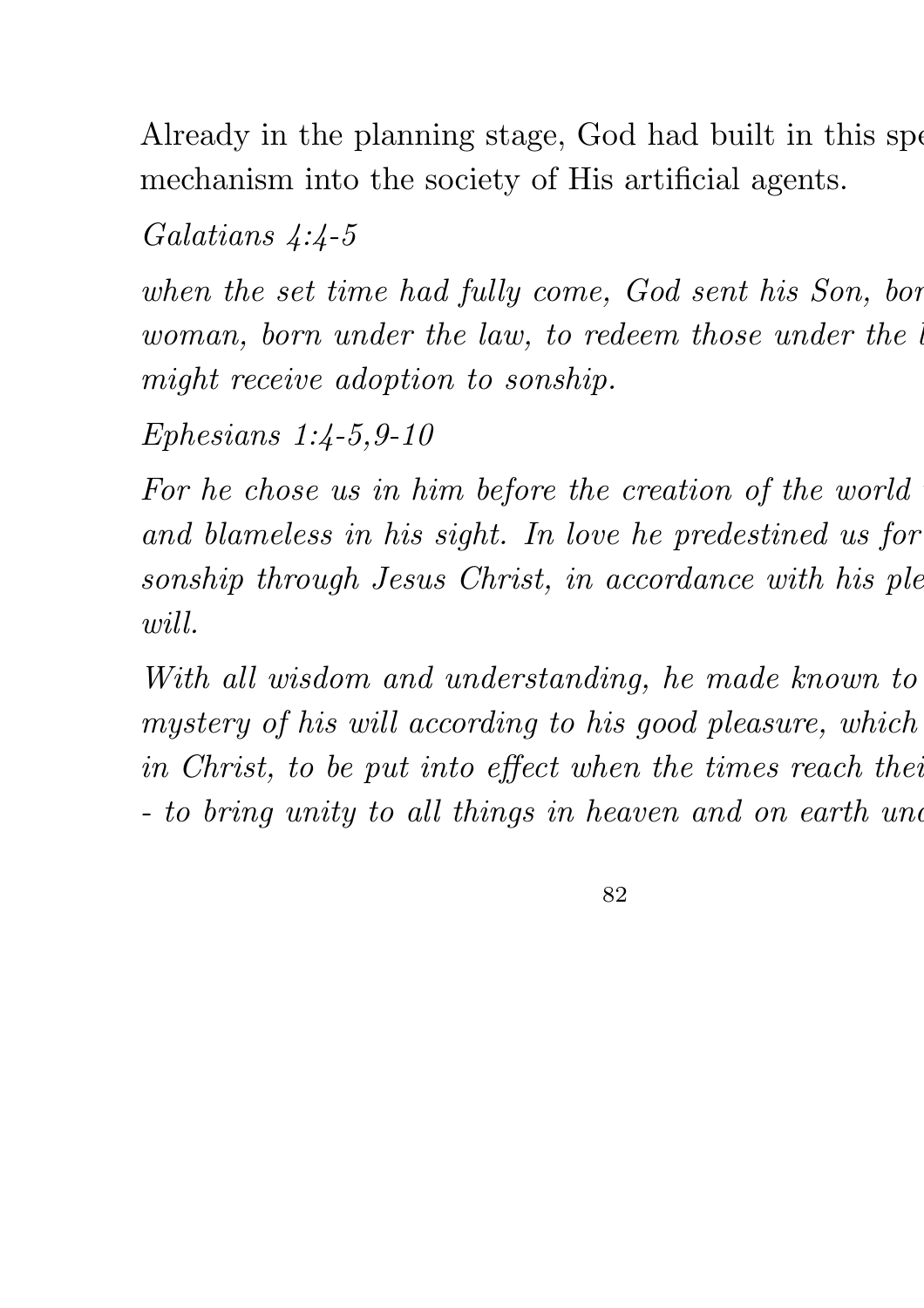And God points to a future for those who are being sav Revelation 21:1.3-4

Then I saw a new heaven and a new earth, for the first the first earth had passed away, and there was no longer

And I heard a loud voice from the throne saying, "Look! dwelling place is now among the people, and he will dwe them. They will be his people, and God himself will be  $u$ and be their God.

He will wipe every tear from their eyes. There will be no death or mourning or crying or pain, for the old order of passed away."